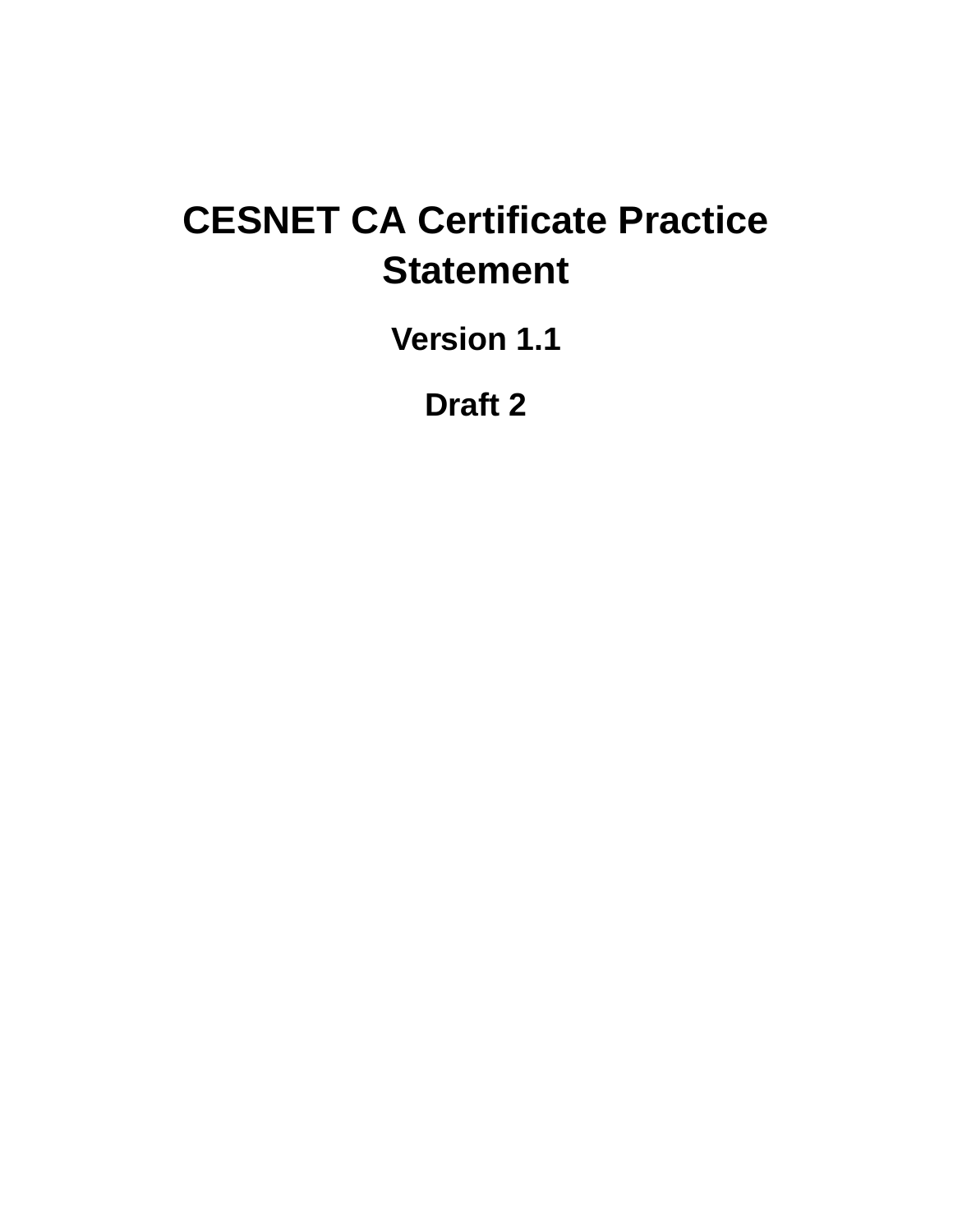# **Table of Contents**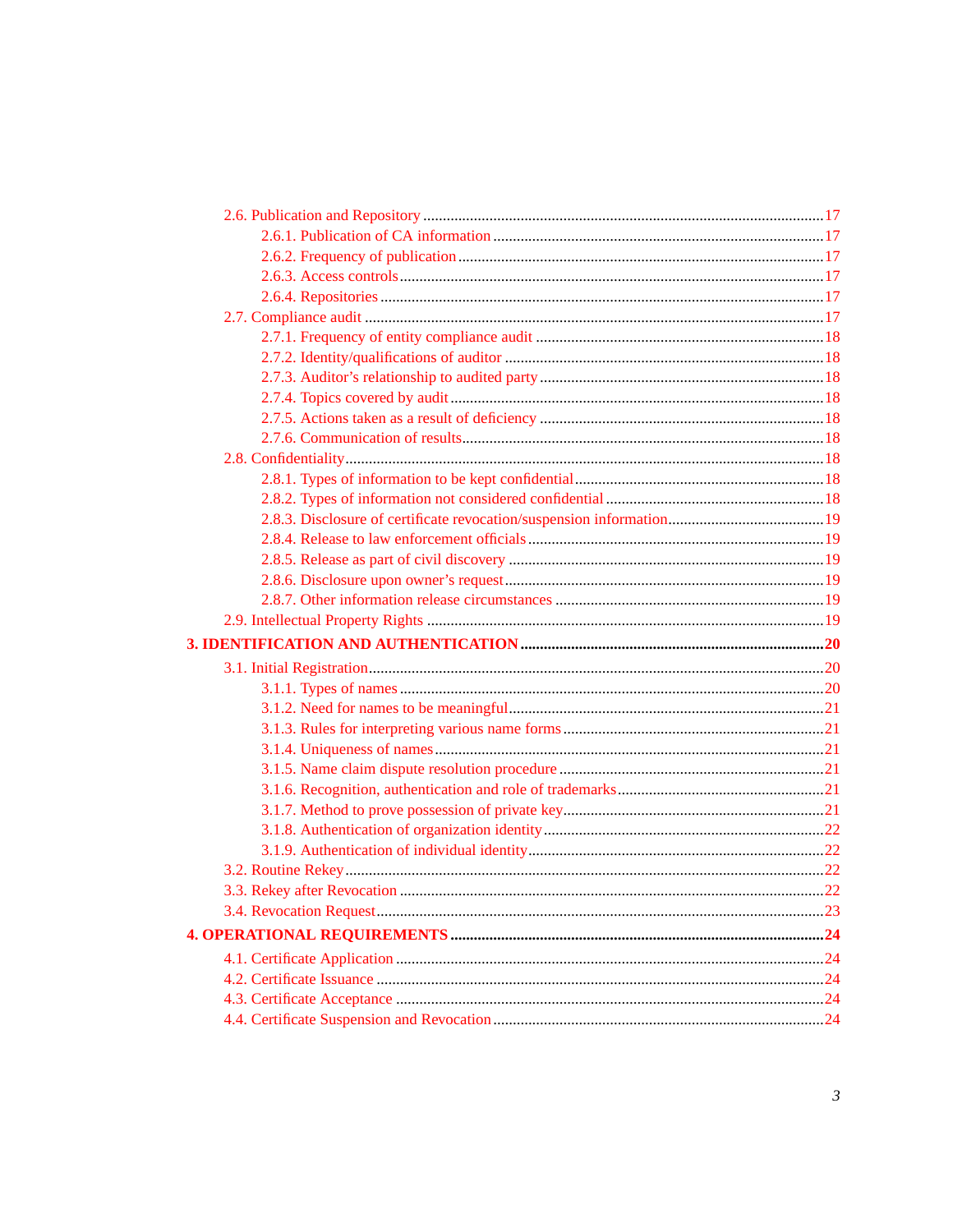| 4.4.14. Checking requirements for other forms of revocation advertisements27 |  |
|------------------------------------------------------------------------------|--|
|                                                                              |  |
|                                                                              |  |
|                                                                              |  |
|                                                                              |  |
|                                                                              |  |
|                                                                              |  |
|                                                                              |  |
|                                                                              |  |
|                                                                              |  |
|                                                                              |  |
|                                                                              |  |
|                                                                              |  |
|                                                                              |  |
|                                                                              |  |
|                                                                              |  |
|                                                                              |  |
|                                                                              |  |
|                                                                              |  |
|                                                                              |  |
|                                                                              |  |
|                                                                              |  |
|                                                                              |  |
|                                                                              |  |
|                                                                              |  |
|                                                                              |  |
|                                                                              |  |
|                                                                              |  |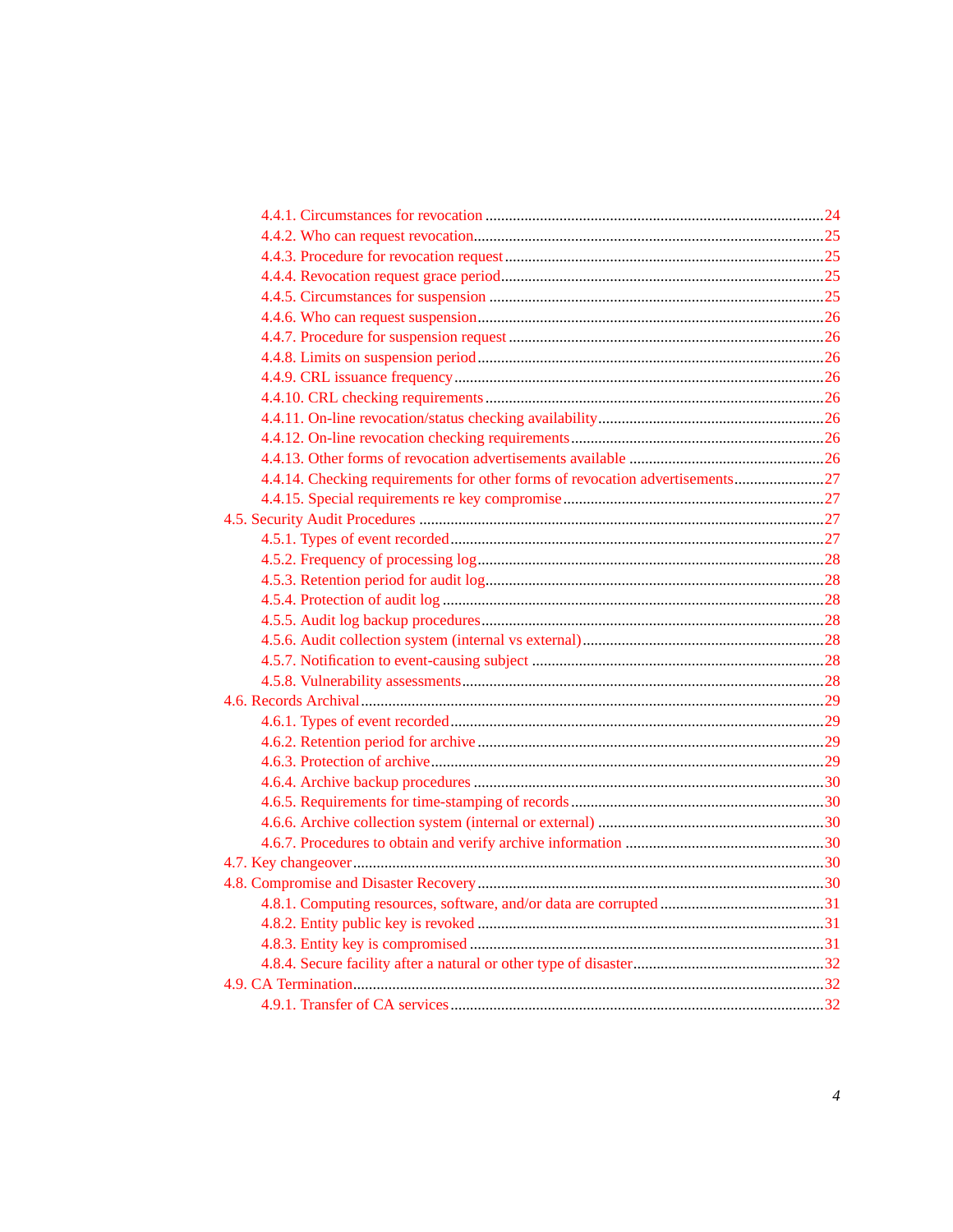| 5. PHYSICAL, PROCEDURAL, AND PERSONNEL SECURITY CONTROLS 34                 |  |
|-----------------------------------------------------------------------------|--|
|                                                                             |  |
|                                                                             |  |
|                                                                             |  |
|                                                                             |  |
|                                                                             |  |
|                                                                             |  |
|                                                                             |  |
|                                                                             |  |
|                                                                             |  |
|                                                                             |  |
|                                                                             |  |
|                                                                             |  |
|                                                                             |  |
|                                                                             |  |
| 5.3.1. Background, qualifications, experience, and clearance requirements36 |  |
|                                                                             |  |
|                                                                             |  |
|                                                                             |  |
|                                                                             |  |
|                                                                             |  |
|                                                                             |  |
|                                                                             |  |
|                                                                             |  |
|                                                                             |  |
|                                                                             |  |
|                                                                             |  |
|                                                                             |  |
|                                                                             |  |
|                                                                             |  |
|                                                                             |  |
|                                                                             |  |
|                                                                             |  |
|                                                                             |  |
|                                                                             |  |
|                                                                             |  |
|                                                                             |  |
|                                                                             |  |
|                                                                             |  |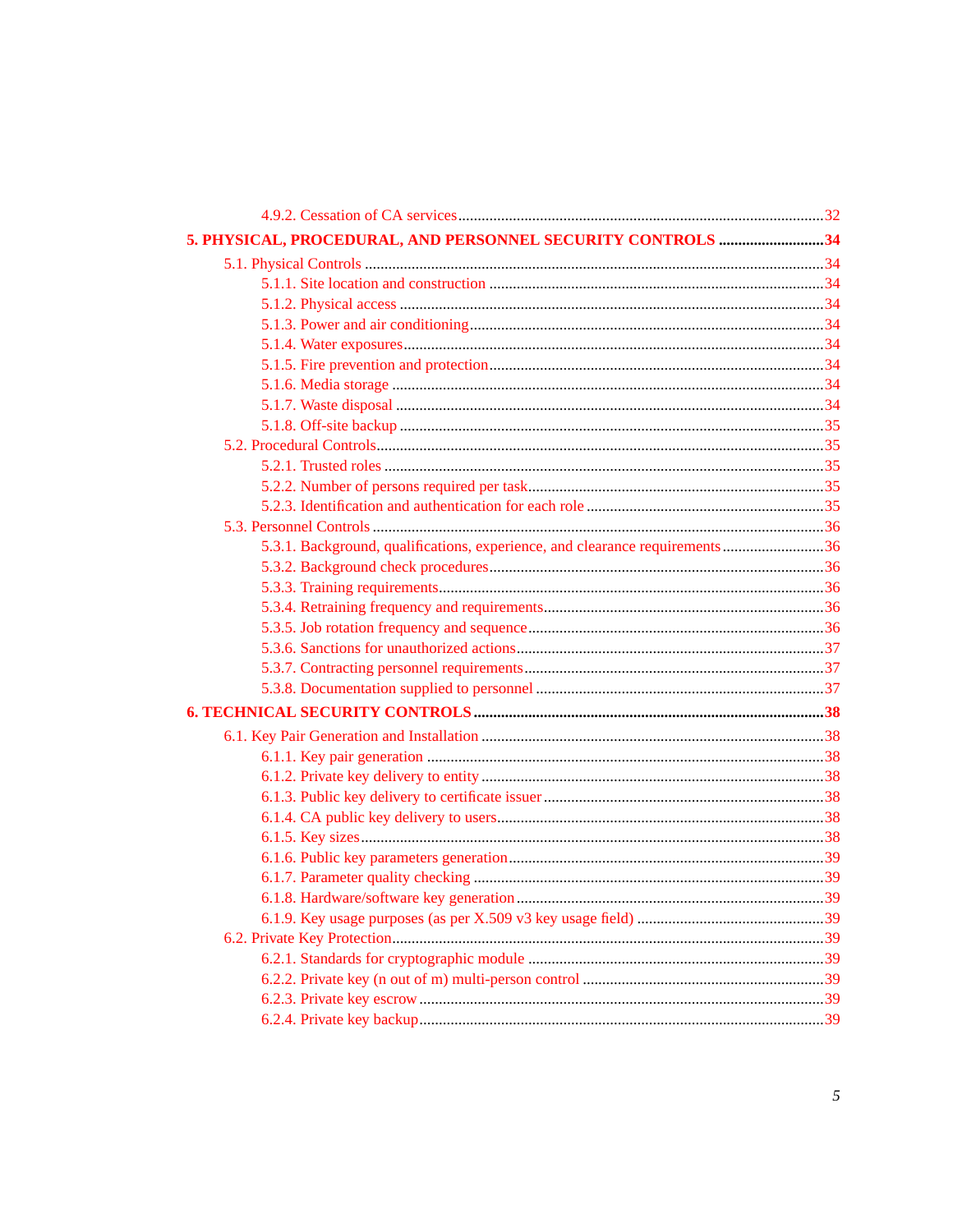| 7.1.9. Processing semantics for the critical certificate policy extension 45 |  |
|------------------------------------------------------------------------------|--|
|                                                                              |  |
|                                                                              |  |
|                                                                              |  |
|                                                                              |  |
|                                                                              |  |
|                                                                              |  |
|                                                                              |  |
|                                                                              |  |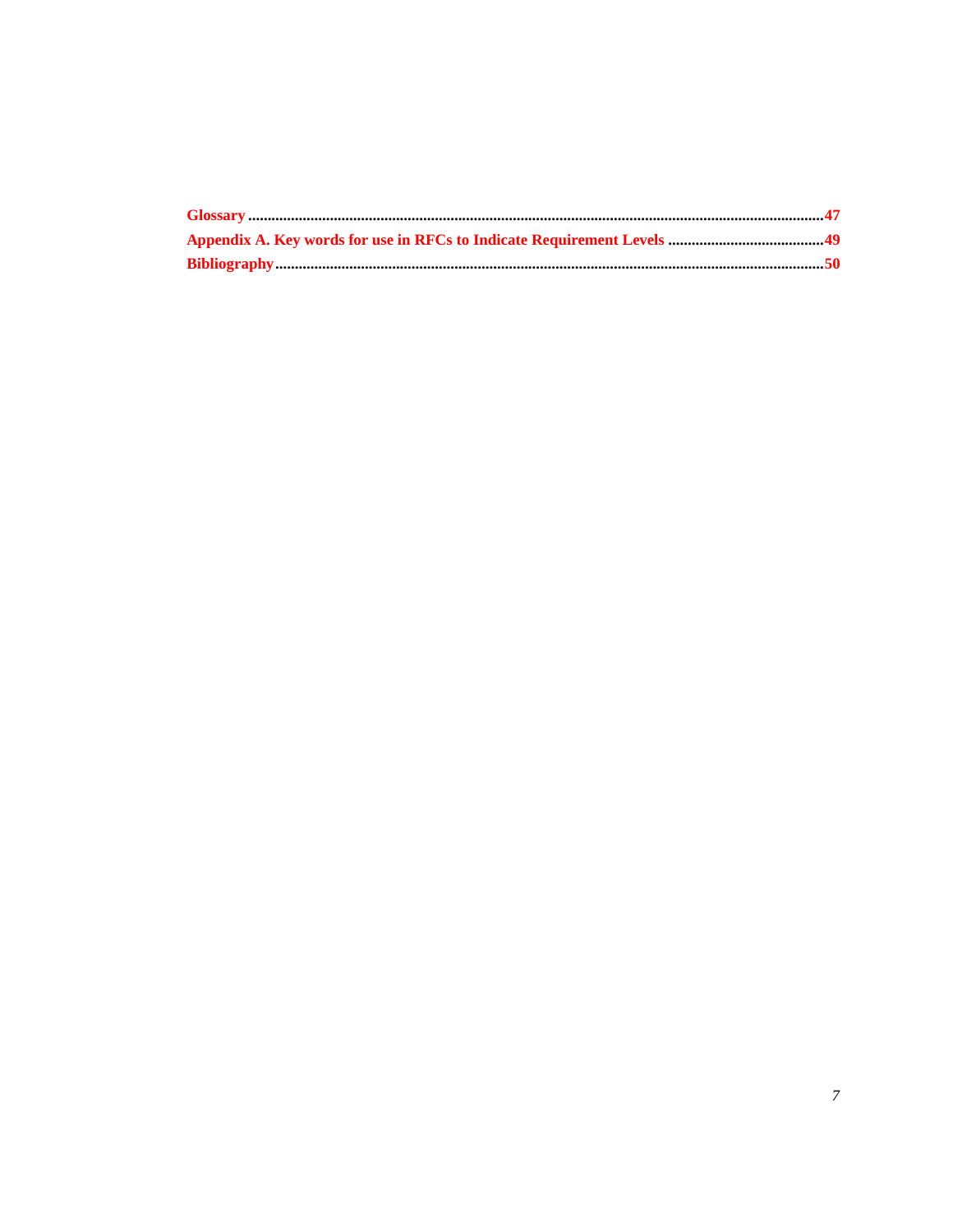# <span id="page-7-0"></span>**1. INTRODUCTION**

This document is consistent with [RFC 2527](#page-49-1). Therefore there are some sections that are maintained for compatibility, although they do not apply exactly to the services offered by CESNET CA. *[Glossary](#page-46-0)* provides a glossary of terms used in this document.

Within this document the words "MUST", "MUST NOT", "REQUIRED", "SHALL", "SHALL NOT", "SHOULD", "SHOULD NOT", "RECOMMENDED", "MAY", "OPTIONAL" are to be interpreted as in [RFC 2119](#page-49-2). (See [Appendix Appendix A\)](#page-48-0).

# <span id="page-7-1"></span>**1.1. Overview**

This CPS describes the practices employed by the CESNET CA in issuing the digital certificates.

This CPS MAY be used by a relying party to determine the level of trust associated with a given policy.

# <span id="page-7-2"></span>**1.2. Identification**

### <span id="page-7-3"></span>**1.2.1. Certificate Practice Statement Name**

CESNETCACertificatePracticeStatementv1:0

# <span id="page-7-4"></span>**1.2.2. Object Identifiers**

This certificate practice statement is identified by the following unique registered Object Identifier (OID):

<span id="page-7-5"></span>

| ISO assigned                        | 1    |
|-------------------------------------|------|
| Organization acknowledged by ISO    | 3    |
| US Department of Defense            | 6    |
| Internet                            | 1    |
| IANA registered private enterprises | 1    |
| <b>CESNET</b>                       | 8057 |
| PKI                                 | 1    |
| Certificate Practice Statement      | 1    |
| Major version                       | 1    |
| Minor version                       | 1    |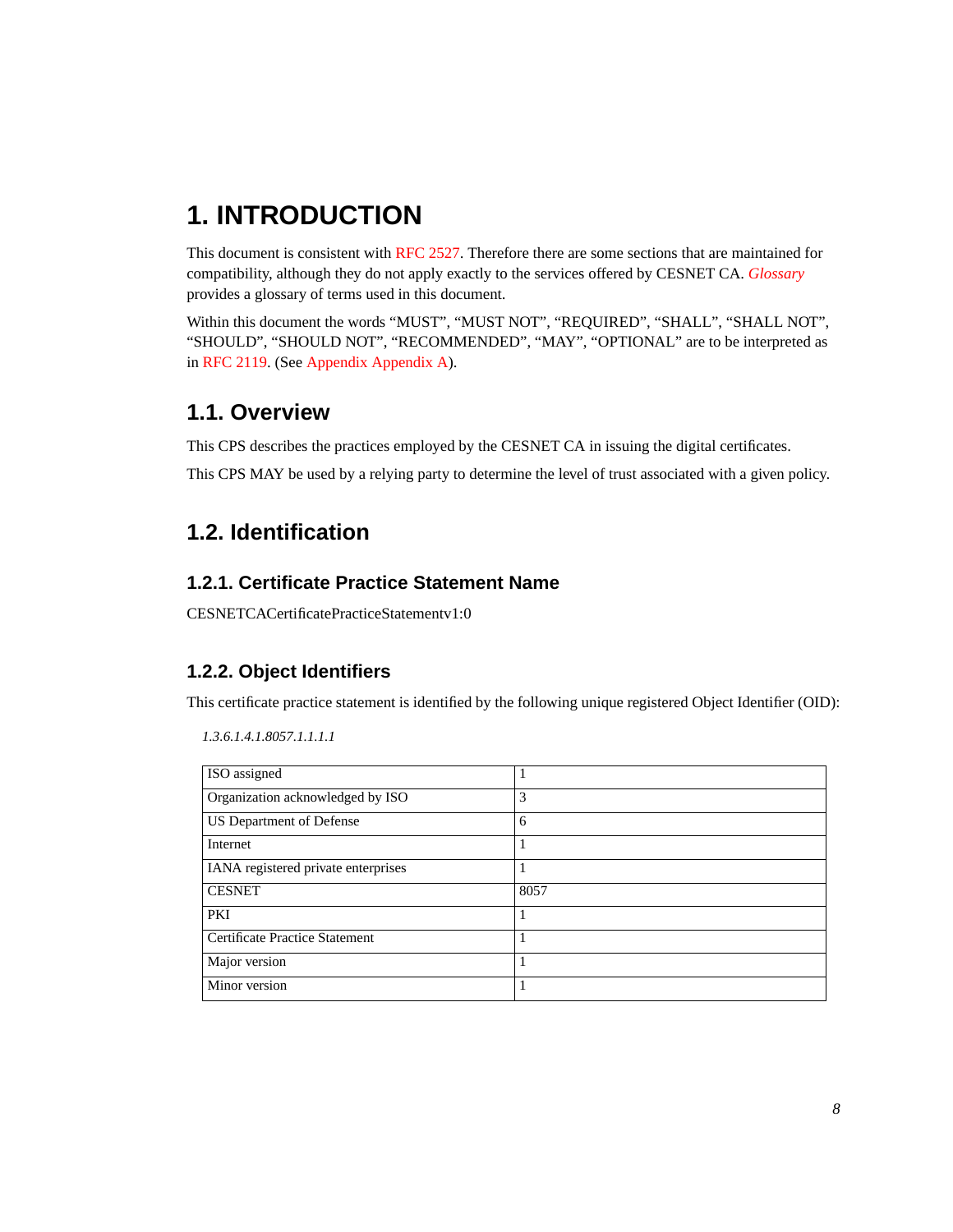# **1.3. Community and Applicability**

CESNET CA provides PKI services for the Czech academic community.

The specific applicability of the certificates issued by the CESNET CA is stated in the relevant CP.

#### <span id="page-8-0"></span>**1.3.1. Certification authorities**

The CESNET CA digital certificates MUST be issued only by persons formally assigned by the CESNET a.l.e. director.

#### <span id="page-8-1"></span>**1.3.2. Registration authorities**

The CESNET CA manages the functions of its Registration Authority.

Other RAs MAY be operated by sites within the Czech academic community, e.g. by universities or faculties. In that case the RAs MUST sign an agreement with the CESNET CA stating the obligation to adhere to this CPS and the relevant CPs.

#### <span id="page-8-2"></span>**1.3.3. End entities**

The targeted end entities are employees and students of Czech universities, Czech Academy of Sciences, and any organizations cooperating with these entities in the practice of research, educational and administrative functions as well as computers and application services operated by these organizations.

In accordance with the corresponding CP, subscribers that are the subject of the issued certificates may be:

- 1. Any natural person which can be uniquely identified.
- 2. Any legal person or entity which can be uniquely identified (e.g. university of faculty).
- 3. Any other object (e.g. server or hardware/software component) that can be uniquely identified.

#### <span id="page-8-3"></span>**1.3.4. Applicability**

Certificates issued by the CESNET CA MUST NOT be used for financial transactions.

Certificates issued by the CESNET CA can facilitate:

- Authentication
- Authorization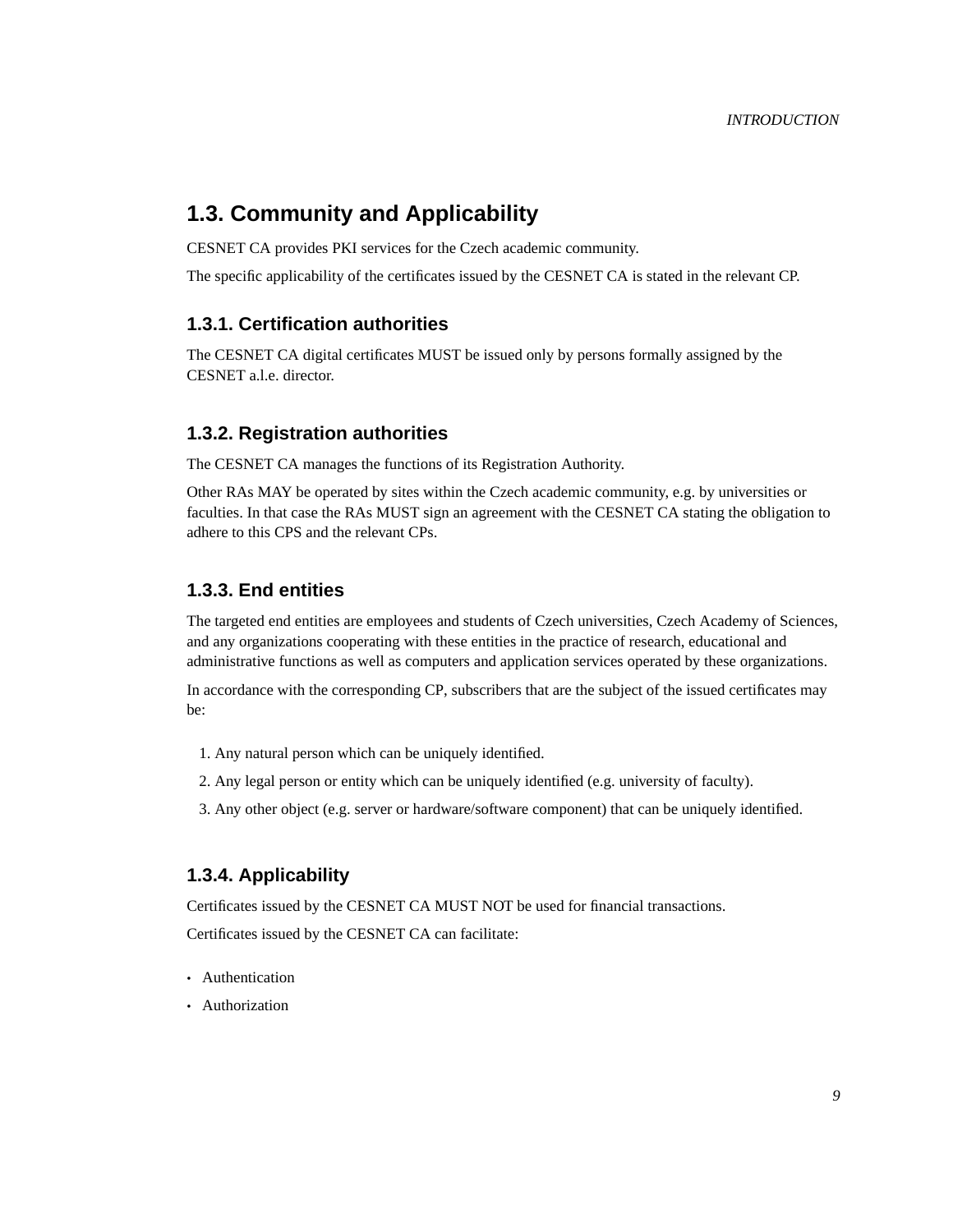- Confidentiality
- Integrity
- Non-repudiation

Applicable key usage is indicated in the "Key Usage" extension of the certificate. Any usage other than the one(s) indicated in this extension is at the risk of the relying party.

The specific applicability requirements MAY be stated in the relevant CP.

# <span id="page-9-0"></span>**1.4. Contact Details**

### <span id="page-9-1"></span>**1.4.1. Specification administration organization**

This CPS is maintained by CESNET a.l.e. (http://www.cesnet.cz/).

### <span id="page-9-2"></span>**1.4.2. Contact person**

All questions and comments concerning this CPS must be addressed to:

CESNET CA CESNET a.l.e. Zikova 4 Prague 160 00 Czech Republic

Email: <ca@cesnet.cz> URI: http://www.cesnet.cz/pki/

# <span id="page-9-3"></span>**1.4.3. Person determining CPS suitability for the policy**

Not applicable.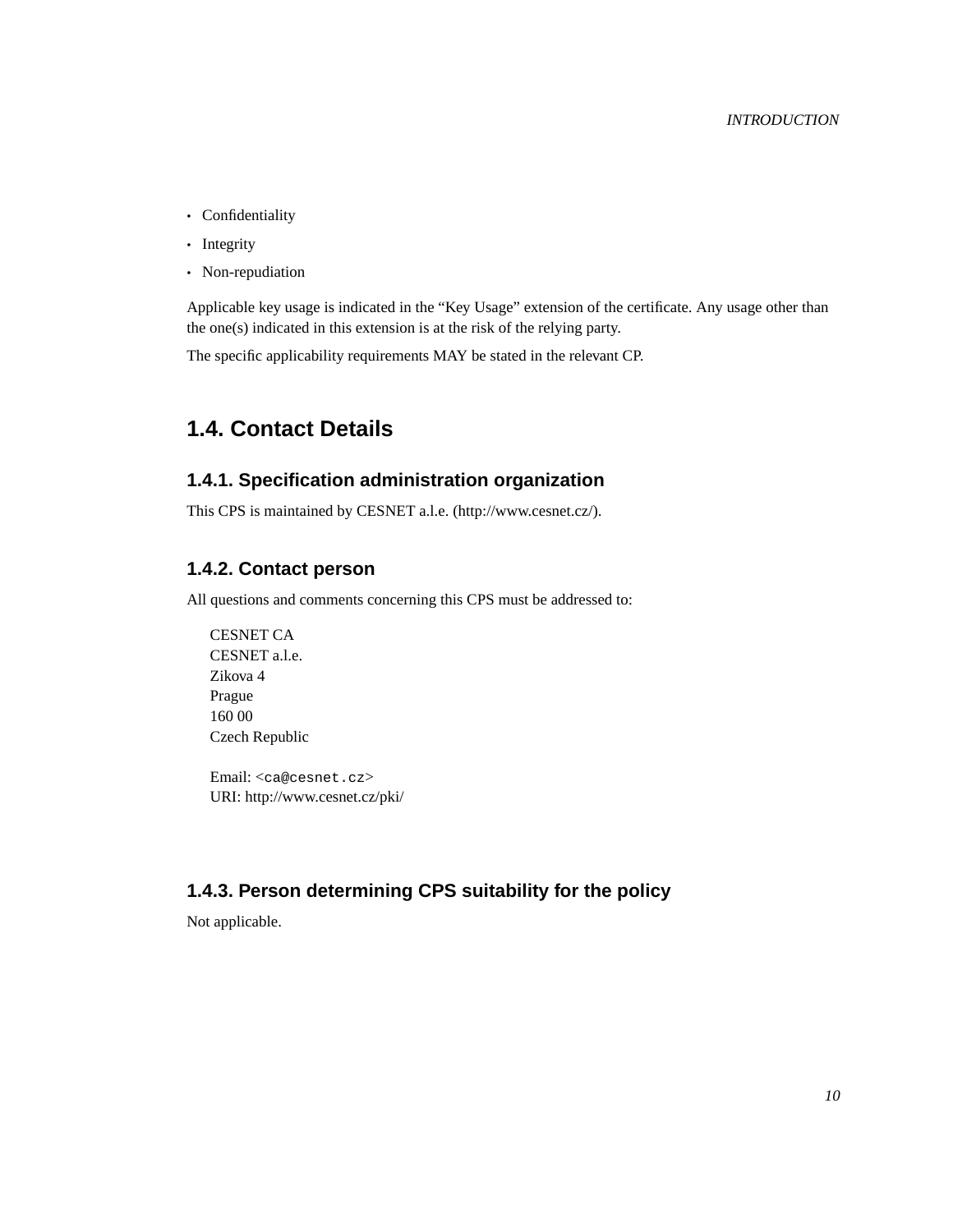# <span id="page-10-0"></span>**2. GENERAL PROVISIONS**

# <span id="page-10-1"></span>**2.1. Obligations**

# <span id="page-10-2"></span>**2.1.1. CA obligations**

#### **2.1.1.1. Compliance**

The CESNET CA MUST publish a CPS describing the practices employed in issuing the digital certificates. The CA MUST operate in accordance with its CPS, and the law of the Czech Republic.

#### **2.1.1.2. Assurance of cross certification compliance**

The CESNET CA MUST verify that any CA with which it cross-certifies complies with the mutually recognized CPs.

#### **2.1.1.3. Certificate requests**

The CA is obliged to handle certificate requests and issue new certificates:

- accept certification requests from entities requesting a certificate according to the agreed procedures contained in this CPS and in the relevant CP
- authenticate entities requesting a certificate, possibly by the help of separately designated RAs
- issue certificates based on requests from authenticated entities
- send notification of issued certificate to requesters
- make issued certificates publicly available

#### **2.1.1.4. Certificate revocation**

The CA is obliged to handle certificate revocation requests and certificate revocation:

- accept revocation requests from entities requesting a certificate to be revoked according to the agreed procedures contained in this CPS and the relevant CP
- authenticate entities requesting a certificate to be revoked
- issue a CRL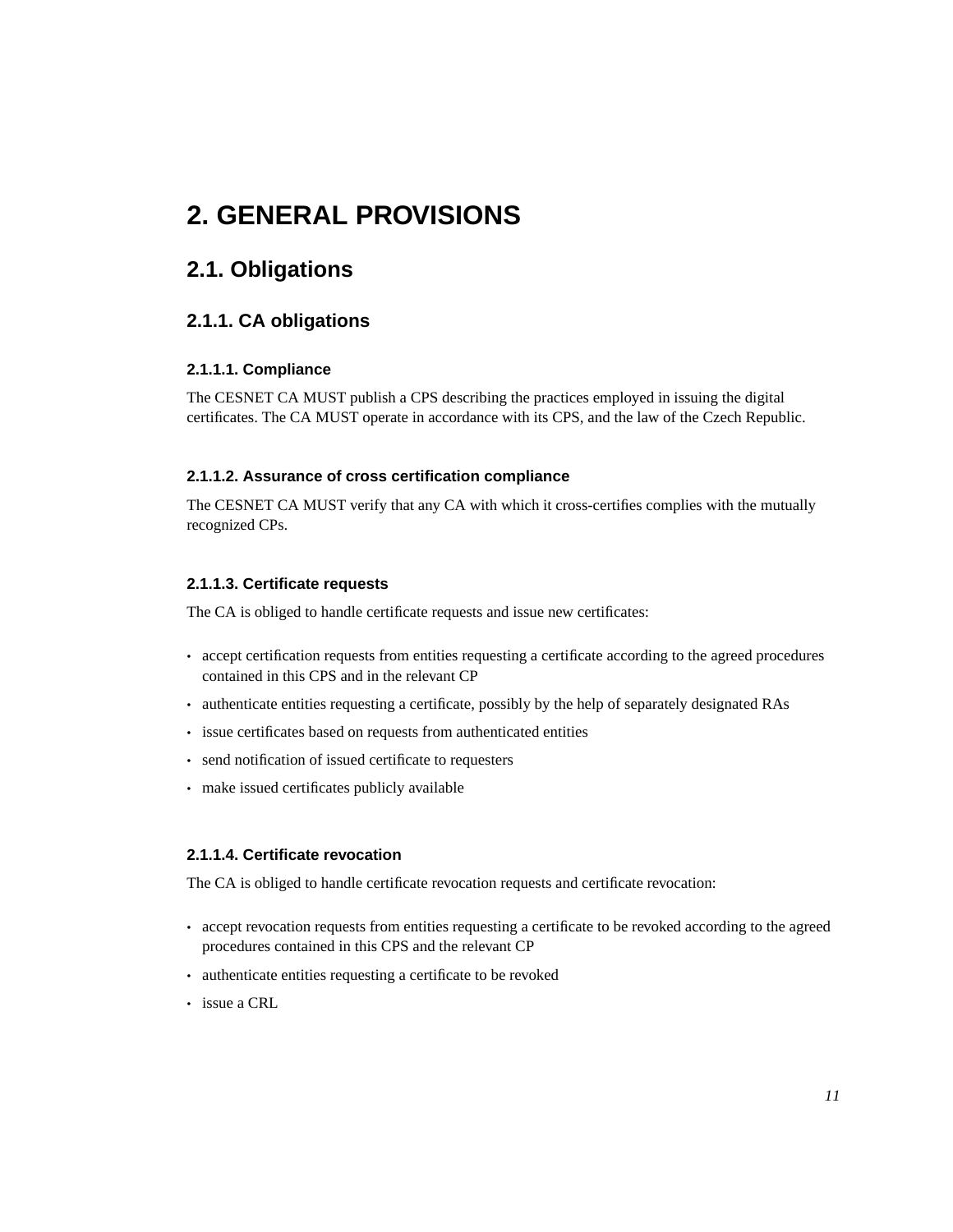• make CRLs publicly available

#### **2.1.1.5. Data privacy**

The CA is authorized to collect the information related to personal data that is necessary to perform its services. These personal data can only be used in the context of the certification services provision. The subscriber has the right to access and request correction of these data.

#### **2.1.1.6. Protection of issuing CA's private key**

The CA is obliged to protect its private key in accordance with this CPS.

#### **2.1.1.7. Restriction on issuing CA's private key use**

The CA's private key used for issuing certificates in accordance with this CPS and the applicable CP may be used only for signing certificates and CRLs, and other adequate information consistent with the certificate issuance.

#### <span id="page-11-0"></span>**2.1.2. RA obligations**

An RA is obliged to operate RA service. This includes:

#### **2.1.2.1. Compliance**

The RA MUST operate in accordance with its CPS and the law of the Czech Republic.

#### **2.1.2.2. Authentication of the subject's identity**

The RA is obliged to authenticate the identity of the subject to be certified using procedures specified in [Section 3.1](#page-19-1).

#### **2.1.2.3. Validation of the connection between a public key and the requester identity**

The RA is obliged to verify that the requester is in possession of the private key corresponding to the public key contained in the certificate request using procedures specified in [Section 3.1.7](#page-20-5).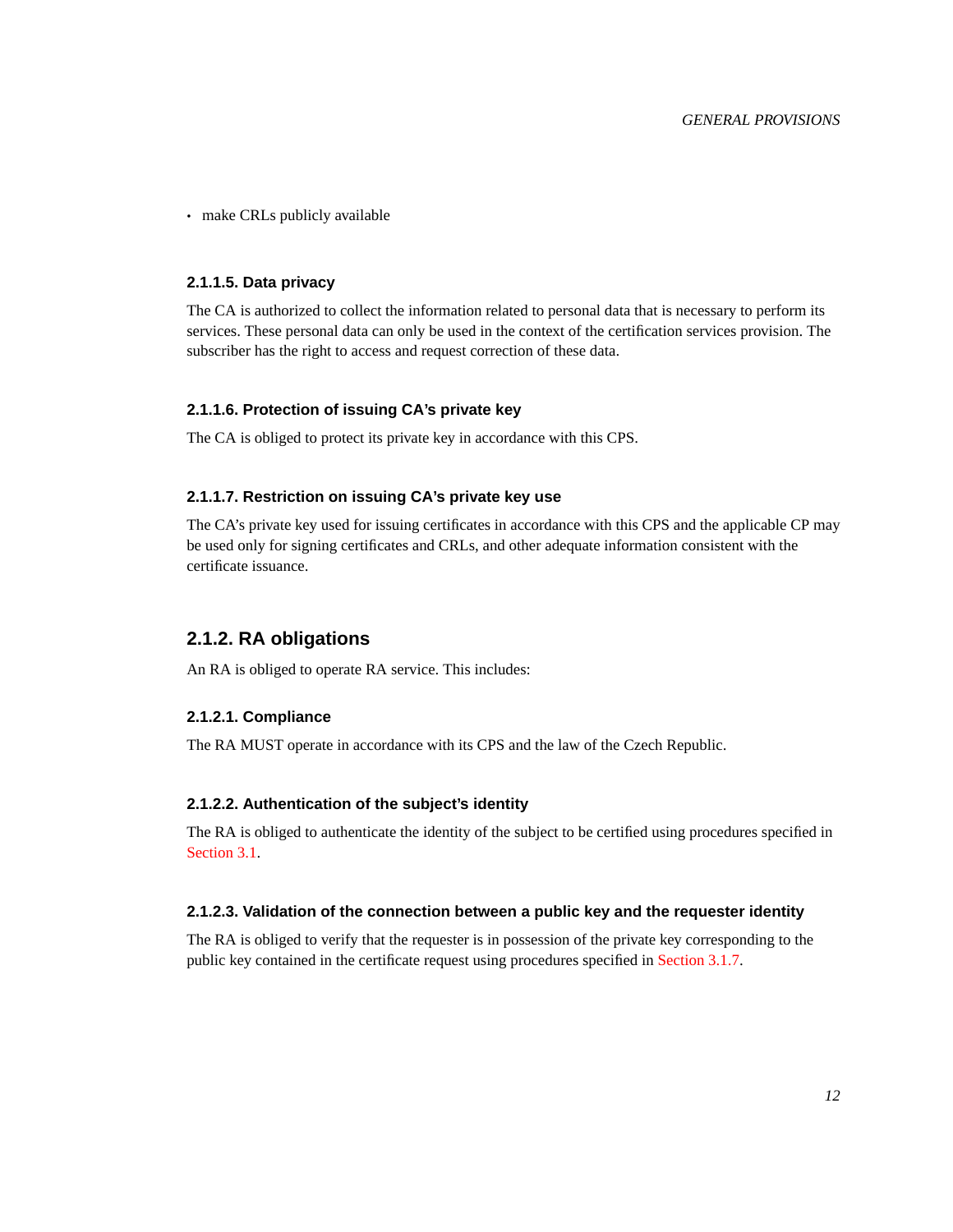#### **2.1.2.4. Maintain certificate application information**

The RA is obliged to keep supporting evidence for any certificate request made to a CA (e.g., certificate request forms) in accordance with this CPS.

#### **2.1.2.5. Protection of RA's private key**

The RA is obliged to protect its private key in accordance with this CPS.

#### **2.1.2.6. Restriction on RA private key use**

The private key used by a RA for signing certificate signing requests (CSRs), certificate suspensions, and certificate revocations as part of its RA function must not be used for any other purpose. Separate certificates will be issued to facilitate routine secure communication by the RA.

#### <span id="page-12-0"></span>**2.1.3. Subscriber obligations**

#### **2.1.3.1. Accuracy of representations in certificate applications**

Subscribers must accurately represent the information required of them in a certificate request.

#### **2.1.3.2. Key pair generation**

Subscribers MUST generate their public key pair using a trustworthy method.

#### **2.1.3.3. Protection of entity's private key**

Subscribers MUST properly protect their private key at all times, against loss, disclosure to any other party, modification and unauthorized use, in accordance with this CPS and the relevant CP. From the creation of their private and public key pair, subscribers are personally and solely responsible of the confidentiality and integrity of their private keys. Every usage of their private key is assumed to be the act of its owner.

#### **2.1.3.4. Notification of CA upon private key compromise**

Upon suspicion that their private keys are compromised subscribers MUST notify the CA that issued their certificates by sending a certificate revocation request.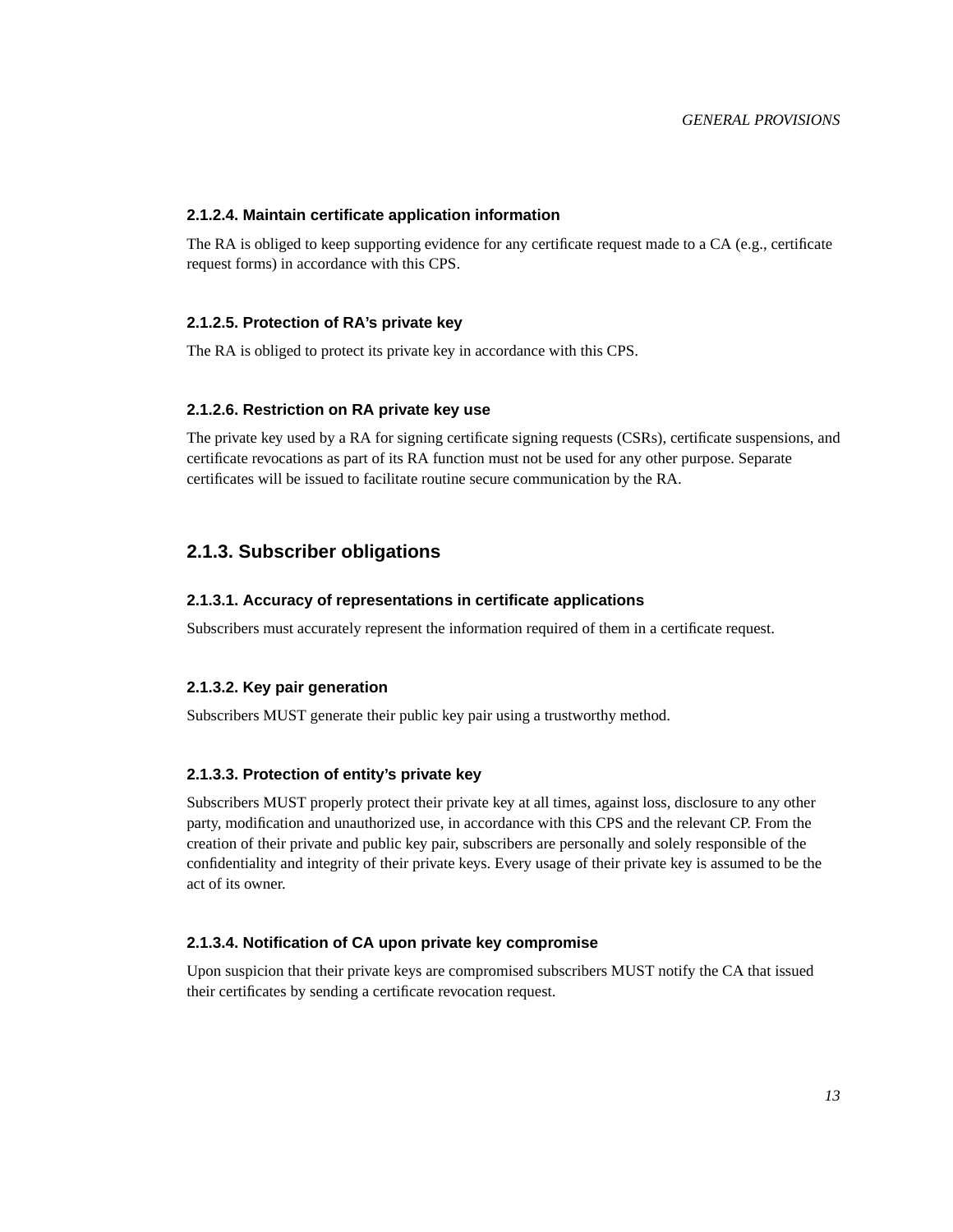#### **2.1.3.5. Notification of CA upon any change in their certificate content**

Upon any change in the content of their certificates subscribers MUST notify the CA that issued their certificates by sending a certificate revocation request.

#### **2.1.3.6. Restrictions on private key and certificate use**

Subscribers MUST use the keys and certificates only for the purposes authorized by the CA.

#### **2.1.3.7. Personal data**

Subscribers MUST authorize the treatment and conservation of their personal data.

### <span id="page-13-0"></span>**2.1.4. Relying party obligations**

#### **2.1.4.1. CPS**

A relying party MUST be familiar with the CPS and the relevant CP before drawing any conclusion on how much trust he can put in the use of a certificate issued from the CA.

#### **2.1.4.2. Purposes for which certificate is used**

The relying party MUST only use the certificate for the proscribed applications and MUST NOT use the certificates for forbidden applications

#### **2.1.4.3. Digital signature verification responsibilities**

Relying parties MUST verify the digital signature of a received digitally signed message and to verify the digital signature of the CA who issued the certificate used for the verification purpose.

#### **2.1.4.4. Revocation and suspension checking responsibilities**

<span id="page-13-1"></span>When validating a certificate a relying party MUST check it for its validity, revocation, or suspension.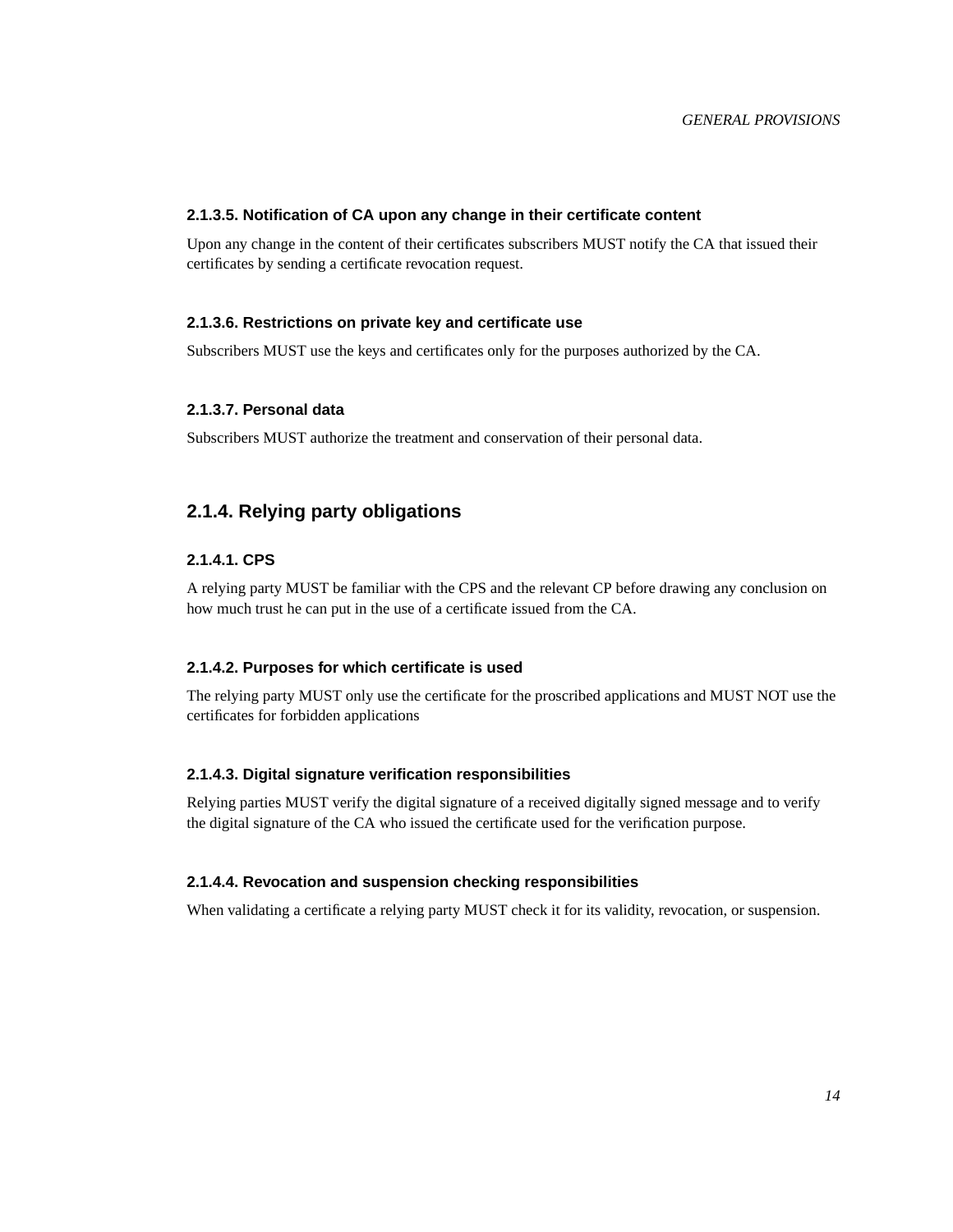## <span id="page-14-8"></span>**2.1.5. Repository obligations**

The CESNET CA SHALL use a publicly accessible repository to store certificates and Certificate Revocation Lists (CRLs). The repository SHALL be available as much as practically possible.

# <span id="page-14-0"></span>**2.2. Liability**

#### <span id="page-14-1"></span>**2.2.1. CA liability**

The CESNET CA warrants that all certificates issued were issued in accordance with this CPS and the relevant CP.

#### <span id="page-14-2"></span>**2.2.2. RA liability**

RA warrants that subscriber's identity has been verified and that the identities in the certificate were valid at the time of issuance.

# <span id="page-14-3"></span>**2.3. Financial responsibility**

No financial responsibility is accepted for certificates issued under this CPS.

### <span id="page-14-4"></span>**2.3.1. Indemnification by relying parties**

The CESNET CA assumes no financial responsibility for improperly used certificates..

#### <span id="page-14-5"></span>**2.3.2. Fiduciary relationships**

Issuance of certificates in accordance with this CPS and the corresponding CP does not make the CESNET CA, or any RA within the CESNET CA infrastructure an agent, fiduciary, trustee, or other representative of subscribers or relying parties.

#### <span id="page-14-6"></span>**2.3.3. Administrative processes**

<span id="page-14-7"></span>Not applicable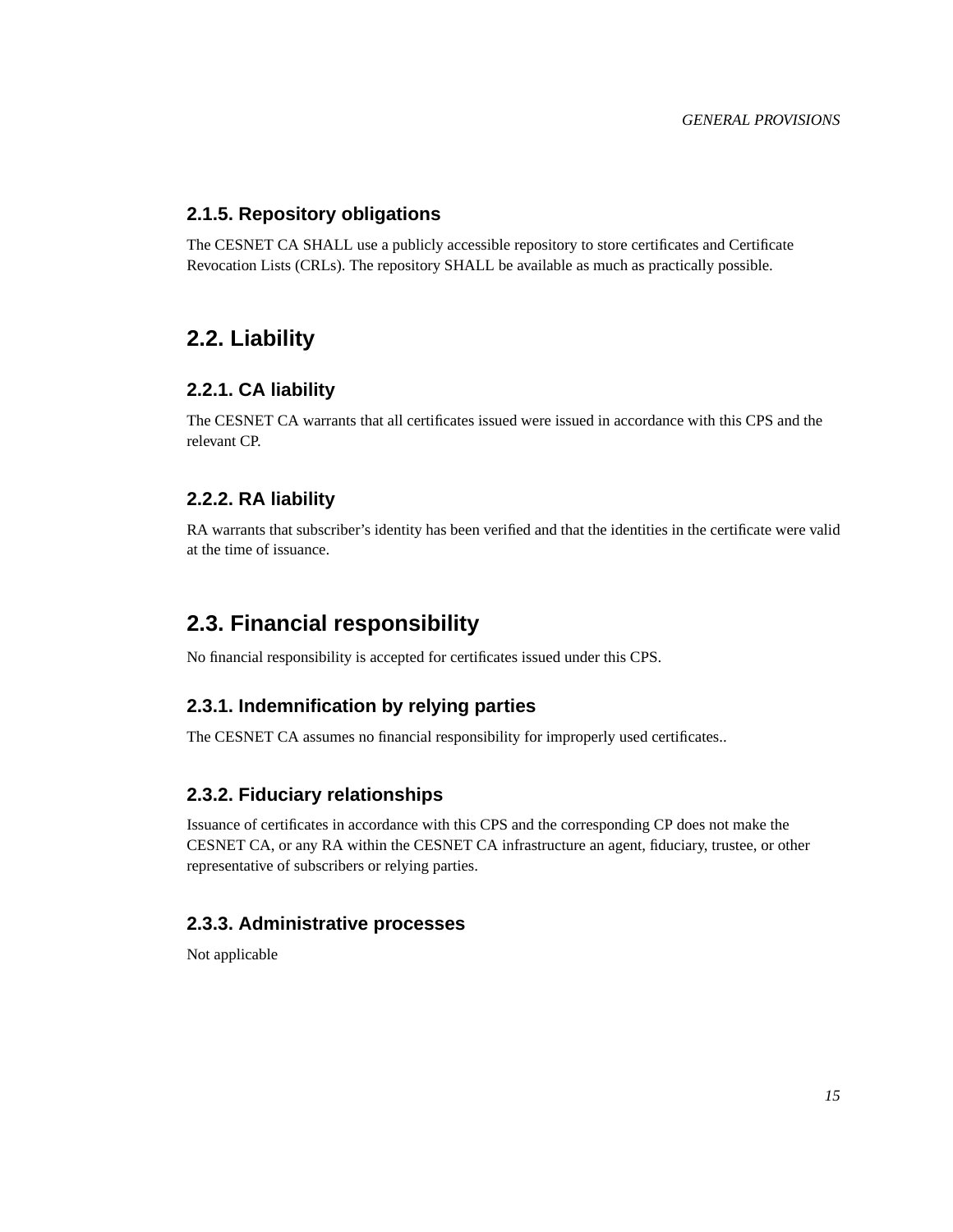# **2.4. Interpretation and Enforcement**

### <span id="page-15-0"></span>**2.4.1. Governing law**

This CPS is governed by the law of the Czech Republic.

#### **2.4.2. Severability, survival, merger, notice**

Should it be determined that one section of this CPS is incorrect or invalid, the other sections shall remain in effect until the CPS is updated as indicated in [Section 8](#page-45-0)

### <span id="page-15-1"></span>**2.4.3. Dispute resolution procedures**

In case a dispute is not successfully resolved by negotiations, the parties involved MAY appoint an independent third party arbitrator.

If arbitration proves impossible, the parties can take legal actions.

# <span id="page-15-2"></span>**2.5. Fees**

# <span id="page-15-3"></span>**2.5.1. Certificate issuance or renewal fees**

No fees are charged for issuing certificates.

### <span id="page-15-4"></span>**2.5.2. Certificate access fees**

Access to certificates on the CESNET CA Certificate Registry is free of charge.

#### <span id="page-15-5"></span>**2.5.3. Revocation or status information access fees**

Access to Certificate Revocation Lists on the CESNET CA Certificate Registry is free of charge.

### <span id="page-15-6"></span>**2.5.4. Fees for other services such as policy information**

<span id="page-15-7"></span>No fees are charged for allowing policy and CPS information access.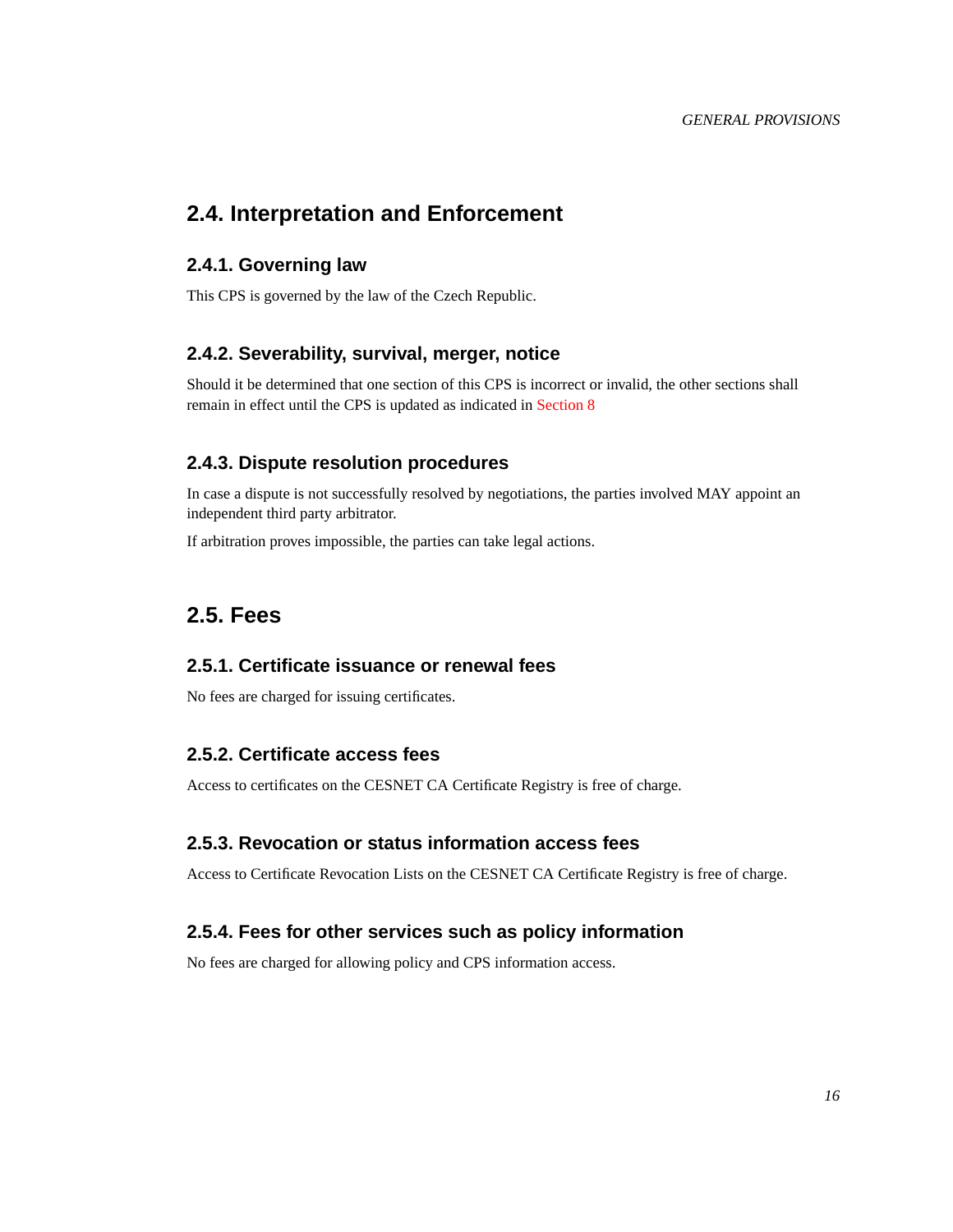#### **2.5.5. Refund policy**

Not applicable.

# <span id="page-16-0"></span>**2.6. Publication and Repository**

#### <span id="page-16-1"></span>**2.6.1. Publication of CA information**

The CESNET CA MUST make publicly available, in its repositories:

- 1. The CESNET CA Certificate Practice Statement in http://www.cesnet.cz/pki/CPS.html
- 2. The applicable Certificate Policies in http://www.cesnet.cz/pki/CP/.
- 3. All issued certificates including CA-certificates in ldap://pki.cesnet.cz/
- 4. Signed Certificate Revocation Lists in http://www.cesnet.cz/pki/crl/ (http://www.cesnet.cz/pki/CRL)

#### <span id="page-16-2"></span>**2.6.2. Frequency of publication**

CRL publication must be in accordance with [Section 4.4.9](#page-25-3) of this CPS.

CPS publication must be in accordance with [Section 8](#page-45-0) of this CPS.

#### <span id="page-16-3"></span>**2.6.3. Access controls**

There is no access control on reading the CP or the CPS.

There is no access control on reading the certificates.

The certificates, CPs and CPS in the electronic repository are protected against any unauthorized modification.

### <span id="page-16-4"></span>**2.6.4. Repositories**

Chosen electronic repository must comply to this CPS. See [Section 2.1.5.](#page-13-1)

# <span id="page-16-5"></span>**2.7. Compliance audit**

The CESNET CA declares that their practices fully comply with this CPS.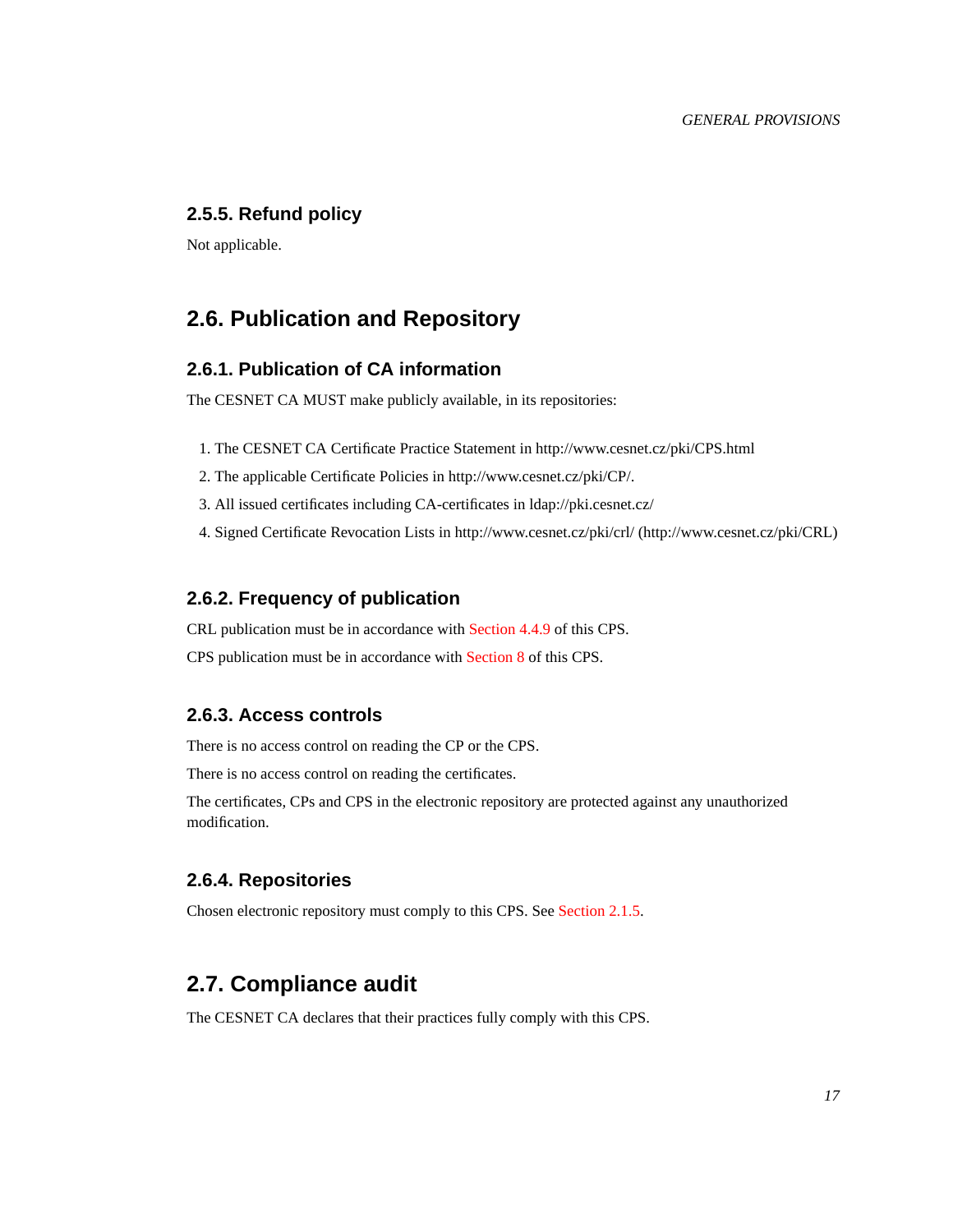# <span id="page-17-0"></span>**2.7.1. Frequency of entity compliance audit**

No stipulation

### <span id="page-17-1"></span>**2.7.2. Identity/qualifications of auditor**

No stipulation

### <span id="page-17-2"></span>**2.7.3. Auditor's relationship to audited party**

No stipulation

### <span id="page-17-3"></span>**2.7.4. Topics covered by audit**

No stipulation

## <span id="page-17-4"></span>**2.7.5. Actions taken as a result of deficiency**

No stipulation

### <span id="page-17-5"></span>**2.7.6. Communication of results**

No stipulation

# <span id="page-17-6"></span>**2.8. Confidentiality**

The CA collects personal information about the subscribers (e.g. full name, organization, and e-mail address). These data MUST be processed in a way that ensures privacy protection according to the law of the Czech Republic.

# <span id="page-17-7"></span>**2.8.1. Types of information to be kept confidential**

<span id="page-17-8"></span>All subscribers' information that is not present in the certificate and CRL issued by the CESNET CA is considered confidential and SHALL not be released outside without explicit subscriber's authorization.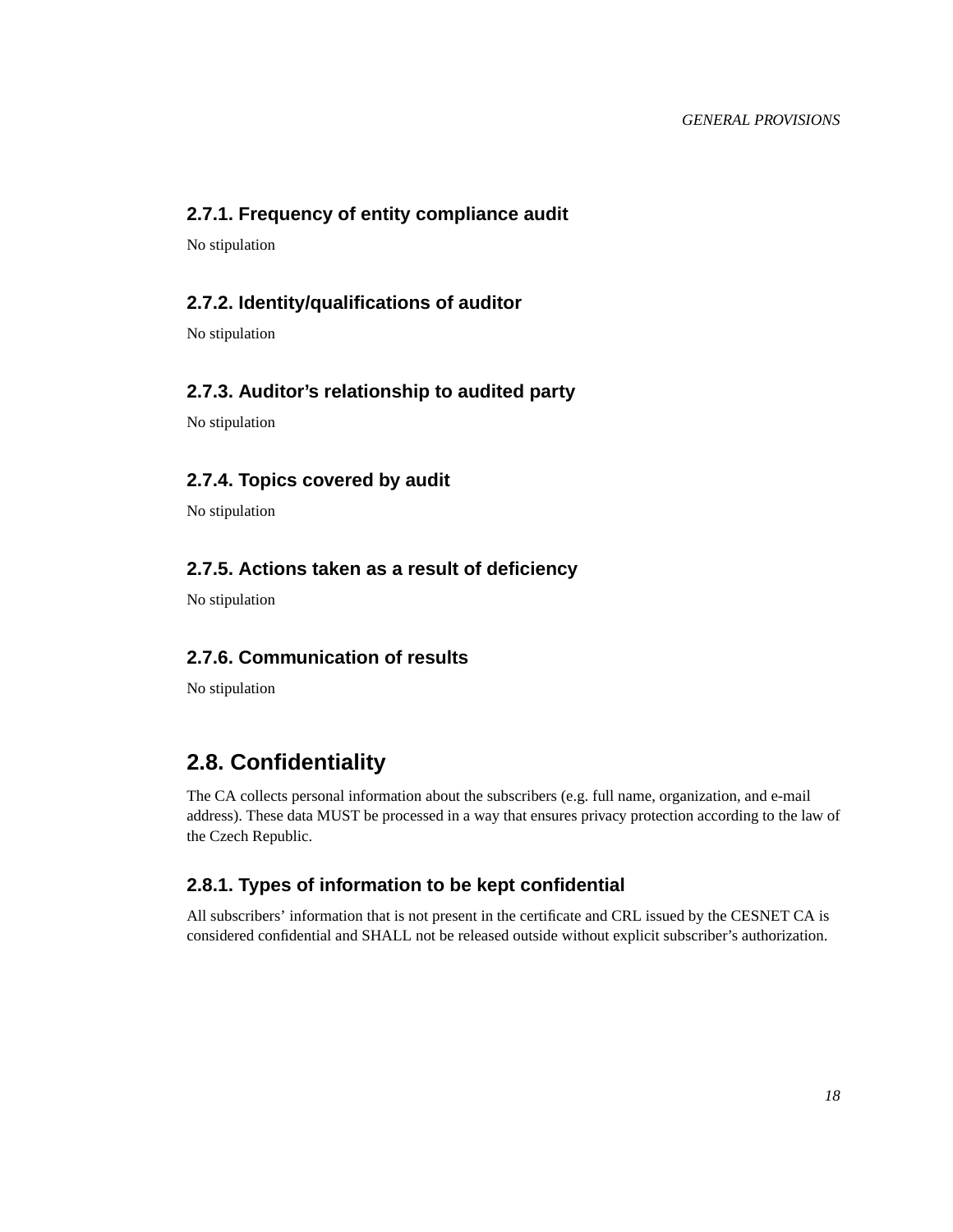### **2.8.2. Types of information not considered confidential**

Information included in public certificates and CRLs issued by the CESNET CA are not considered confidential.

### <span id="page-18-0"></span>**2.8.3. Disclosure of certificate revocation/suspension information**

When a certificate is revoked/suspended, a reason code MAY be included in the CRL entry for the action. This reason code is not considered confidential and may be shared with all other users and relying parties. However, no other details concerning the revocation are normally disclosed.

### <span id="page-18-1"></span>**2.8.4. Release to law enforcement officials**

The CESNET CA MUST NOT disclose confidential information to any third party, except when required by law enforcement officials that exhibit regular warrant.

### <span id="page-18-2"></span>**2.8.5. Release as part of civil discovery**

The CESNET CA MUST NOT disclose confidential information to any third party, except when required by law enforcement officials that exhibit regular warrant.

#### <span id="page-18-3"></span>**2.8.6. Disclosure upon owner's request**

The CA will release information if authorized by the subscriber.

## <span id="page-18-4"></span>**2.8.7. Other information release circumstances**

Not applicable

# <span id="page-18-5"></span>**2.9. Intellectual Property Rights**

The CESNET CA claims no intellectual property rights on issued certificates.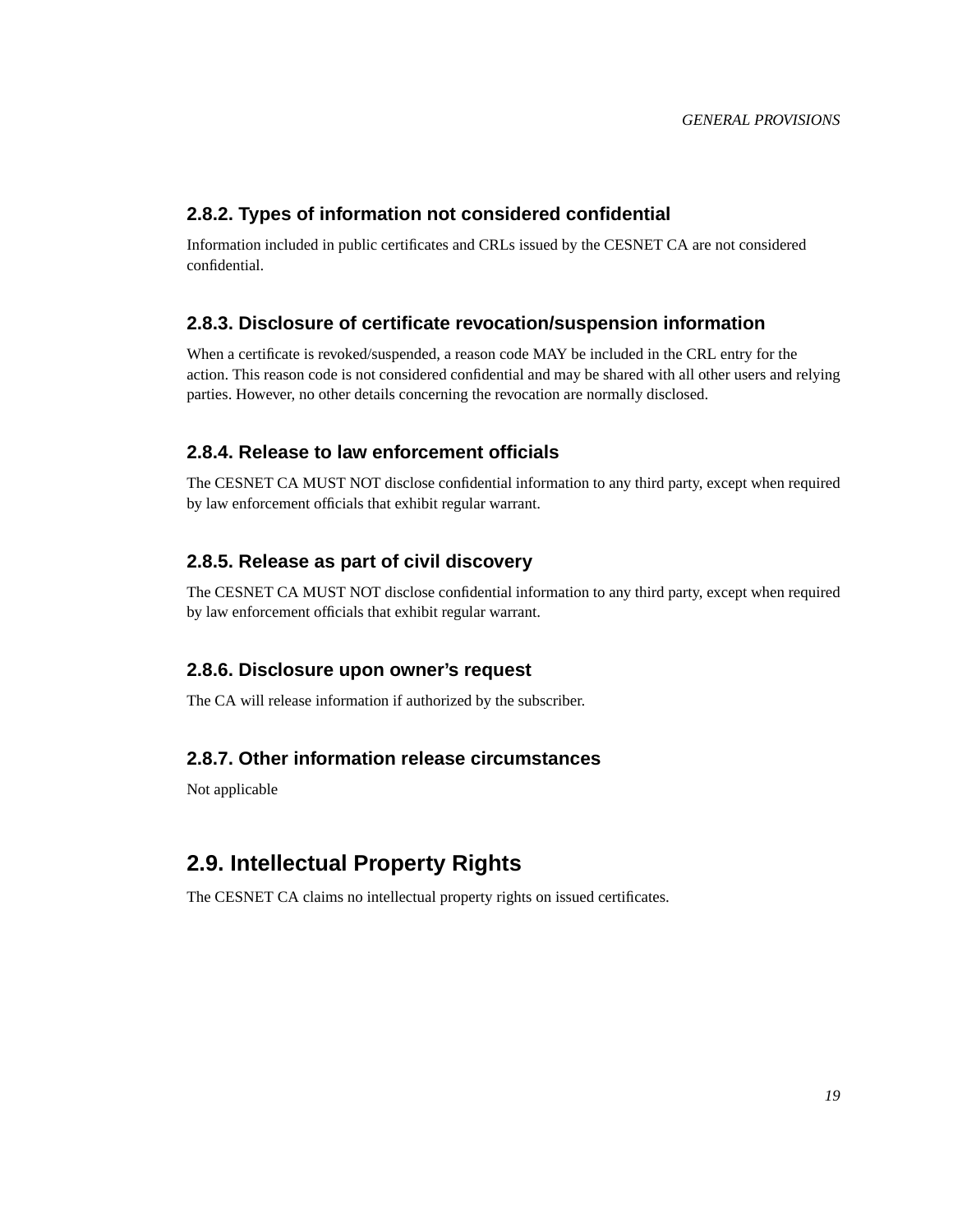# <span id="page-19-0"></span>**3. IDENTIFICATION AND AUTHENTICATION**

# <span id="page-19-1"></span>**3.1. Initial Registration**

### <span id="page-19-2"></span>**3.1.1. Types of names**

The CESNET CA assigns each entity a X.501 Distinguished Name (DN, see  $X.501$ ) which serves as a unique identifier of the entity. The DN is inserted in the subject field of the certificate(s) issued to the entity to bind the entity to the certificate(s). The DN MUST be a non-empty printableString.

The naming attributes of the subscriber to be requested to identify and authenticate the requester depend on the type of certificate that the subscriber requires. The choice of the types and format of names used in the fields of the certificate is conforming to [RFC 2459](#page-49-4).

Following naming attributes MAY be used in entities' Distinguished Names. In the case where the applicable CP states the rules for constructing the DN, the rules required by the CP take precedence over this CPS.

#### **3.1.1.1. Country**

**Necessity.** Optional.

**Comments.** For personal certificates, this is the country of residence of the subscriber. For server certificates, it is the country where the server is located.

#### **3.1.1.2. Locality**

**Necessity.** Optional.

**Comments.** For personal certificates, this is the locality of residence of the subscriber. For server certificates, it is the locality where the server is located.

#### **3.1.1.3. Name (Common Name)**

**Necessity.** Mandatory.

**Comments.** For personal certificates, this is the first name followed optionally by initials followed by surname. For server certificates, it is the fully qualified domain name of the server.

#### **3.1.1.4. Organization**

**Necessity.** Optional.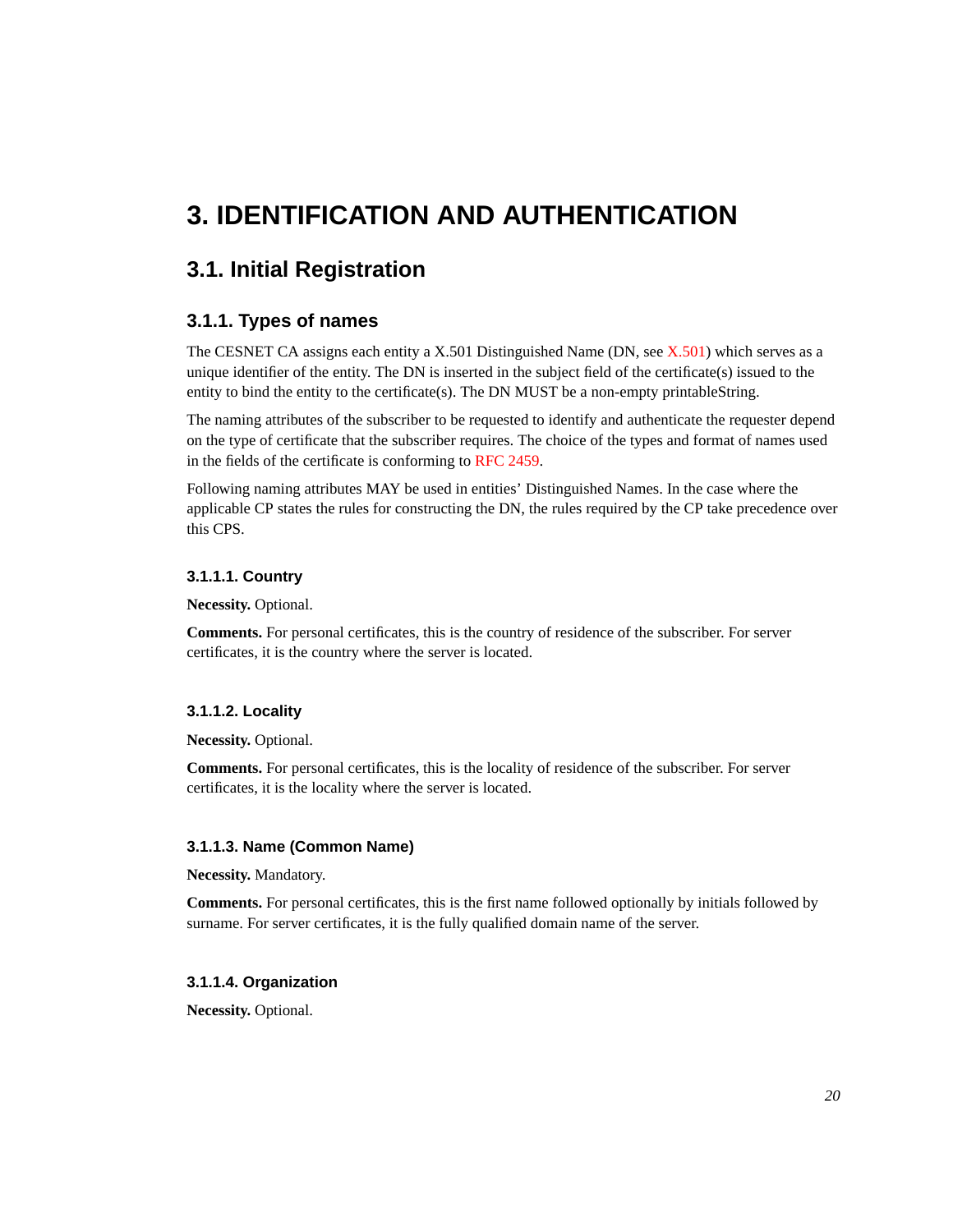**Comments.** For personal certificates, this is the official name of the institution employing the subscriber. For server certificates, it is the official name of the institution operating the server.

#### **3.1.1.5. Organizational Unit**

**Necessity.** Optional.

**Comments.** For personal certificates, this is the official name of the organizational unit or department in which the subscriber works. For server certificates, it is the official name of the organizational unit or department running the server.

#### <span id="page-20-0"></span>**3.1.2. Need for names to be meaningful**

The Subject and Issuer names contained in a certificate MUST be meaningful in the sense that the issuing CA has proper evidence of the existent association between these names and the entities to which they belong.

For Personal Certificates, the Common Name DN attribute contains the legal name as presented in government issued photo-identification.

For Server Certificates, the Common Name DN attribute contains the fully qualified domain name of the server.

#### <span id="page-20-1"></span>**3.1.3. Rules for interpreting various name forms**

See [Section 3.1.1](#page-19-2) and [Section 3.1.2](#page-20-0).

#### <span id="page-20-2"></span>**3.1.4. Uniqueness of names**

The CESNET CA guarantees the uniqueness of the subject names.

#### <span id="page-20-3"></span>**3.1.5. Name claim dispute resolution procedure**

Name disputes are managed according to the law of the Czech Republic.

#### <span id="page-20-4"></span>**3.1.6. Recognition, authentication and role of trademarks**

<span id="page-20-5"></span>The CESNET CA does not guarantee that the names issued will contain the requested trademarks.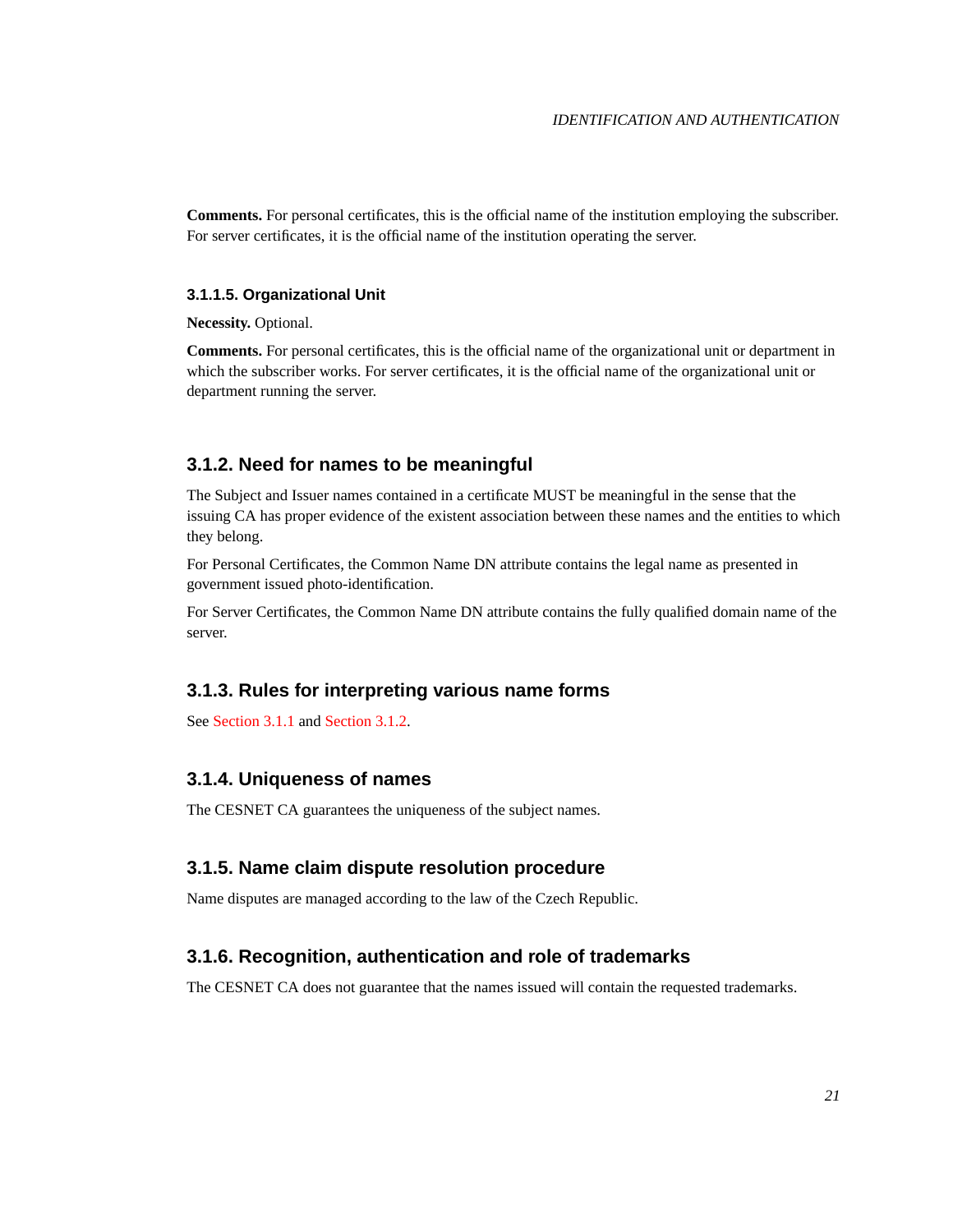#### <span id="page-21-3"></span>**3.1.7. Method to prove possession of private key**

The requester is required to prove possession of the private key which corresponds to the public key in the certificate request before signing.

For signature keys, this is done by the requester using its private key to sign a value and providing that value to the RA. The RA SHALL then validate the signature using the public key from the subscriber's certificate request.

For encryption keys, the requester is asked to decrypt a random challenge encrypted with the public key contained in the certificate request.

In case that the validation fails, the certificate MUST NOT be issued.

#### <span id="page-21-0"></span>**3.1.8. Authentication of organization identity**

Every time a subscriber requires the inclusion of the name of a certain organization in a certificate, issuing CA MUST have evidence that the organization has completely knowledge about this fact. In order to obtain this result the CA MUST require written legally binding documents. In all cases suitable legal documents that prove the data to be certified MUST be presented by means of out-of-band methods.

#### <span id="page-21-1"></span>**3.1.9. Authentication of individual identity**

The procedures of initial authentication of individual identity MUST comply with the CP applicable to the certificates.

In case where the CP requires personal photo-id authentication, the RA MUST meet the holder in person to compare the photograph and register the number of the identification document. Any identity card issued by government is accepted for authentication. The relevant CP MAY specify other acceptable identity documents.

The requester asking for a certificate for a software component MUST prove that he has the necessary authorization by providing a signed statement made by the representatives of the organization operating the software. The statement MAY be in electronic form in which case it MUST be digitally signed by a valid certificate issued by the CESNET CA.

# <span id="page-21-2"></span>**3.2. Routine Rekey**

The identification and authentication for routine rekey may be accomplished either with the same procedure as for [Section 3.1](#page-19-1) or using digitally signed requests sent to the CA before certificate expiration.

In case where the certificate to be reissued contains the name of a certain organization, new legal documents as indicated in [Section 3.1.8](#page-21-0) must be presented before rekeying.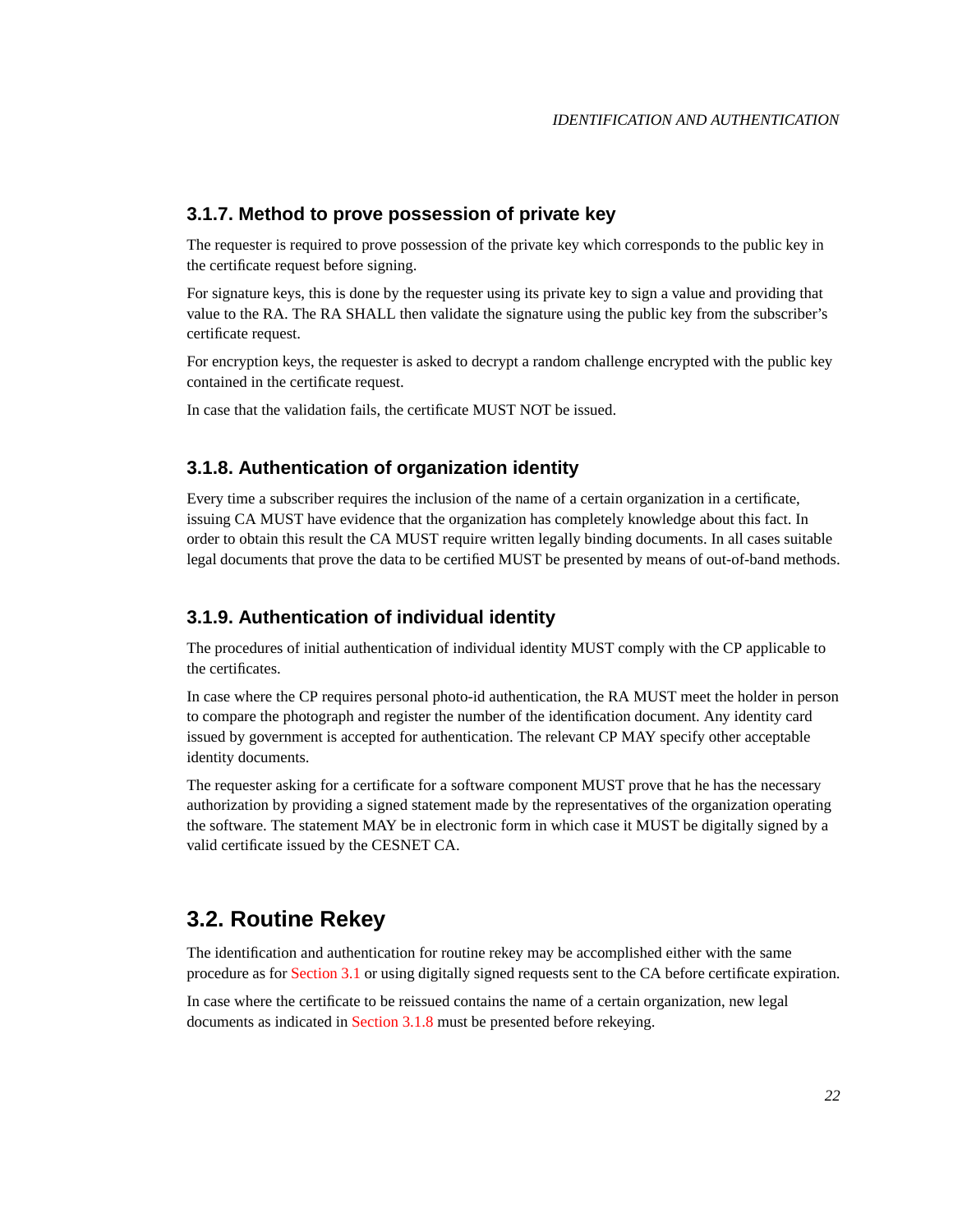# **3.3. Rekey after Revocation**

A rekey after a revocation without a key compromise is handled as a routine rekey (see [Section 3.2\)](#page-21-2).

A public key whose certificate has been revoked for private key compromise MUST NOT be re-certified.

# <span id="page-22-0"></span>**3.4. Revocation Request**

Revocation requests are authenticated either by procedures described in [Section 3.1.9](#page-21-1) or by verifying the digital signature of the revocation request made by a valid certificate under the corresponding CP.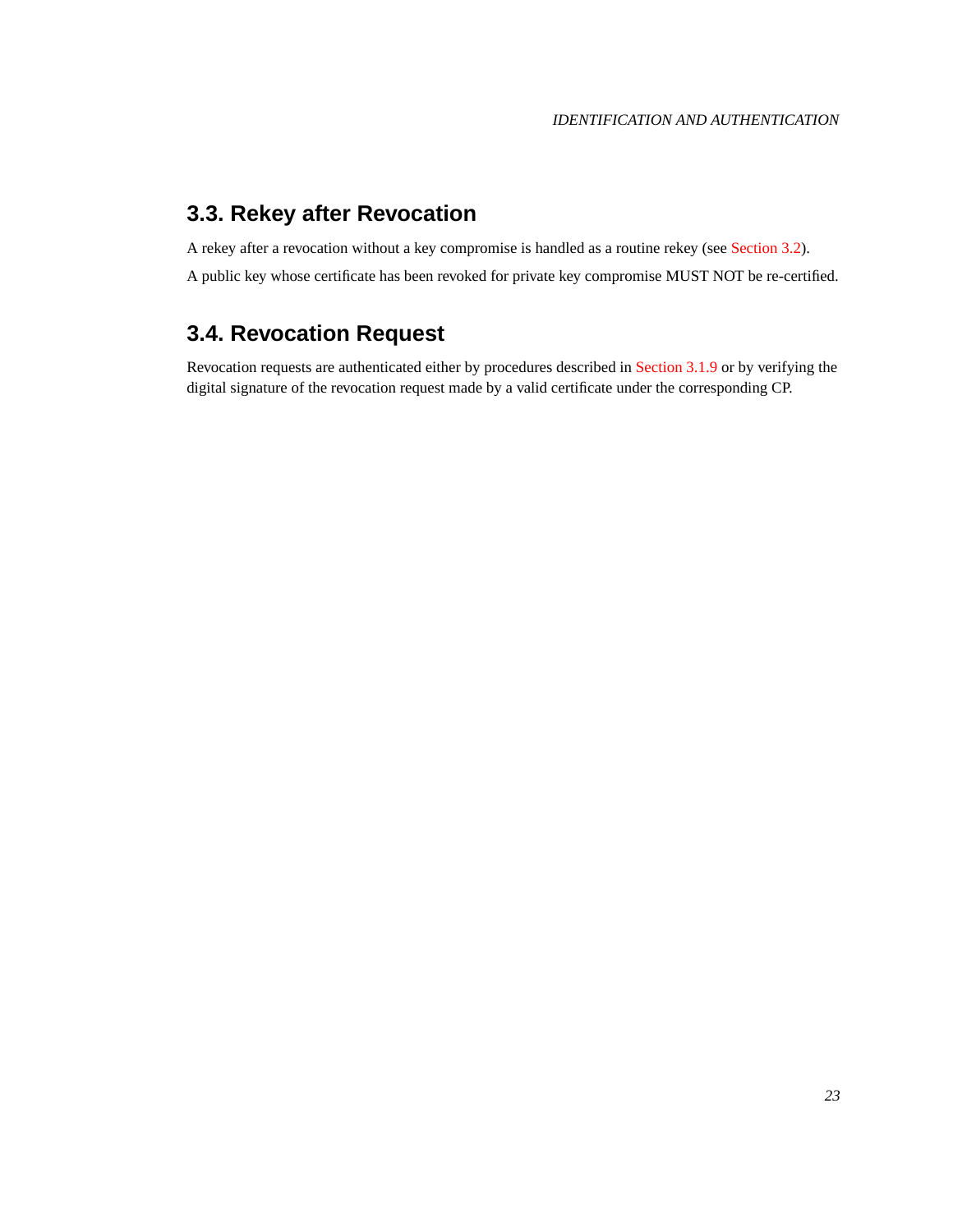# <span id="page-23-0"></span>**4. OPERATIONAL REQUIREMENTS**

# <span id="page-23-1"></span>**4.1. Certificate Application**

In order to apply for a certificate, the following steps need to be undertaken:

1. A requester generates its own key pair and submits the public key and other required data to the RA. (See [Section 6.1.1](#page-37-2) and [Section 6.1.3\)](#page-37-4).

# <span id="page-23-2"></span>**4.2. Certificate Issuance**

In order to issue a certificate, the following steps need to be undertaken:

- 1. RA verifies whether the requester qualifies for the certificate.
- 2. RA verifies the identity of the requester as indicated in [Section 3.1](#page-19-1).
- 3. RA validates the prove of possession of private key using procedures indicated in [Section 3.1.7.](#page-20-5)
- 4. When the certificate request does not contain an email address, RA registers the email address to which the subscriber wants the certificate issuance notification to be sent.
- 5. RA sends the digitally signed certificate request to the CA.
- 6. On receipt of a certificate request, the CA will verify the RA's signature and issue a certificate.

The requester is notified via email to the address included in the certificate or to the address registered by the RA.

# <span id="page-23-3"></span>**4.3. Certificate Acceptance**

The certificate is assumed to be accepted unless its requester explicitly rejects it in an authenticated communication with the CA.

# <span id="page-23-4"></span>**4.4. Certificate Suspension and Revocation**

### <span id="page-23-5"></span>**4.4.1. Circumstances for revocation**

A certificate will be revoked when the information in the certificate is known to be suspected or compromised or at the request of the authorized entity. It includes following situations: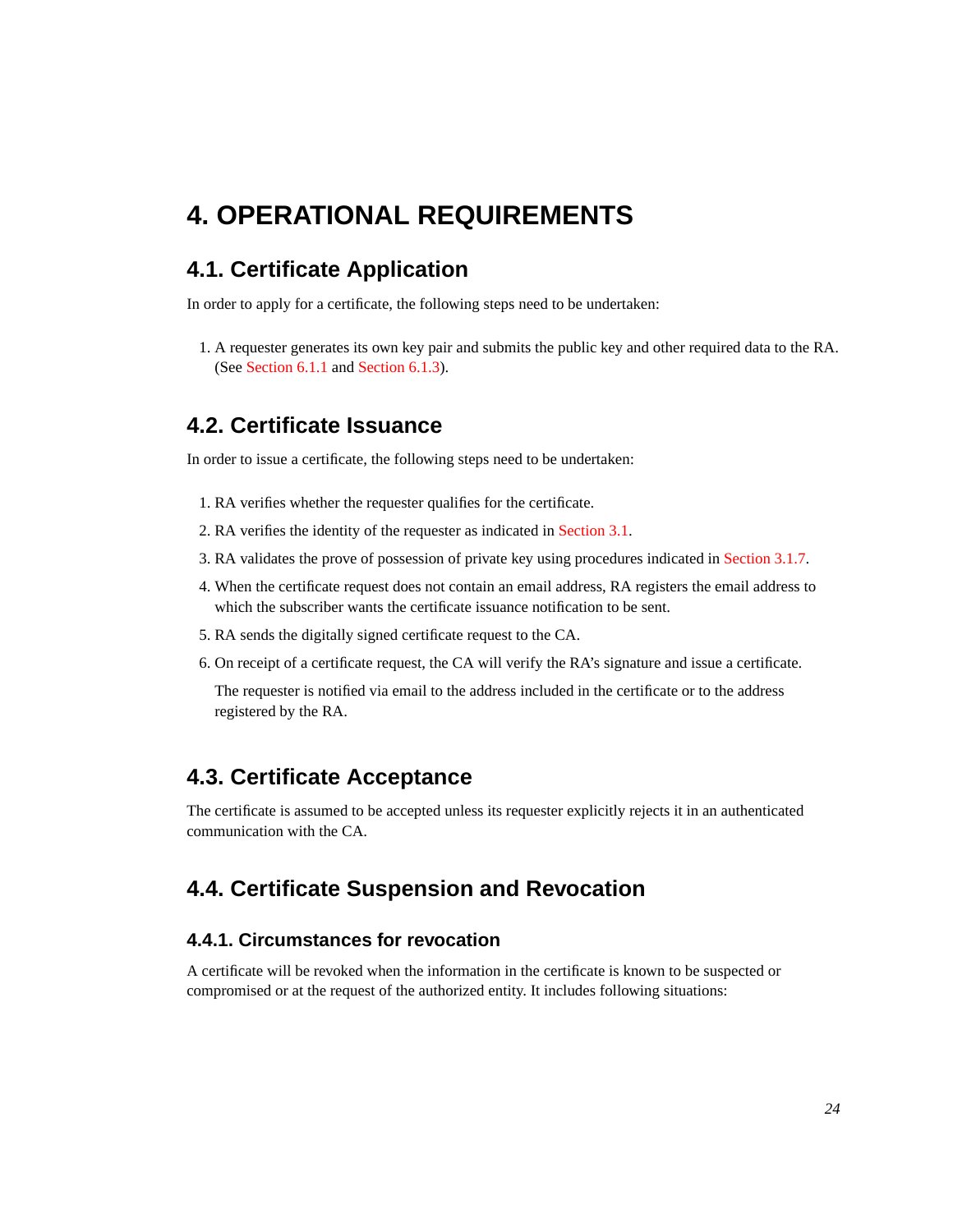#### *OPERATIONAL REQUIREMENTS*

- 1. The associated private key is known to be compromised or misused.
- 2. The associated private key is suspected to be compromised or misused.
- 3. The subscriber's information in the certificate has changed.
- 4. The subscriber is known to have violated his obligations.
- 5. The authenticated requester requested the certificate revocation.

#### <span id="page-24-0"></span>**4.4.2. Who can request revocation**

The following entities can request the revocation of a certificate:

- 1. The entity who originally made the certificate request.
- 2. The entity which can prove its current responsibility for a certified machine or service.
- 3. Any entity which demonstrates the compromise or misuse of a certificate.
- 4. Any entity which demonstrates the change of subscriber's data.
- 5. The issuing CA or the associated RA.

#### <span id="page-24-1"></span>**4.4.3. Procedure for revocation request**

In case where the CA can independently confirm that the certificate has been compromised or misused, the CA SHALL revoke the certificate, even if the request to do so comes from an unauthenticated source and/or the holder of the certificate is unreachable.

In all other cases the CA SHALL authenticate the revocation request and try to contact the subscriber before revoking the certificate. If the subscriber is temporarily unreachable, the certificate SHALL be suspended.

If the revoked certificate is a CA certificate the CA SHALL in addition inform the subscribers and cross-certifying CAs and it SHALL terminate the certificate and CRLs distribution service for certificates/CRLs issued using the compromised private key.

#### <span id="page-24-2"></span>**4.4.4. Revocation request grace period**

<span id="page-24-3"></span>The CESNET CA MUST respond within two days (excluding weekends and public holidays) to revocation requests. It SHALL however handle revocation requests with priority as soon as the request is recognized as such.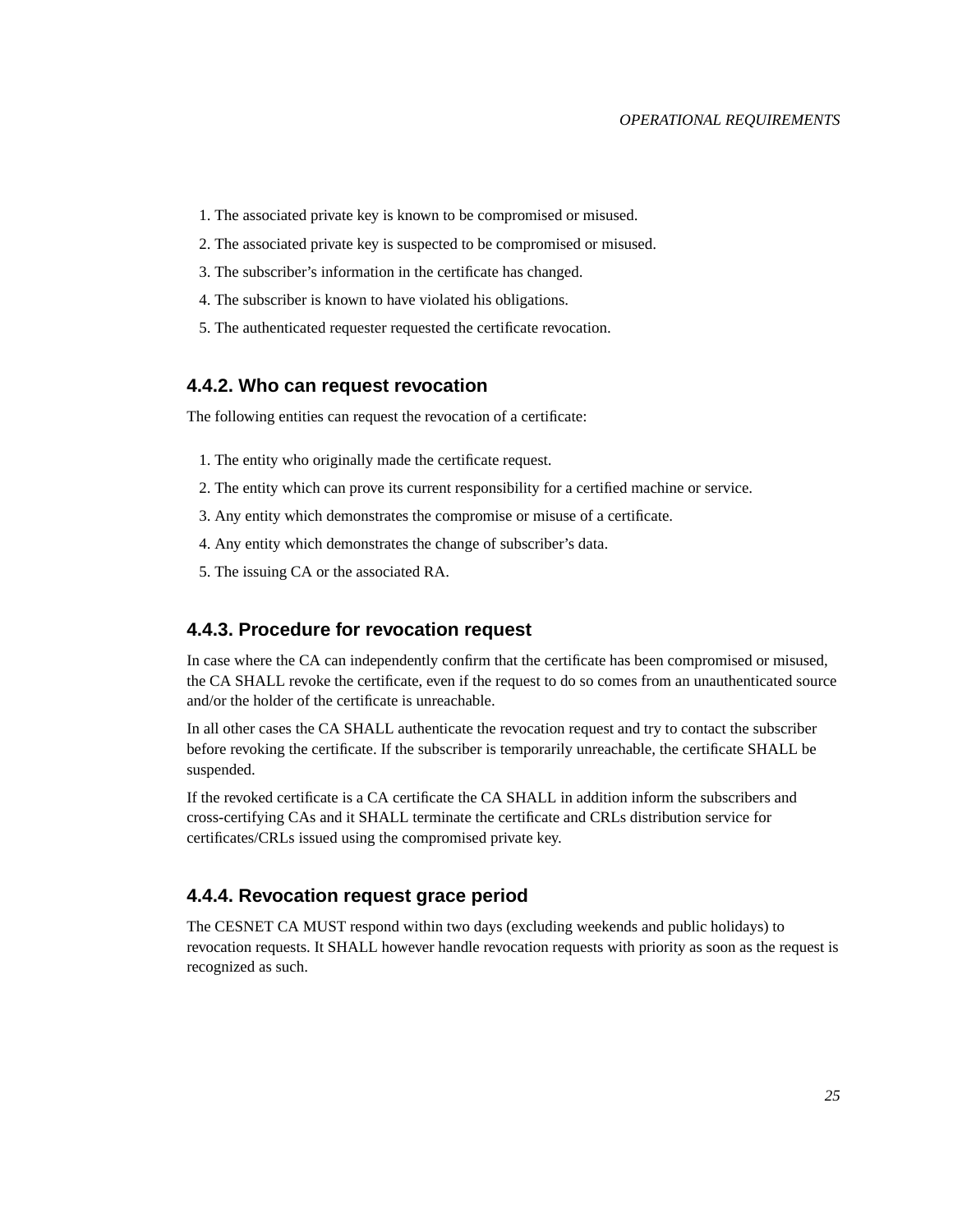#### <span id="page-25-7"></span>**4.4.5. Circumstances for suspension**

The CESNET CA will suspend a certificate only while there is uncertainty over its current status:

- 1. At the request of the subscriber or the CA or RA that requested issuing of the certificate.
- 2. If a revocation request for the certificate is on hold pending contact with the holder.

#### <span id="page-25-0"></span>**4.4.6. Who can request suspension**

A certificate suspension can be requested only by the subscriber or by the CA or RA that requested its issuing.

#### <span id="page-25-1"></span>**4.4.7. Procedure for suspension request**

Suspension request are accepted only when properly authenticated either by a message digitally signed with a valid certificate or by procedures described in [Section 3.1.](#page-19-1)

#### <span id="page-25-2"></span>**4.4.8. Limits on suspension period**

There are no limits on suspension period.

#### <span id="page-25-3"></span>**4.4.9. CRL issuance frequency**

CRLs issued by CESNET CA are renewed whenever any certificate is revoked or when any CRLs is more than 30 days old.

#### <span id="page-25-4"></span>**4.4.10. CRL checking requirements**

The CRLs are checked at the certificate relying party responsibility. Relying parties SHALL update their local copies of CRLs at least once per day.

#### <span id="page-25-5"></span>**4.4.11. On-line revocation/status checking availability**

The on-line revocation/status checking service is not currently applicable.

#### <span id="page-25-6"></span>**4.4.12. On-line revocation checking requirements**

Not currently applicable.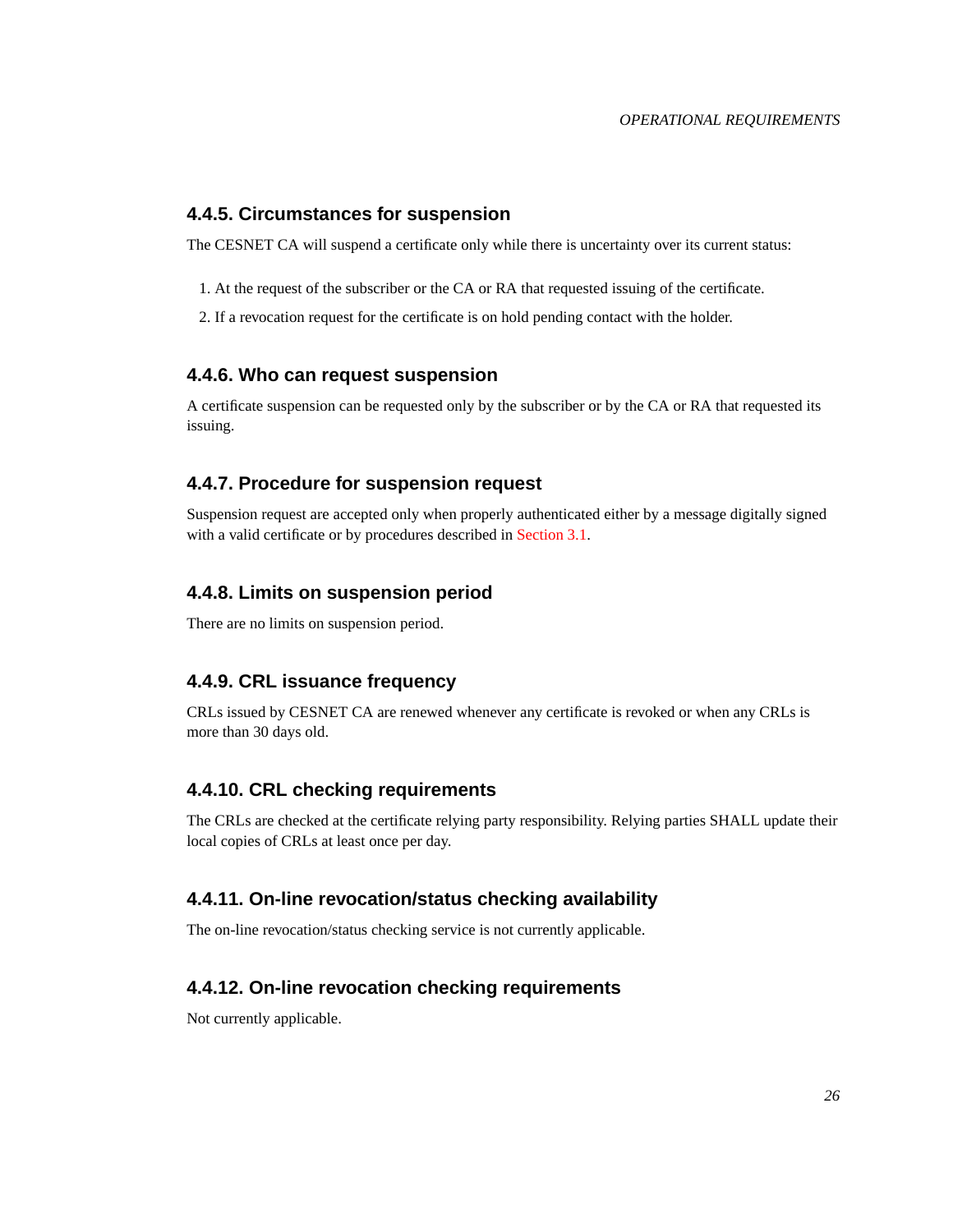### **4.4.13. Other forms of revocation advertisements available**

The subscriber is notified of the revocation of his certificate by email.

## <span id="page-26-0"></span>**4.4.14. Checking requirements for other forms of revocation advertisements**

Not applicable

#### <span id="page-26-1"></span>**4.4.15. Special requirements re key compromise**

No stipulation

# <span id="page-26-2"></span>**4.5. Security Audit Procedures**

# <span id="page-26-3"></span>**4.5.1. Types of event recorded**

#### **4.5.1.1. RA**

The following types of events are recorded by RAs:

- 1. Boots of the equipment.
- 2. Login and logouts to the RA system.
- 3. Account management.
- 4. Use of the RA software.
- 5. Unauthorized attempts to access the RA system.
- 6. Requests for certificates.
- 7. Identity verification procedures.

### **4.5.1.2. CA**

The following types of events are recorded by CAs:

1. Boots of the equipment.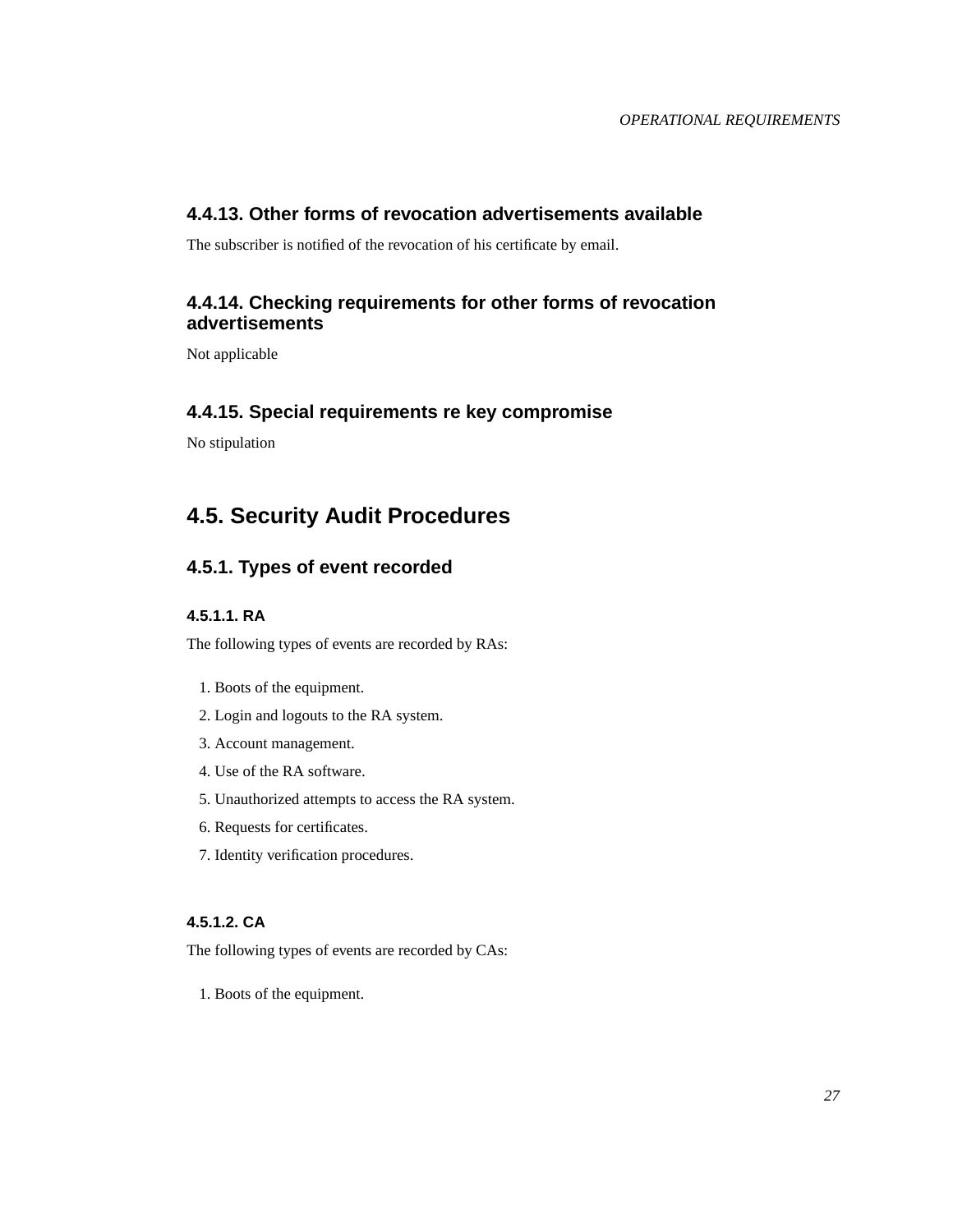- <span id="page-27-6"></span>2. Login and logouts to the issuing machine.
- 3. Account management.
- 4. Use of the CA software.
- 5. Unauthorized attempts to access the CA system.
- 6. Requests for certificates.
- 7. Certificate issuing.
- 8. Requests for revocation.
- 9. CRL issuing.

#### <span id="page-27-0"></span>**4.5.2. Frequency of processing log**

The log files are analyzed at least once every month.

#### <span id="page-27-1"></span>**4.5.3. Retention period for audit log**

Audit logs MUST be retained as archive records. The audit logs MUST be kept on CA equipment until moved to the archive.

#### <span id="page-27-2"></span>**4.5.4. Protection of audit log**

Only authorized CESNET CA personnel is allowed to to view and process audit log files.

Audit log files stored on the CA equipment will not be open for modification by any human, or by any automated process other that those that perform audit and archival.

#### <span id="page-27-3"></span>**4.5.5. Audit log backup procedures**

A backup of the audit logs on physical removable media SHALL be performed weekly. The backup media are saved in safe storage.

#### <span id="page-27-4"></span>**4.5.6. Audit collection system (internal vs external)**

The audit collection system SHALL be running separately form the CA software.

<span id="page-27-5"></span>The audit collection system is internal to the CESNET CA.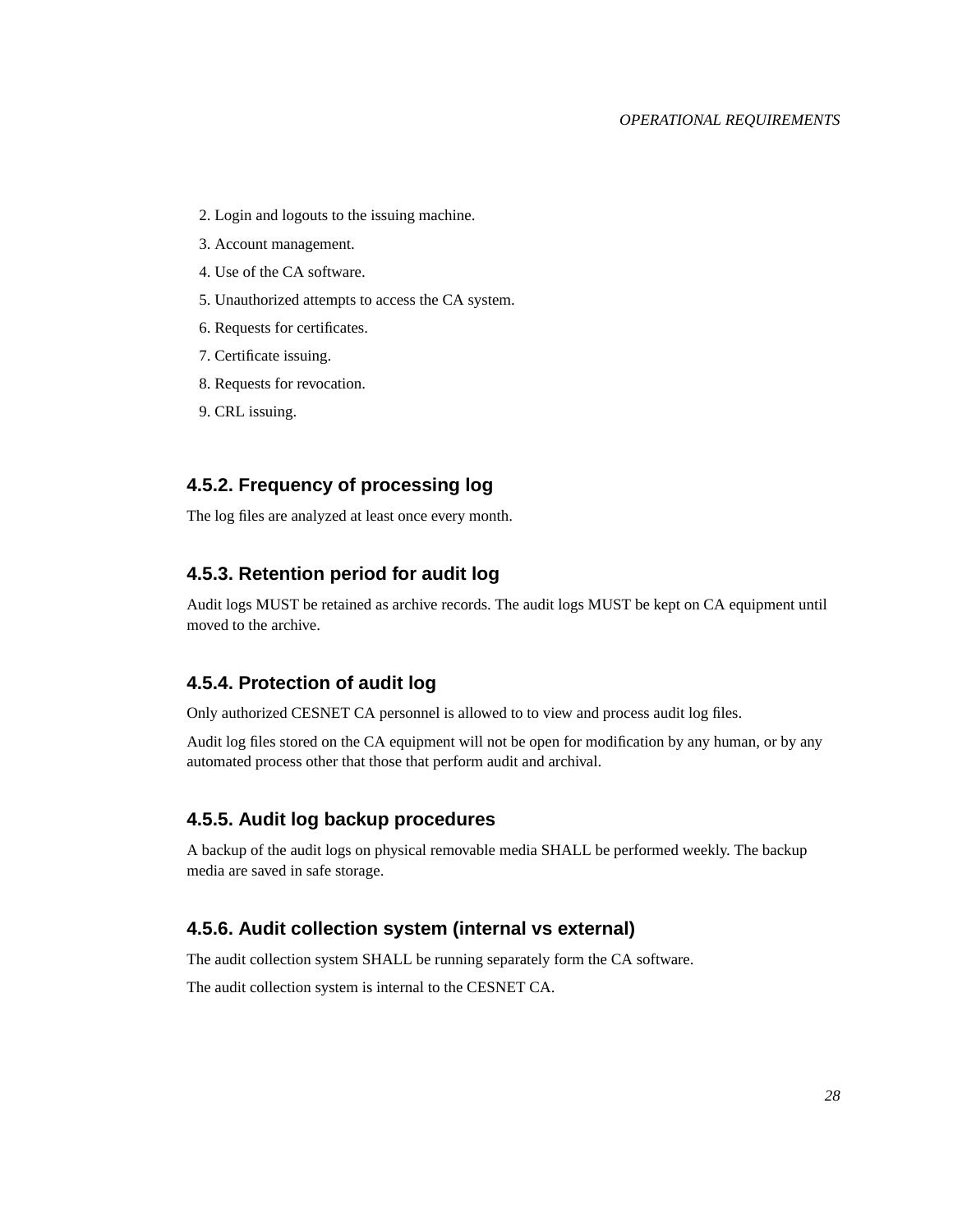#### **4.5.7. Notification to event-causing subject**

The subjects causing an audit event are not notified of the audit action.

#### **4.5.8. Vulnerability assessments**

The CESNET CA personnel MUST pay attention to any sign of an attempt to violate the integrity of the PKI system. Any deficiency MUST be followed by a vulnerability assessment revision.

# <span id="page-28-0"></span>**4.6. Records Archival**

#### <span id="page-28-1"></span>**4.6.1. Types of event recorded**

The following type of events are archived:

- 1. Certificate requests and related messages exchanged between the subscriber and the RA and CA.
- 2. Issued certificates.
- 3. Revocation requests and related messages exchanged with the requester and/or the subscriber.
- 4. Issued CRLs.
- 5. Records on CA rekeying.
- 6. Records on cross certification.
- 7. All implemented CPs and CPSs.
- 8. CA system configuration files.
- 9. Audit data as described in [Section 4.5.1.](#page-26-3)

#### <span id="page-28-2"></span>**4.6.2. Retention period for archive**

Digital signature certificates, encryption private keys stored by the CESNET CA and issued CRLs SHALL be archived for at least two years after key expiration. Private signature keys SHOULD NOT be archived after key expiration.

<span id="page-28-3"></span>All other archive records SHALL be archived for at least 10 years.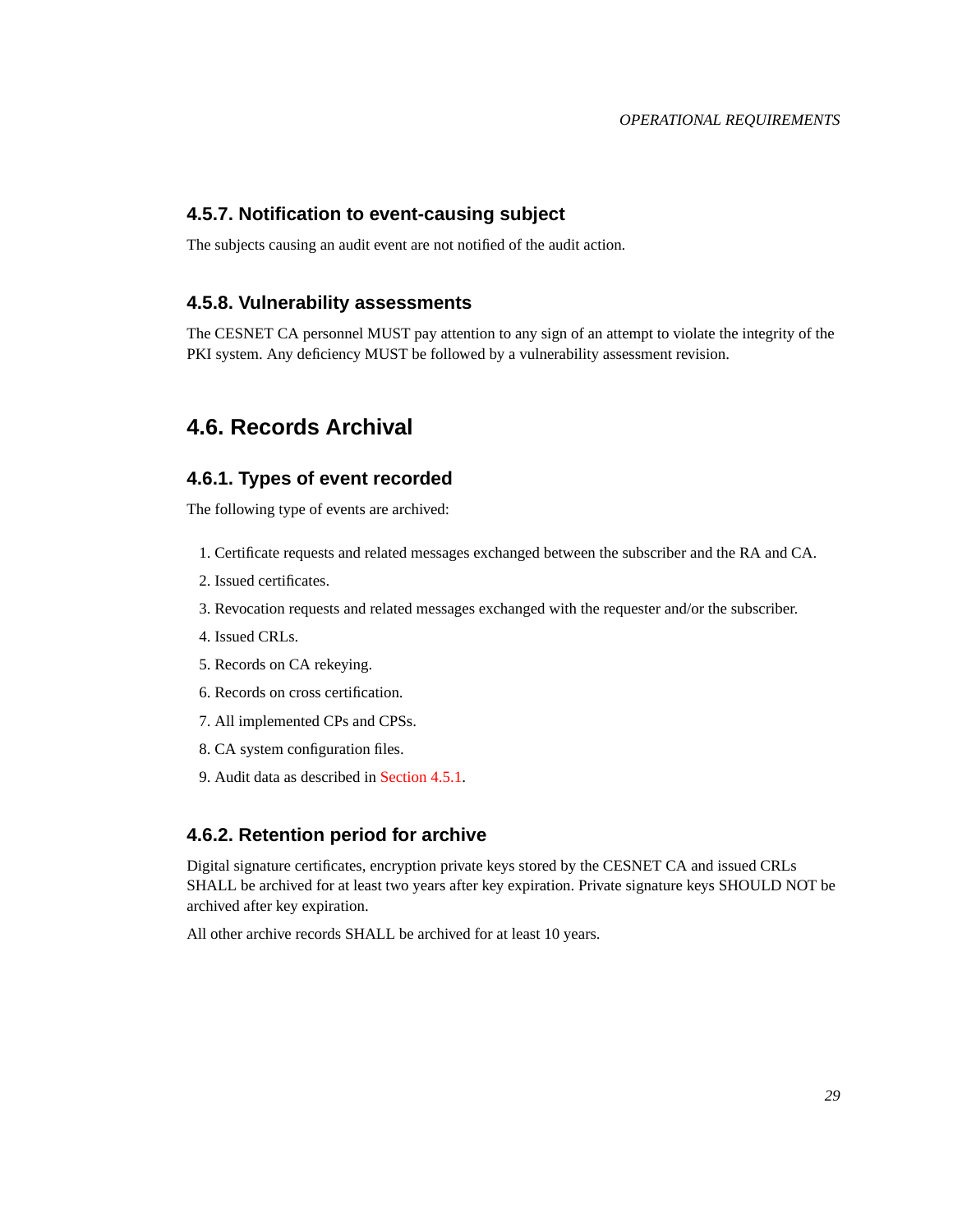## **4.6.3. Protection of archive**

Digitally stored archive records are stored encrypted in two copies placed in different locations. The encryption passwords SHALL be known only to the CESNET CA personnel.

### <span id="page-29-0"></span>**4.6.4. Archive backup procedures**

Archive records are weekly moved from the CA/RA equipment to the encrypted removable media. The copies are stored in different locations. See [Section 4.6.3.](#page-28-3)

### <span id="page-29-1"></span>**4.6.5. Requirements for time-stamping of records**

All archive records are time stamped.

#### <span id="page-29-2"></span>**4.6.6. Archive collection system (internal or external)**

The archive collection system is internal to the CESNET CA.

#### <span id="page-29-3"></span>**4.6.7. Procedures to obtain and verify archive information**

All the data published by CESNET CA are publicly available.

Data used to identify subscribers are only for internal CESNET CA's usage and are not available to the public.

# <span id="page-29-4"></span>**4.7. Key changeover**

The CESNET CA's keys SHOULD be changed while sufficient validity time remains on the existing keys to allow uninterrupted validity of all subordinate keys. The following steps SHOULD be undertaken when changing the CESNET CA's keys:

- 1. A new CESNET CA key is generated and self signed certificate issued.
- 2. The old key is signed by the new one.
- 3. The new key is signed by the old one.
- <span id="page-29-5"></span>4. All the newly issued certificates are published.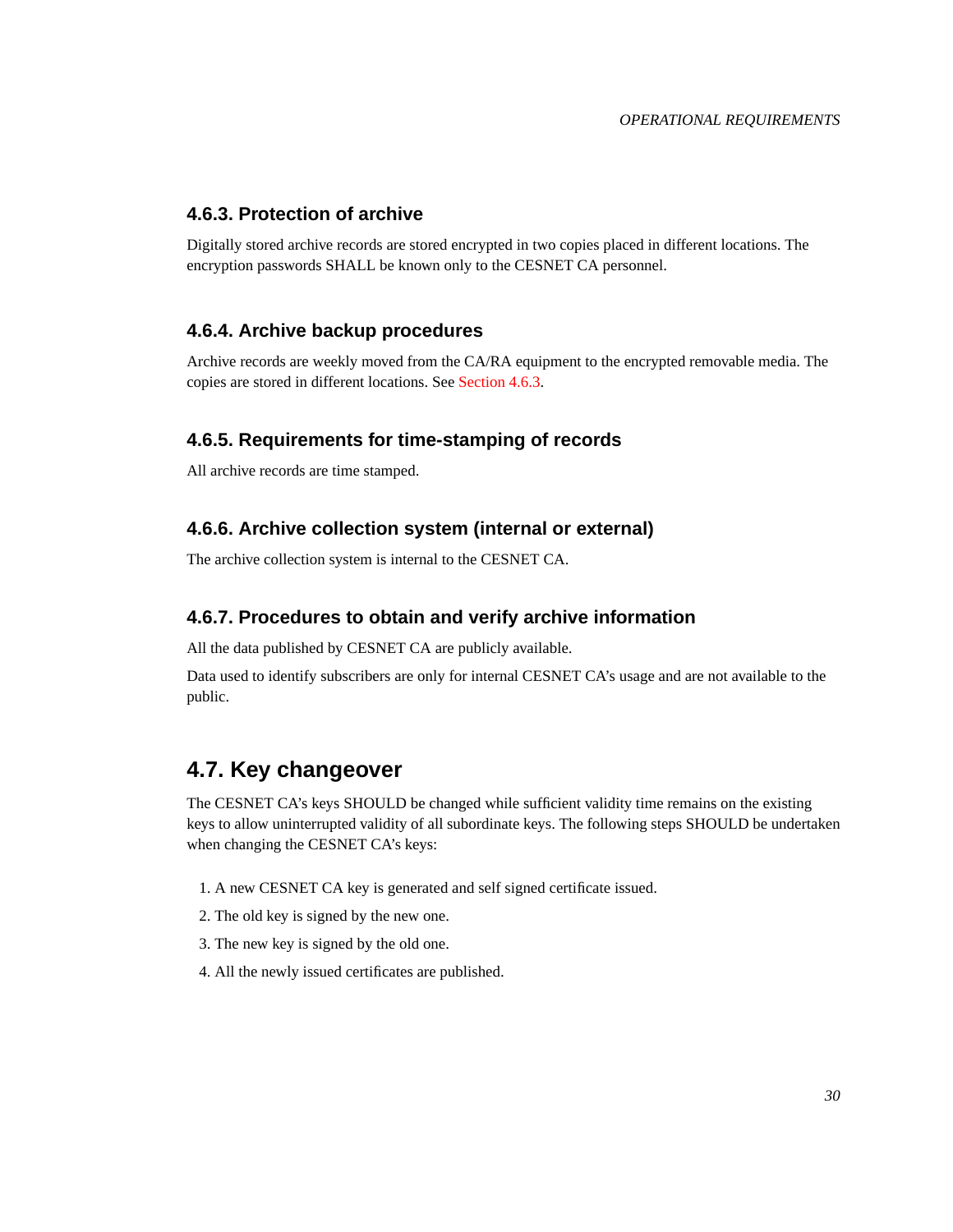# **4.8. Compromise and Disaster Recovery**

### <span id="page-30-0"></span>**4.8.1. Computing resources, software, and/or data are corrupted**

In the case where the CESNET CA computing resource, software and/or data have been corrupted, the responsible personnel SHOULD immediately start the recovery procedures:

- 1. Backup public repository and services systems are started when needed.
- 2. Users are notified.
- 3. The cause of the corruption are diagnosed.
- 4. When the extent of the corruption cannot be exactly specified, the entire system MUST be rebuilt.
- 5. The corrupted parts of the system are repaired or replaced.
- 6. The corrupted data are replaced from backups if possible.
- 7. The certificates issued after disaster are re-issued.
- 8. The system is restarted and the users are notified.

## <span id="page-30-1"></span>**4.8.2. Entity public key is revoked**

#### **4.8.2.1. Subscriber's public key**

See [Section 3.2](#page-21-2), [Section 3.3](#page-21-3) and [Section 3.4](#page-22-0).

#### **4.8.2.2. CA public key**

- 1. The key is revoked.
- 2. The CRL is updated and published.
- 3. The CA system is brought down.
- 4. New CA keys pair is generated as indicated in [Section 6.1.](#page-37-1)
- <span id="page-30-2"></span>5. Users are notified.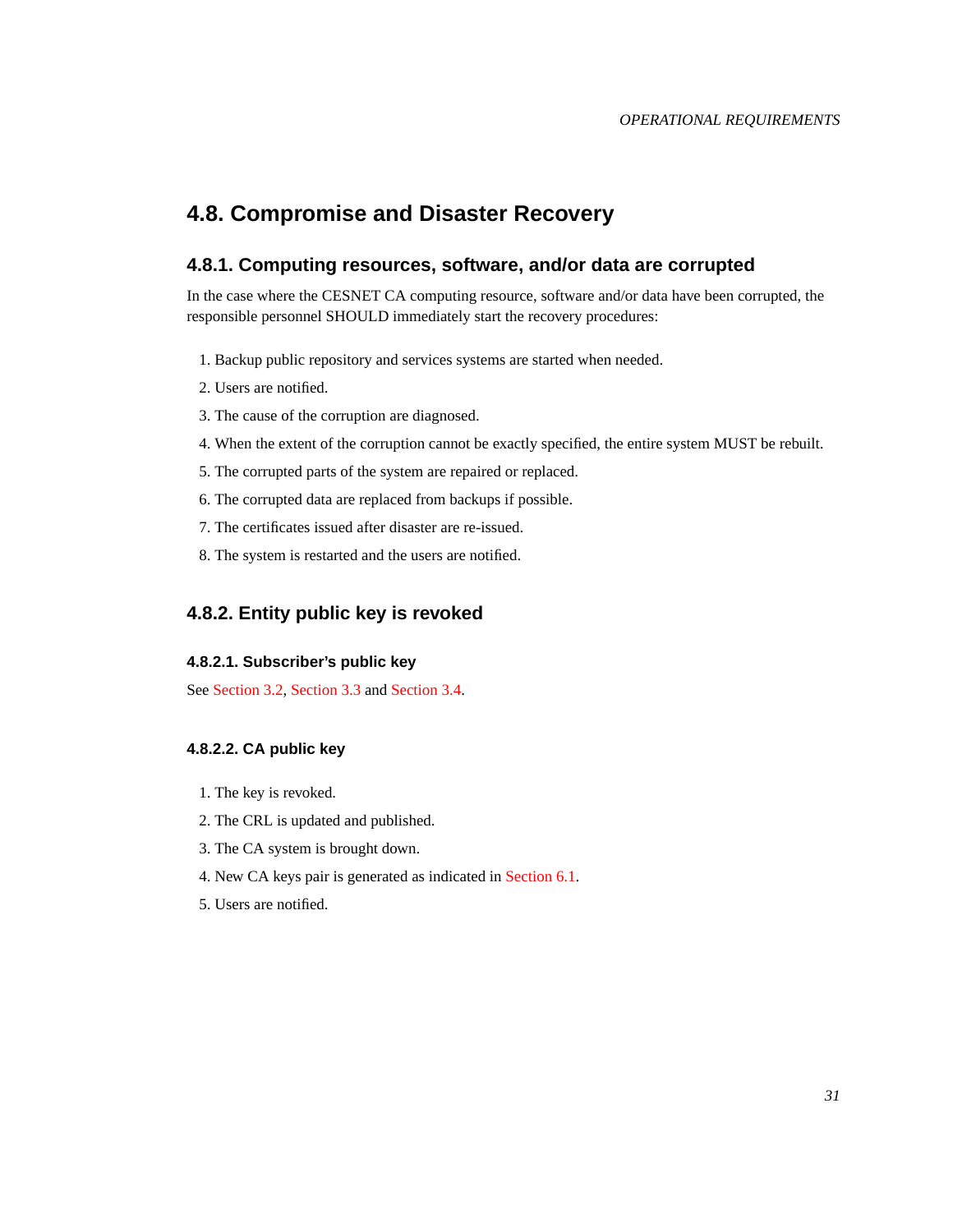#### **4.8.3. Entity key is compromised**

Whenever the subscriber's key is compromised, the subscriber is obliged to notify CESNET CA as soon as possible. The revocation procedure will follow according to [Section 3.3](#page-21-3), [Section 3.4](#page-22-0).

In case that the CA private key is compromised, the following actions will be undertaken:

- 1. The key is revoked.
- 2. The CRL is updated and published.
- 3. The CA system is brought down.
- 4. The cause of the compromising is analyzed to minimize the risk in future.
- 5. New CA keys pair is generated as indicated in [Section 6.1.](#page-37-1)
- 6. Users are notified.

#### <span id="page-31-0"></span>**4.8.4. Secure facility after a natural or other type of disaster**

In the case of a natural or other type of disaster the CESNET CA MUST start the recovery as soon as possible using off-site stored backups.

# <span id="page-31-1"></span>**4.9. CA Termination**

#### <span id="page-31-2"></span>**4.9.1. Transfer of CA services**

The CESNET CA can decide to transfer the PKI services to another organization. In that case it MUST inform all subscribers, cross certifying CAs, higher level CAs, and relying parties with which the CA has agreements or other form of established relations about the transfer at least 3 months before the transfer date. The new organization MUST comply with this CPS.

### <span id="page-31-3"></span>**4.9.2. Cessation of CA services**

The CESNET CA can decide to cease its services. In that case the following steps MUST be undertaken:

1. The CA MUST inform all subscribers, cross certifying CA s, higher level CAs, and relying parties with which the CA has agreements or other form of established relations about the decision at least one year before the termination date.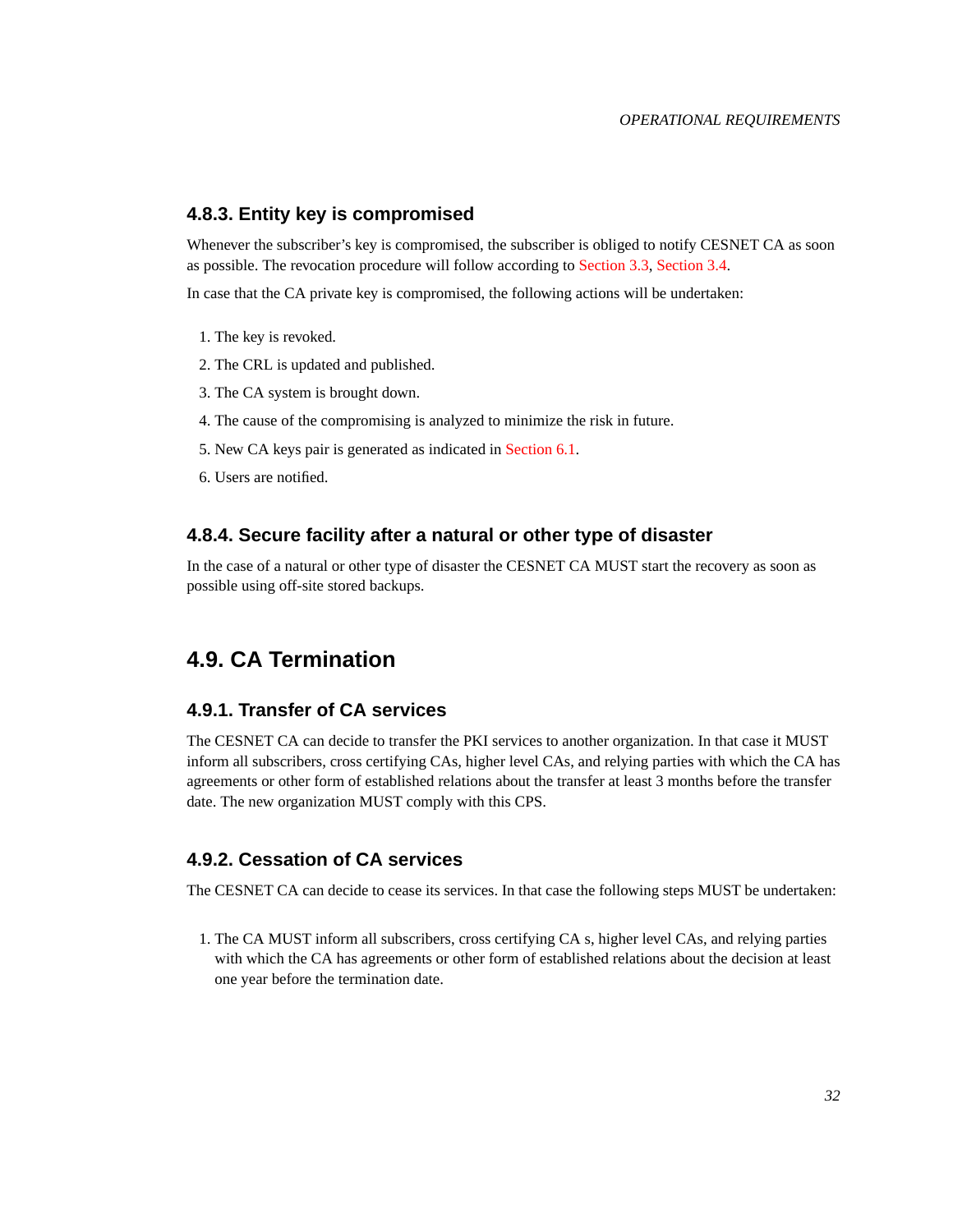- 2. Any certificates issued after the announcement of the termination MUST have the expiration date not exceeding the termination date.
- 3. At the termination date all the certificates issued by the CA MUST be revoked.
- 4. The CA stops distributing certificates and CRLs.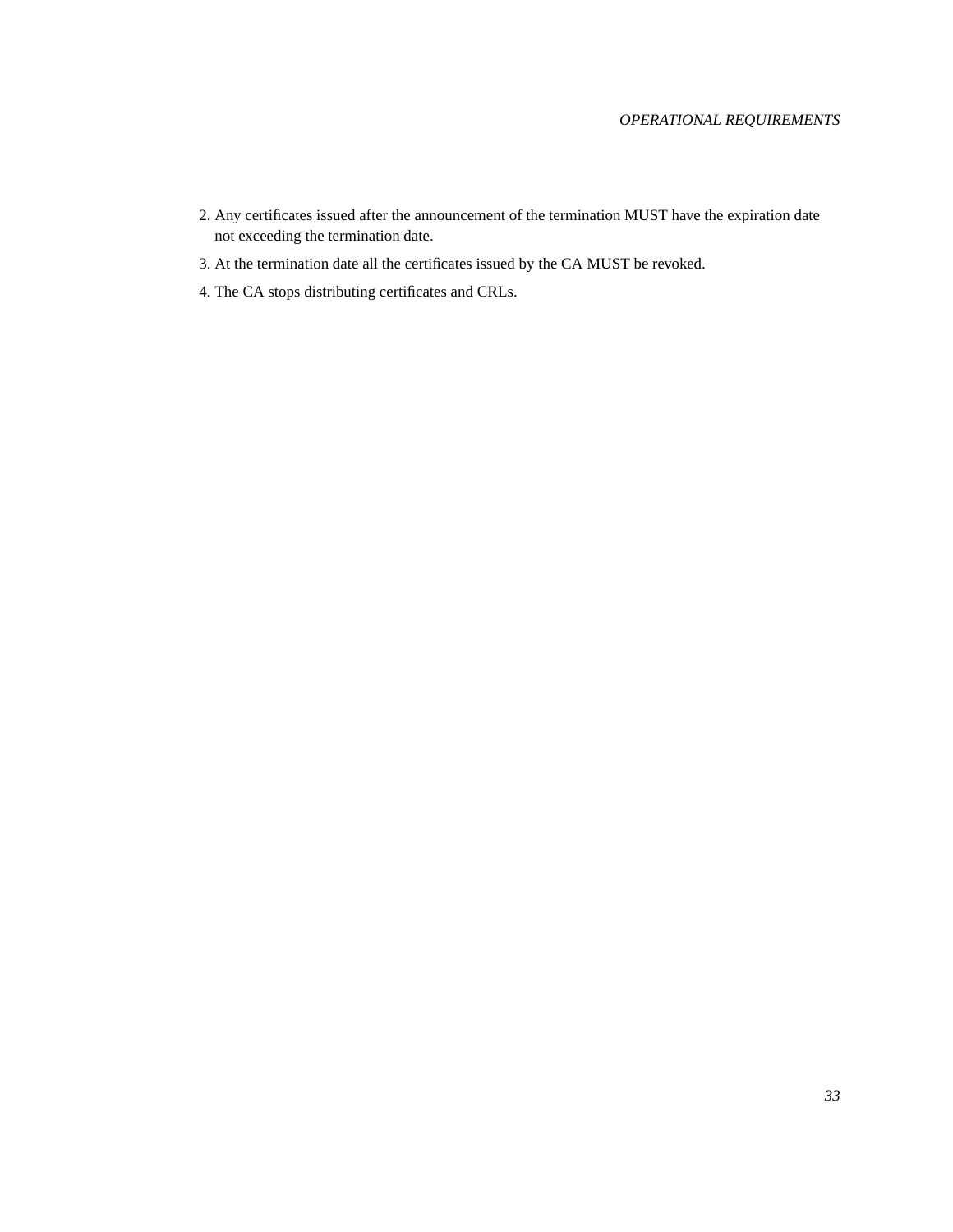# <span id="page-33-0"></span>**5. PHYSICAL, PROCEDURAL, AND PERSONNEL SECURITY CONTROLS**

# <span id="page-33-1"></span>**5.1. Physical Controls**

# <span id="page-33-2"></span>**5.1.1. Site location and construction**

The CESNET CA equipment SHALL be located within a dedicated closed room in the CESNET a.l.e. office area.

# <span id="page-33-3"></span>**5.1.2. Physical access**

The physical access to the CESNET CA operating room SHALL be allowed only to the CESNET CA authorized personnel. The keys to the operating room MUST not be taken out of the CESNET a.l.e. office area.

Unauthorized personnel and visitors who require access to secure areas must be escorted by authorized personnel at all times.

# <span id="page-33-4"></span>**5.1.3. Power and air conditioning**

The critical CESNET CA equipment is connected to uninterrupted power supply units.

### <span id="page-33-5"></span>**5.1.4. Water exposures**

The CESNET CA secure operating room is located on the fourth flour of the building in a building which is not in a flood zone.

### <span id="page-33-6"></span>**5.1.5. Fire prevention and protection**

The CESNET CA secure operating room MAY be provided with smoke detectors and/or a fire suppression system.

# <span id="page-33-7"></span>**5.1.6. Media storage**

<span id="page-33-8"></span>All the media MUST be backed up and stored in fireproof safes in the CESNET a.l.e. office area. Critical backup media MUST also stored off-site (see [Section 5.1.8](#page-34-0)).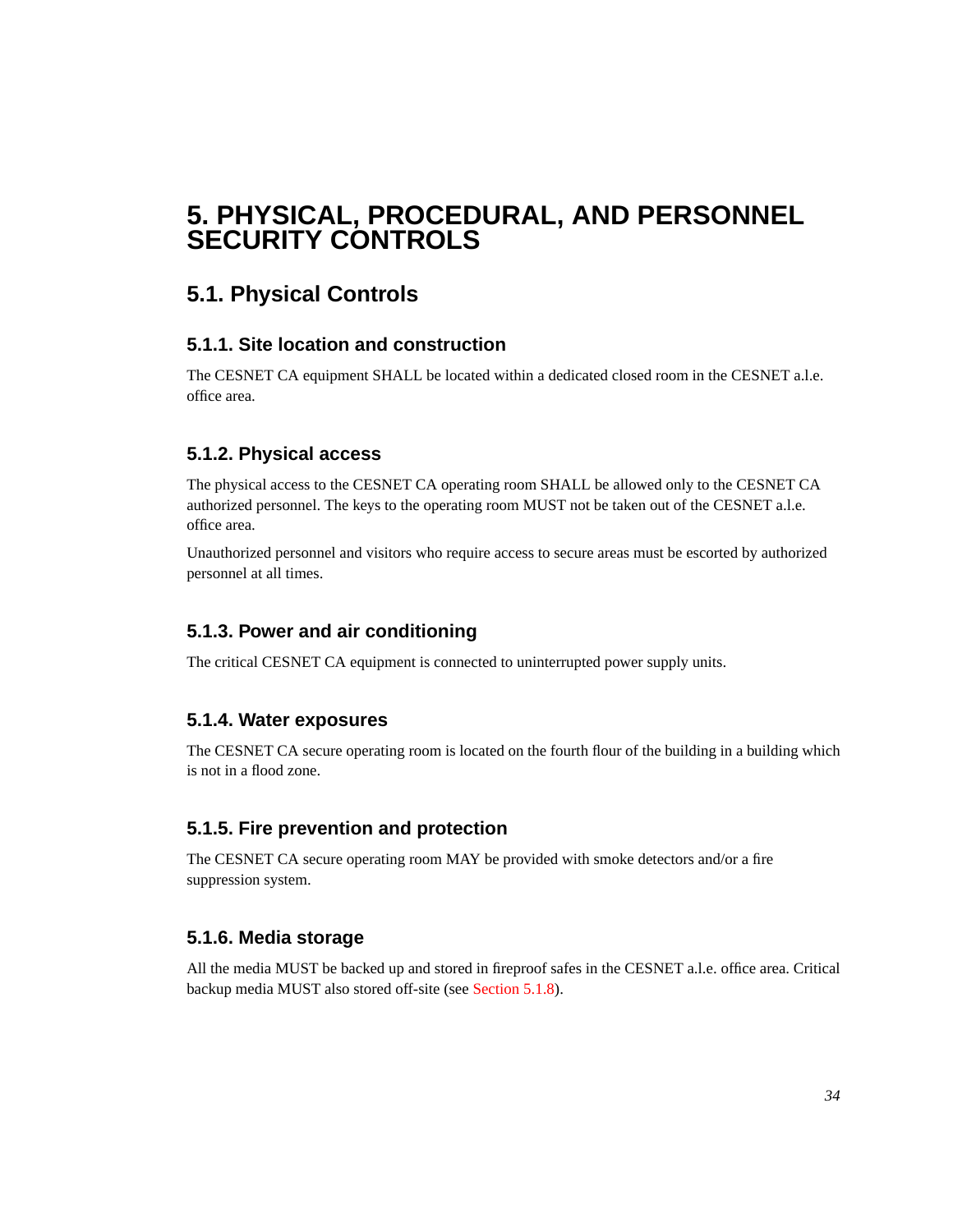### **5.1.7. Waste disposal**

All CESNET CA paper waste MUST be shredded. Magnetic media MUST be physically/mechanically destroyed before disposal.

### <span id="page-34-0"></span>**5.1.8. Off-site backup**

Weekly backups of CESNET CA computer operating system and CA software and CESNET CA private keys MUST be stored off site in a bank safe deposit box.

# <span id="page-34-1"></span>**5.2. Procedural Controls**

### <span id="page-34-2"></span>**5.2.1. Trusted roles**

In order to prevent any one person from circumventing the entire system, responsibilities at the CESNET CA are divided among different trusted roles:

- 1. *System Administrator* is responsible for:
	- a. The CESNET CA equipment maintenance and management.
	- b. The security of the CESNET CA equipment.
	- c. The regular backups.
- 2. *Certification Authority* is responsible for:
	- a. Issuing certificates and CRLs.
	- b. Compliance with the CPS.
- 3. *Security Auditor* is responsible for: a. Audit logs monitoring.
- 4. *Registration Authority* is responsible for: a. Authentication of identities.

Different roles can be occupied by one person.

### <span id="page-34-3"></span>**5.2.2. Number of persons required per task**

<span id="page-34-4"></span>The CESNET CA does not require presence of more than one person to act within any role.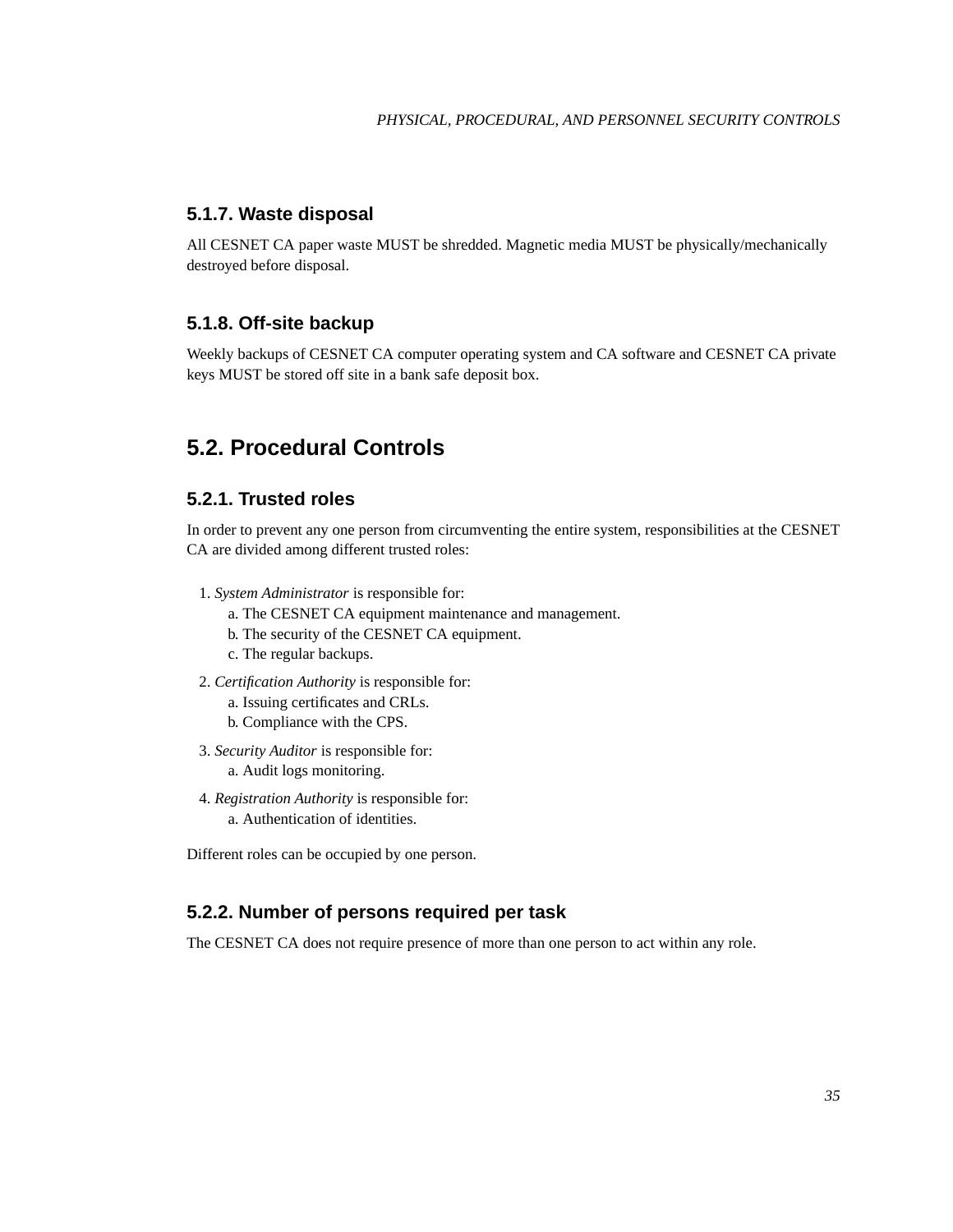# **5.2.3. Identification and authentication for each role**

No stipulation.

# <span id="page-35-0"></span>**5.3. Personnel Controls**

### <span id="page-35-1"></span>**5.3.1. Background, qualifications, experience, and clearance requirements**

No background checks or clearance procedures for trusted roles are required.

## <span id="page-35-2"></span>**5.3.2. Background check procedures**

No background checks or clearance procedures are required.

### <span id="page-35-3"></span>**5.3.3. Training requirements**

The CESNET CA personnel MUST be trained in:

- 1. Basic PKI Concepts.
- 2. The use and operation of the PKI software.
- 3. The relevant CPs and CPSs.
- 4. Computer security.

#### <span id="page-35-4"></span>**5.3.4. Retraining frequency and requirements**

Training MUST be provided to the personnel at least annually.

Training in the use and operation of the PKI software MUST be provided whenever the software is updated.

Any changes in CPs and/or CPS MUST be communicated to the CESNET CA personnel as soon as possible.

### <span id="page-35-5"></span>**5.3.5. Job rotation frequency and sequence**

No job rotation has been defined.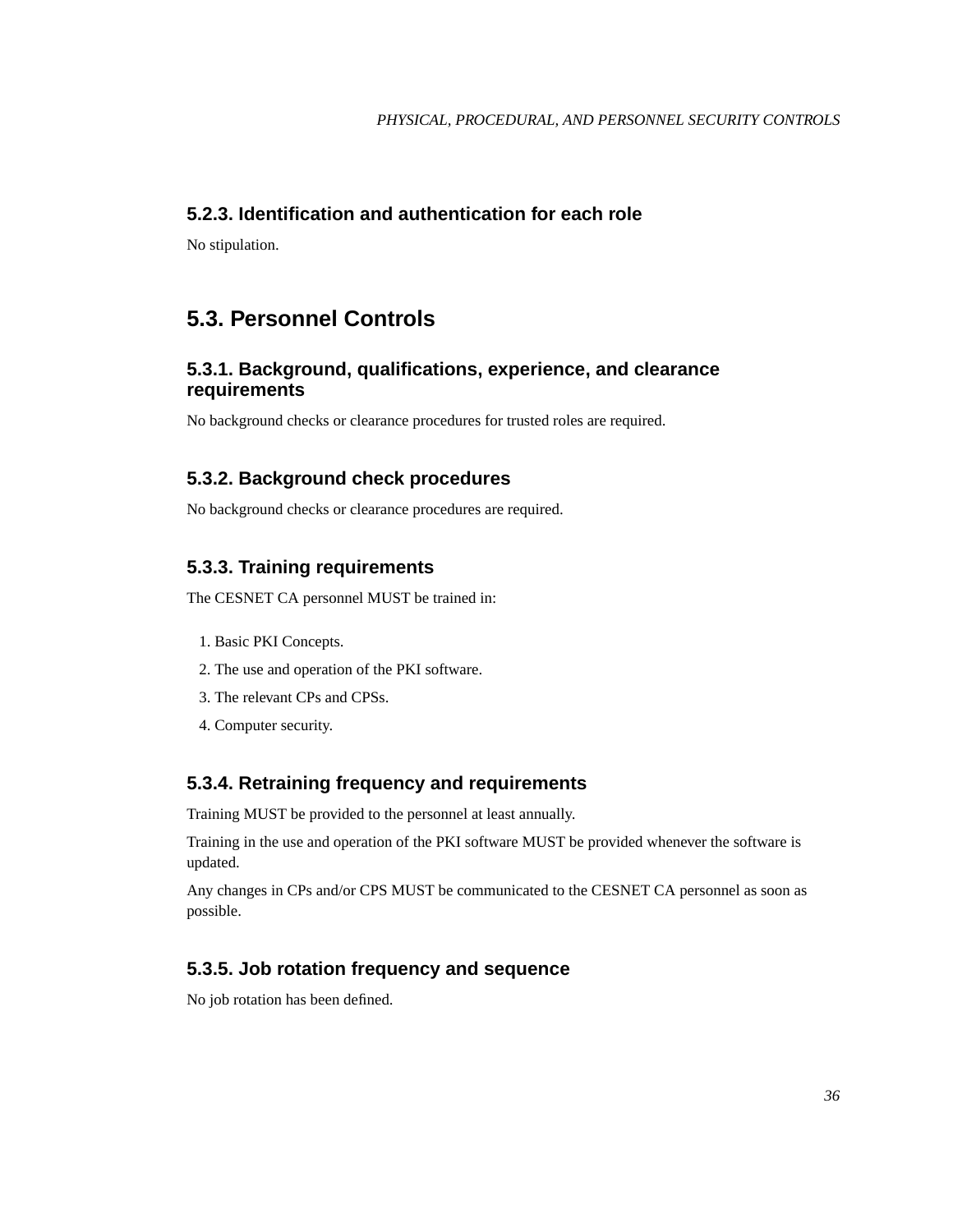# <span id="page-36-0"></span>**5.3.6. Sanctions for unauthorized actions**

Unauthorized actions will be dealt with by the director of CESNET a.l.e..

# <span id="page-36-1"></span>**5.3.7. Contracting personnel requirements**

Not applicable

# <span id="page-36-2"></span>**5.3.8. Documentation supplied to personnel**

The CESNET CA personnel SHOULD be supplied witch documentation including:

- this CPS
- all applicable CPs
- documentation to the CA/RA software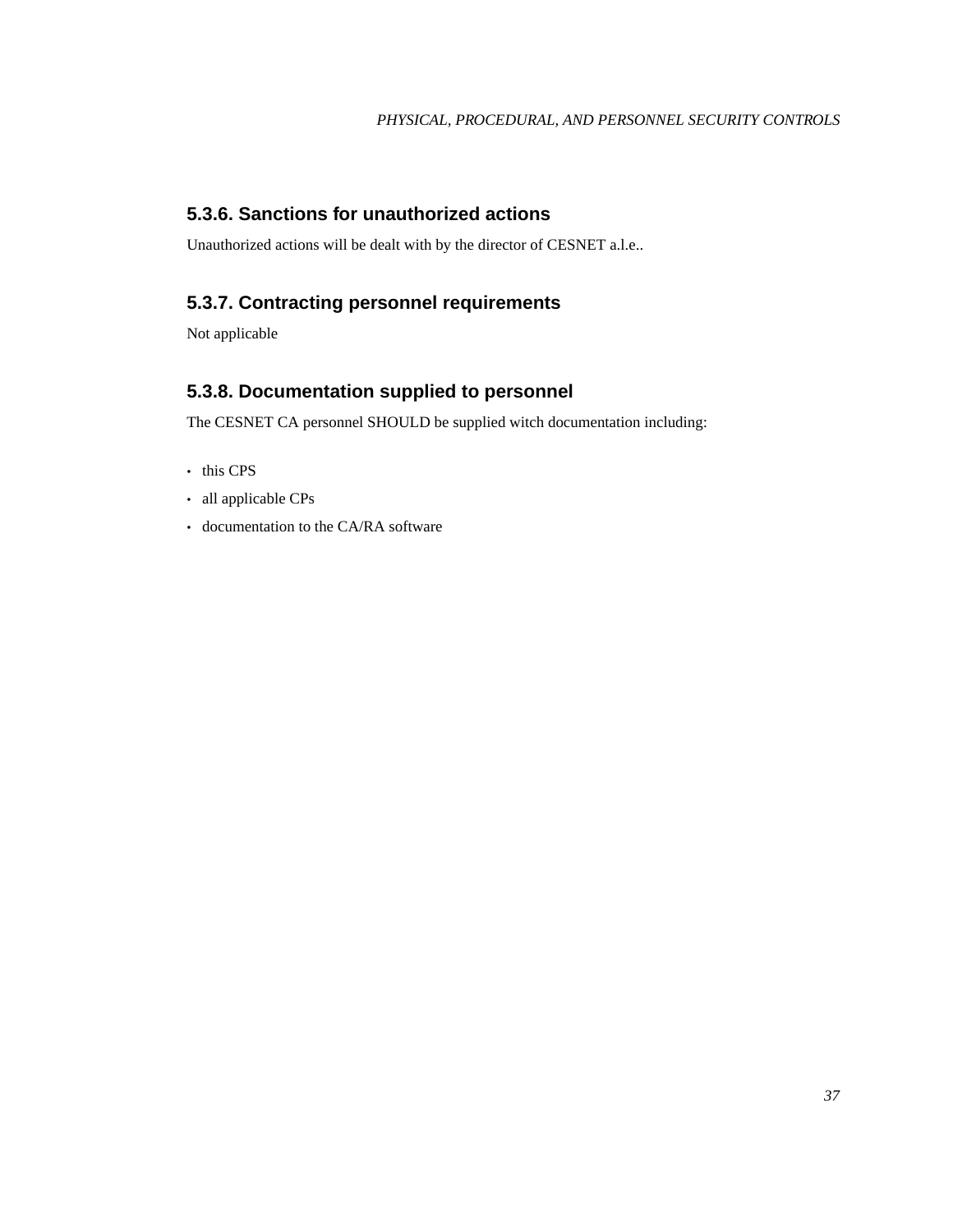# <span id="page-37-0"></span>**6. TECHNICAL SECURITY CONTROLS**

# <span id="page-37-1"></span>**6.1. Key Pair Generation and Installation**

### <span id="page-37-2"></span>**6.1.1. Key pair generation**

Key pairs for the CESNET CA are generated exclusively by authorized CESNET CA personnel acting in the role of CA.

End entities' key pairs are always generated by their application during the requesting process. They are never generated or stored by the CESNET CA.

## <span id="page-37-3"></span>**6.1.2. Private key delivery to entity**

Private keys are never delivered. End entities are required to generate their own key pairs.

#### <span id="page-37-4"></span>**6.1.3. Public key delivery to certificate issuer**

The CESNET CA SHALL accept certificate requests in any of the formats:

- 1. PKCS#10 request format.(See [RFC 2314\)](#page-49-5).
- 2. PEM encoded certificate request (See [RFC 1424\)](#page-49-6).
- 3. Netscape Signed Public Key And Challenge (SPKAC) format.

The preferred transport method for certification requests is s SSL protected HTTP.

#### <span id="page-37-5"></span>**6.1.4. CA public key delivery to users**

CA public keys are published on the CESNET CA certificate repository and the CESNET CA WWW site. (See [Section 2.6](#page-16-0)).

#### <span id="page-37-6"></span>**6.1.5. Key sizes**

The CESNET CA uses RSA public key algorithm.

The CA private key MUST be of 2048 bit key size.

The RA private key MUST be of 2048 bit key size.

All other private keys MUST be of at least 1024 bit key size.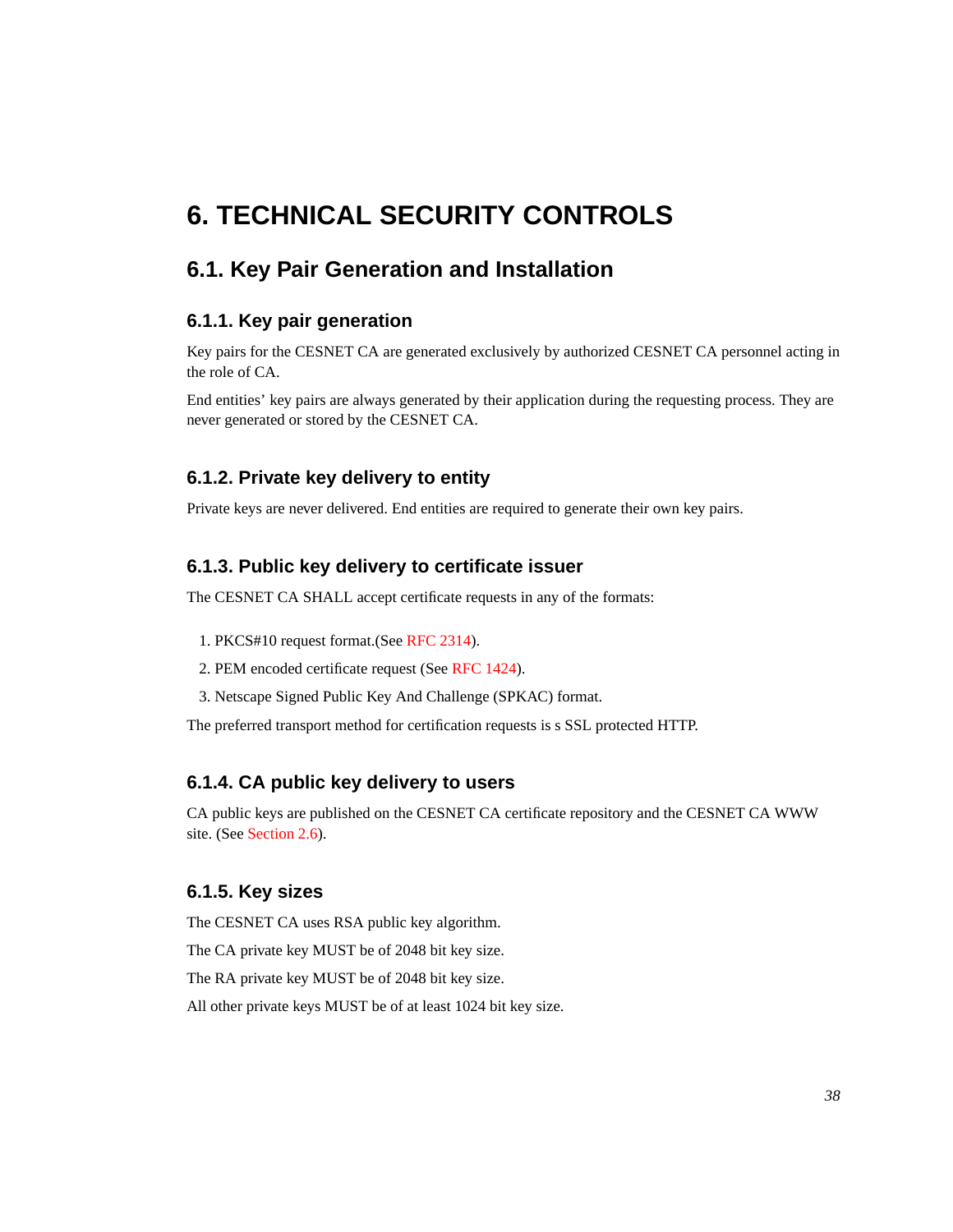#### <span id="page-38-9"></span><span id="page-38-0"></span>**6.1.6. Public key parameters generation**

Public key parameters are generated by the relevant applications.

#### <span id="page-38-1"></span>**6.1.7. Parameter quality checking**

The CESNET CA does not require checking of the quality of the public keys parameters.

#### <span id="page-38-2"></span>**6.1.8. Hardware/software key generation**

The CESNET CA keys are generated in software.

The subscribers keys MAY be generated in software or hardware.

### <span id="page-38-3"></span>**6.1.9. Key usage purposes (as per X.509 v3 key usage field)**

The X.509 v3 keyUsage extension field is set according to the requirements stated in the relevant CP.

# <span id="page-38-4"></span>**6.2. Private Key Protection**

# <span id="page-38-5"></span>**6.2.1. Standards for cryptographic module**

The CESNET CA does not claim that the cryptographic module used is compliant with any pre-determined standard.

#### <span id="page-38-6"></span>**6.2.2. Private key (n out of m) multi-person control**

The CESNET CA does not use multi-person control of keys.

#### <span id="page-38-7"></span>**6.2.3. Private key escrow**

The CESNET CA private keys are not given in escrow. The CESNET CA is also not available for accepting escrow copies of keys of other parties.

#### <span id="page-38-8"></span>**6.2.4. Private key backup**

The CESNET CA private keys are backup protected. The backup copies encrypted with 3DES or AES are securely stored off-site.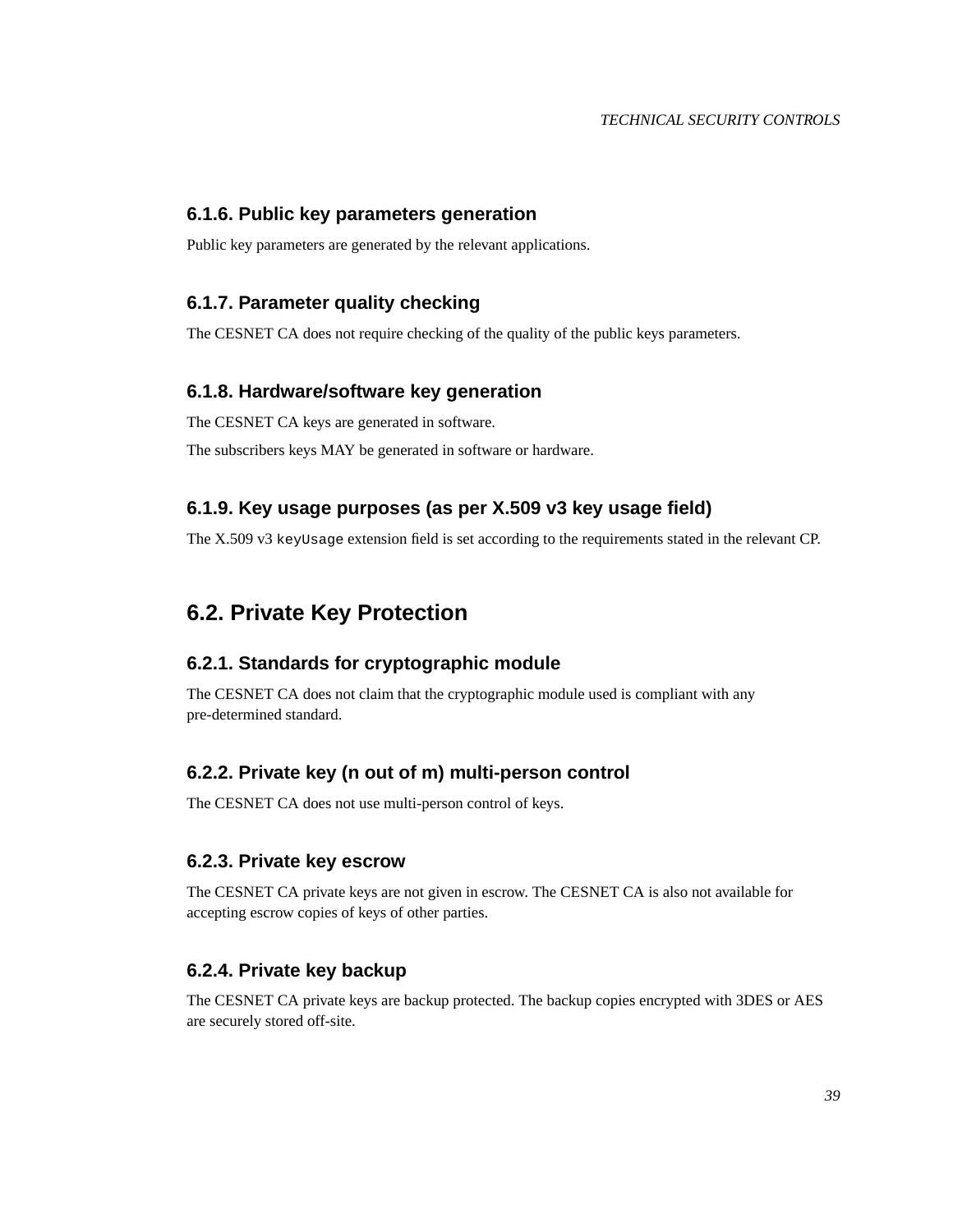#### <span id="page-39-8"></span>**6.2.5. Private key archival**

The CESNET CA private keys are archived on encrypted media.

### <span id="page-39-0"></span>**6.2.6. Private key entry into cryptographic module**

All private keys managed by the CESNET CA are only stored in encrypted form.

### <span id="page-39-1"></span>**6.2.7. Method of activating private key**

Every activation of a CESNET CA private key MUST require entering of activating data (passphrase). The passphrase MUST be known to authorized CESNET CA personnel only.

### <span id="page-39-2"></span>**6.2.8. Method of deactivating private key**

Cryptographic modules which have been activated MUST NOT be left unattended. They MUST be deactivated after use, e.g. via logout procedure.

#### <span id="page-39-3"></span>**6.2.9. Method of destroying private key**

The CESNET CA private keys are archived. After the retention period (see [Section 4.6.2\)](#page-28-2) the archive media SHALL be destroyed.

Private keys on magnetic disk can be removed by overwriting the key files.

# <span id="page-39-4"></span>**6.3. Other Aspects of Key Pair Management**

### <span id="page-39-5"></span>**6.3.1. Public key archival**

Public keys are archived as part of the certificate archival.

### <span id="page-39-6"></span>**6.3.2. Usage periods for the public and private keys**

<span id="page-39-7"></span>The validity period for issued certificates is set according to the requirements stated in the relevant CP.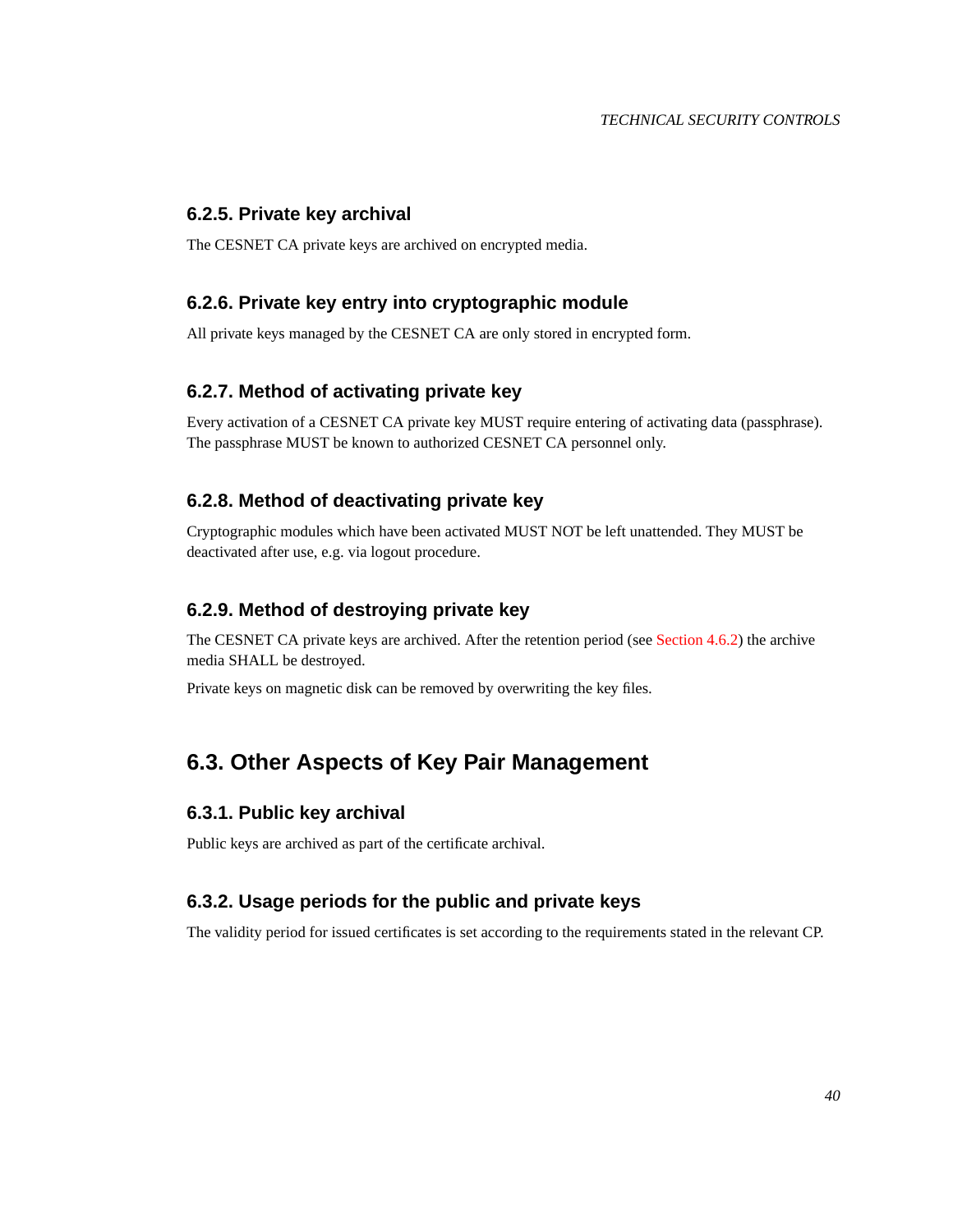# **6.4. Activation Data**

#### <span id="page-40-0"></span>**6.4.1. Activation data generation and installation**

The passphrases used by the CESNET CA are at least 15 characters long.

#### **6.4.2. Activation data protection**

The CESNET CA passphrases MUST be known to authorized CESNET CA personnel only. The passphrases MUST be used only in secure physic environment.

#### <span id="page-40-1"></span>**6.4.3. Other aspects of activation data**

No stipulation.

# <span id="page-40-2"></span>**6.5. Computer Security Controls**

#### <span id="page-40-3"></span>**6.5.1. Specific computer security technical requirements**

The CESNET CA computer system MUST satisfy following requirements:

- 1. The CESNET CA is run on dedicated computer system.
- 2. Only the software needed to perform the CA tasks is installed on the system.
- 3. Access to the operating system and the CA software is allowed only to the authorized CESNET CA personnel.
- 4. Physical access to the system is allowed only to the authorized CESNET CA personnel.
- 5. All security related events are audited.

The desired functionality MAY be provided by the operating system, the CA software, physical protection or by a combination of those.

## <span id="page-40-4"></span>**6.5.2. Computer security rating**

<span id="page-40-5"></span>No formal computer security rating is required.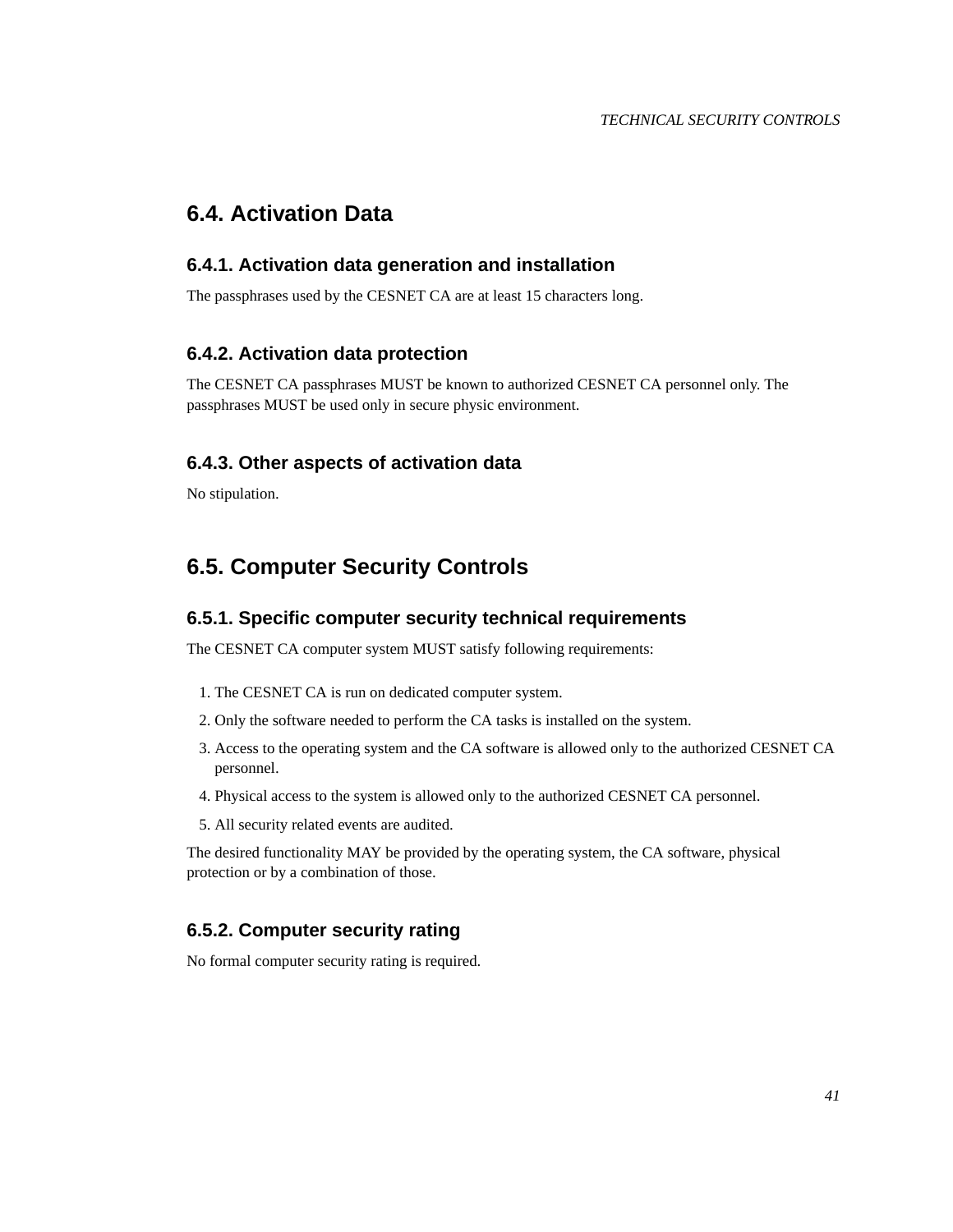# **6.6. Life Cycle Technical Controls**

### <span id="page-41-0"></span>**6.6.1. System development controls**

The development of the CESNET CA software is carried in a controlled secure environment.

Production and development environment are totally separated.

### <span id="page-41-1"></span>**6.6.2. Security management controls**

The logs, the configuration files and the entire file system of the CESNET CA computer systems are regularly checked.

### <span id="page-41-2"></span>**6.6.3. Life cycle security ratings**

No formal life cycle security rating is required.

# <span id="page-41-3"></span>**6.7. Network Security Controls**

The CESNET CA computer system SHALL be always kept off-line.

# <span id="page-41-4"></span>**6.8. Cryptographic Module Engineering Controls**

The cryptographic functions are provided by software.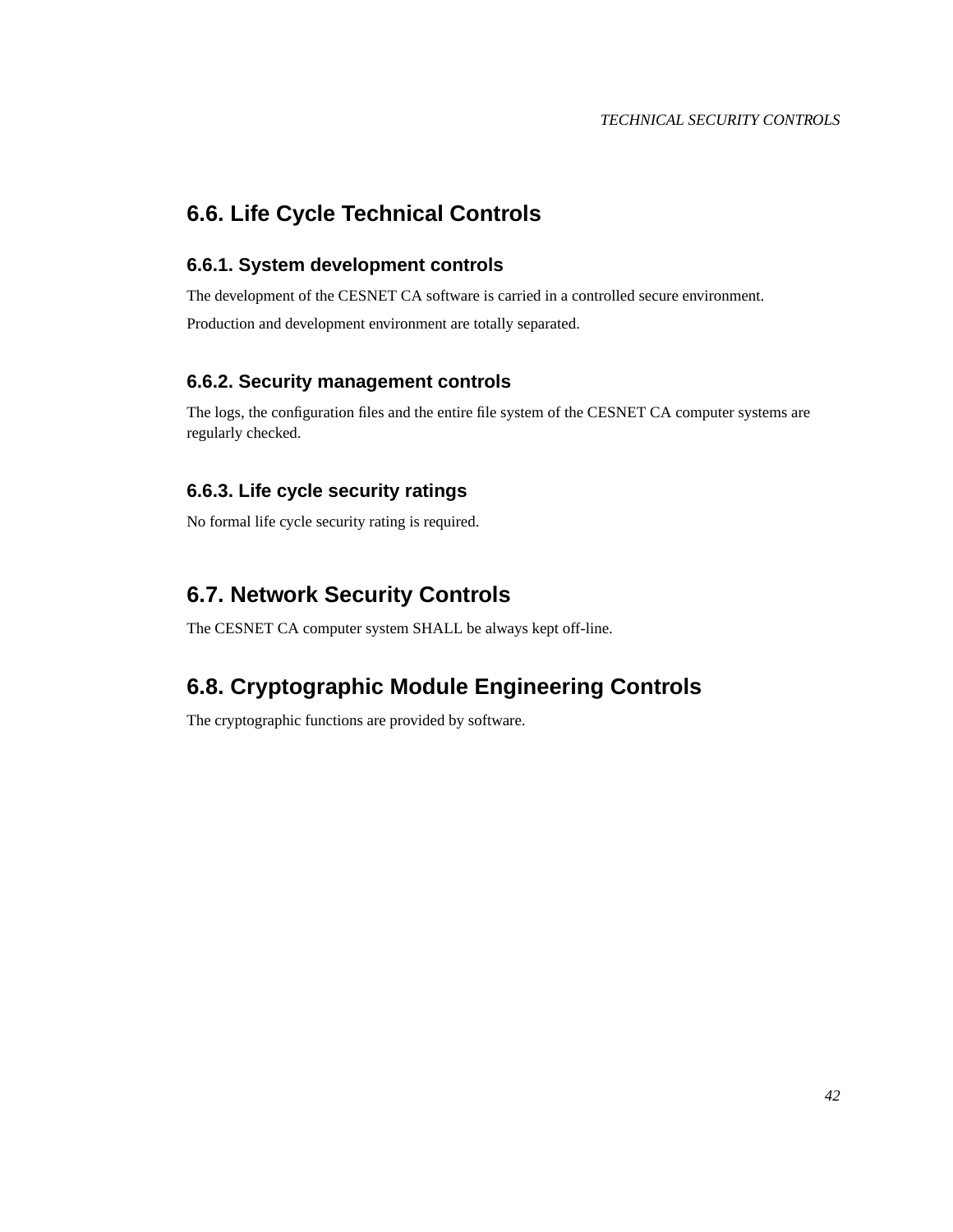# <span id="page-42-0"></span>**7. CERTIFICATE AND CRL PROFILES**

# <span id="page-42-1"></span>**7.1. Certificate Profile**

The certificate profile described in this subcomponent can be overridden by the requirements stated in the relevant CP.

The certificates issued in accordance with this CPS SHOULD follow the [RFC 2459](#page-49-4) and the PKIX profiles.

# <span id="page-42-2"></span>**7.1.1. Version number(s)**

Certificates issued under this CPS are X.509 version 3 certificates. The version field in certificates MUST be set to 0x2 to indicate this.

### <span id="page-42-3"></span>**7.1.2. Certificate extensions**

This CPS allows using the extensions defined in PKI RFCs and some major vendor extensions. The typical certificate SHOULD populate following extensions:

#### **7.1.2.1. Basic Constraints**

**CRITICAL** 

Set to TRUE in CA certificates.

#### **7.1.2.2. Key Usage**

CRITICAL

For CA certificates the bits digitalSignature, nonRepudiation, keyCertSign, and cRLSign SHOULD be set to one.

For personal certificates the bits digitalSignature, nonRepudiation, keyEncipherment, and dataEncipherment SHOULD be set to one.

For server certificates the bits digitalSignature, nonRepudiation SHOULD be set to one.

#### **7.1.2.3. Subject Key Identifier**

Unique identifier of the subject key according to [RFC 2459.](#page-49-4)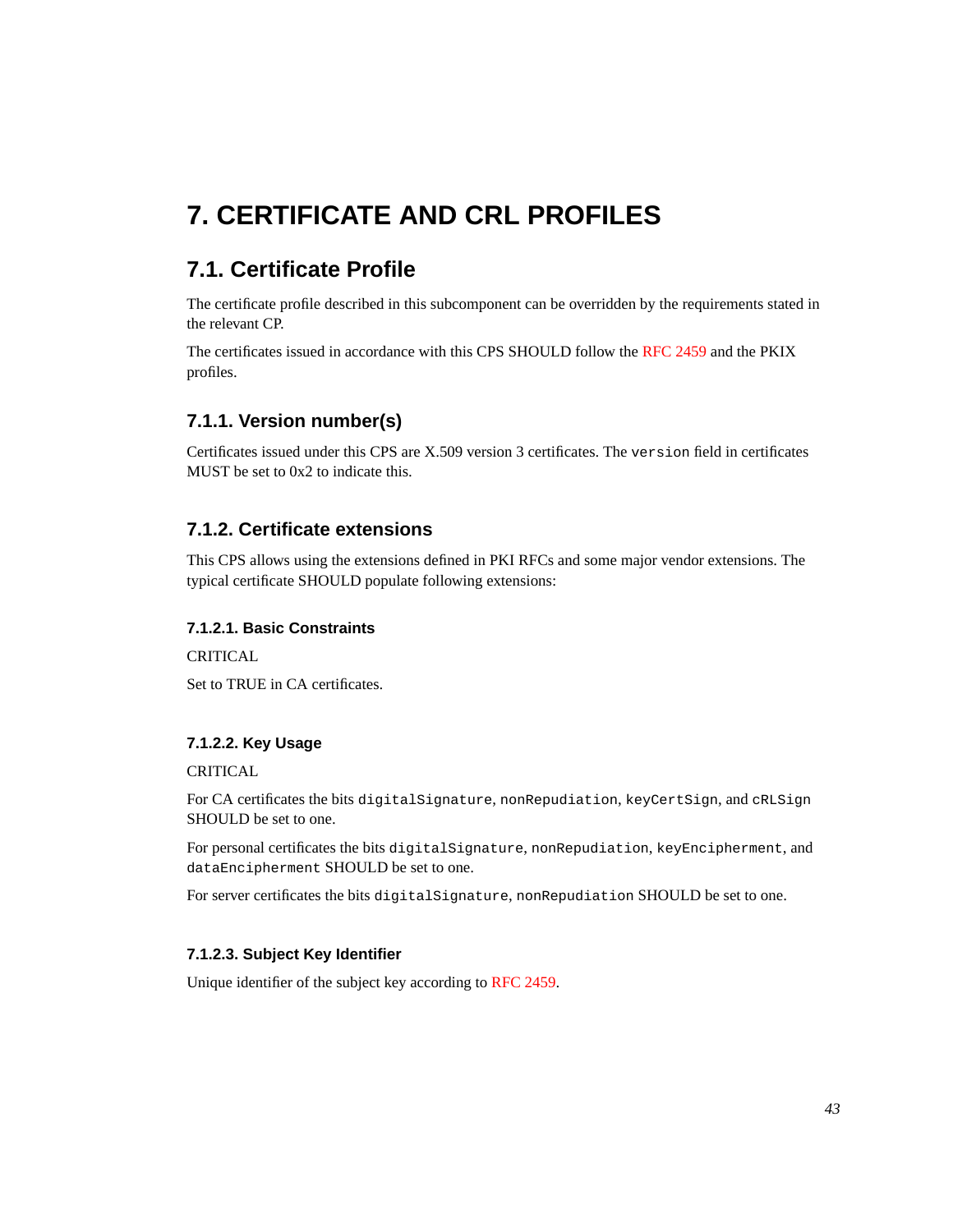#### <span id="page-43-1"></span>**7.1.2.4. Authority Key Identifier**

Unique identifier of the issuer key according to [RFC 2459.](#page-49-4)

#### **7.1.2.5. Subject Alternative Name**

SHOULD contain e-mail address of the subject, when provided. This extension is mandatory for certificates indicating S/MIME key usage.

#### **7.1.2.6. CRL Distribution Points**

The URI of the current CRL.

#### **7.1.2.7. Certificate Policies**

The OID of the relevant CP without any qualifiers.

#### <span id="page-43-0"></span>**7.1.3. Algorithm object identifiers**

The CESNET CA issues certificates using following algorithms:

#### **7.1.3.1. Signature algorithms**

md5WithRSAEncryption

 $\{ \text{iso}(1) \text{ member-body}(2) \text{ us}(840) \text{ rsadsi}(113549) \text{ pkcs}(1) \text{ pkcs-1}(1) \}$ 

sha-1WithRSAEncryption

{ iso(1) member-body(2) us(840) rsadsi(113549) pkcs(1) pkcs-1(1) 5 }

#### **7.1.3.2. Subject public key algorithms**

```
rsaEncryption
```

```
{ iso(1) member-body(2) us(840) rsadsi(113549) pkcs(1) 1 }
```
dhpublicnumber

```
{ iso(1) member-body(2) us(840) ansi-x942(10046) number-type(2) 1 }
```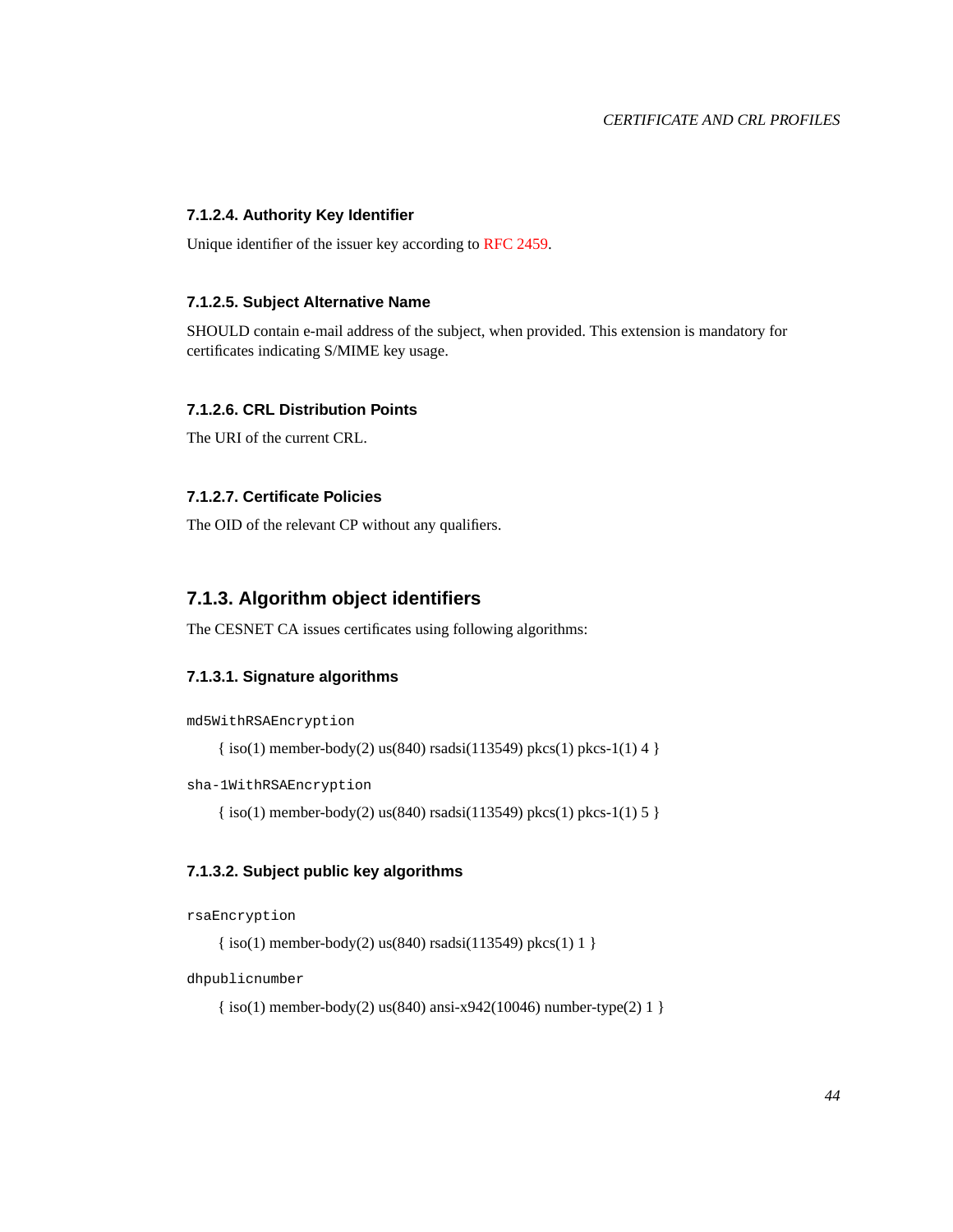# **7.1.4. Name forms**

See [Section 3.1.1.](#page-19-2)

## <span id="page-44-0"></span>**7.1.5. Name constraints**

No stipulation.

### <span id="page-44-1"></span>**7.1.6. Certificate policy Object Identifier**

The certificates issued under this CPS SHOULD populate the the certificatePolicies extension with the OID of the relevant CP without any qualifiers.

# <span id="page-44-2"></span>**7.1.7. Usage of Policy Constraints extension**

No stipulation.

### <span id="page-44-3"></span>**7.1.8. Policy qualifiers syntax and semantics**

The certificates issued under this CPS SHOULD NOT use the policy qualifiers.

### <span id="page-44-4"></span>**7.1.9. Processing semantics for the critical certificate policy extension**

No stipulation.

# <span id="page-44-5"></span>**7.2. CRL Profile**

#### <span id="page-44-6"></span>**7.2.1. Version number(s)**

CRLs issued by the CESNET CA are version X.509 version1 CRLs. This is indicated by omitting the version field in the CRL.

### <span id="page-44-7"></span>**7.2.2. CRL and CRL entry extensions**

No CRL or CRL entry extensions are used.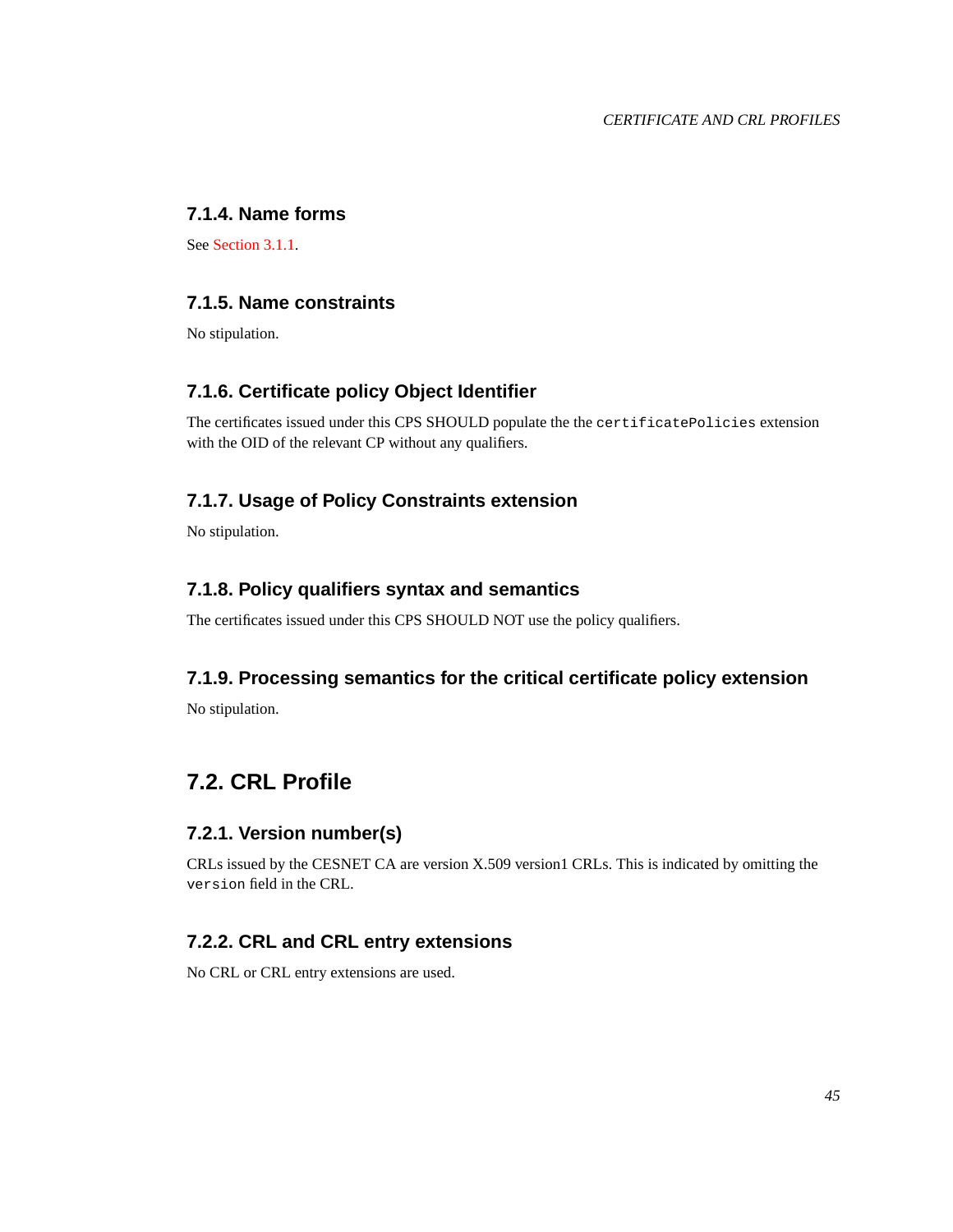# <span id="page-45-0"></span>**8. SPECIFICATION ADMINISTRATION**

# <span id="page-45-1"></span>**8.1. Specification change procedures**

Suggested changes to this CPS MUST be communicated to the contact person (see [Section 1.4\)](#page-9-0).

The significance of the change is evaluated by the CESNET CA. If the change is determined to influence the trust procedures of relying parties and/or cooperating CAs, the CESNET CA MUST assign a new OID to the modified CPS.

Minor editorial or typographical changes to this CPS MAY be made without approval.

All changes MUST be communicated to the interested parties. See [Section 8.2.](#page-45-2)

# <span id="page-45-2"></span>**8.2. Publication and notification policies**

The CPS is published on http://www.cesnet.cz/pki/CPS.html.

# <span id="page-45-3"></span>**8.3. CPS approval procedures**

Not applicable.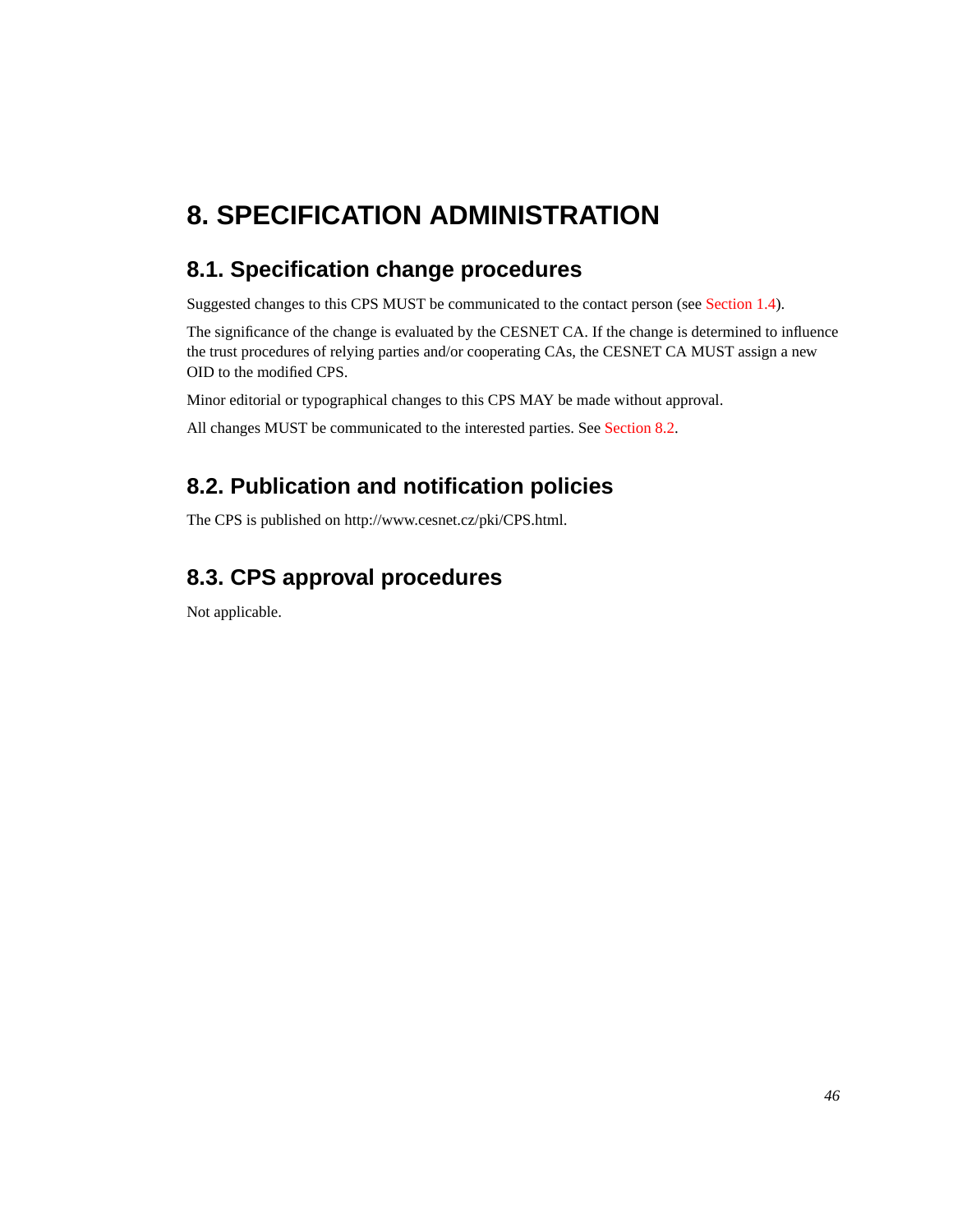# <span id="page-46-0"></span>**Glossary**

#### **Certificate subject**

The entity (person, organization, or server) whose public key is certified in the certificate.

#### **Certification Authority (CA)**

An authority trusted by one or more users to create and assign public key certificates. Optionally the CA may create the user's keys. It is important to note that the CA is responsible for the public key certificates during their whole lifetime, not just for issuing them.

#### **CA-certificate**

A certificate for one CA's public key issued by another CA.

#### **Certificate policy**

A named set of rules that indicates the applicability of a certificate to a particular community and/or class of application with common security requirements. For example, a particular certificate policy might indicate applicability of a type of certificate to the authentication of electronic data interchange transactions for the trading of goods within a given price range.

#### **Certification path**

An ordered sequence of certificates which, together with the public key of the initial object in the path, can be processed to obtain that of the final object in the path.

#### **Certification Practice Statement**

A statement of the practices which a certification authority employs in issuing certificates.

#### **Certificate revocation list**

A CRL is a time stamped list identifying revoked certificates which is signed by a CA and made freely available in a public repository.

#### **Issuing certification authority**

In the context of a particular certificate, the issuing CA is the CA that issued the certificate (see also *[Subject certification authority](#page-47-0)*).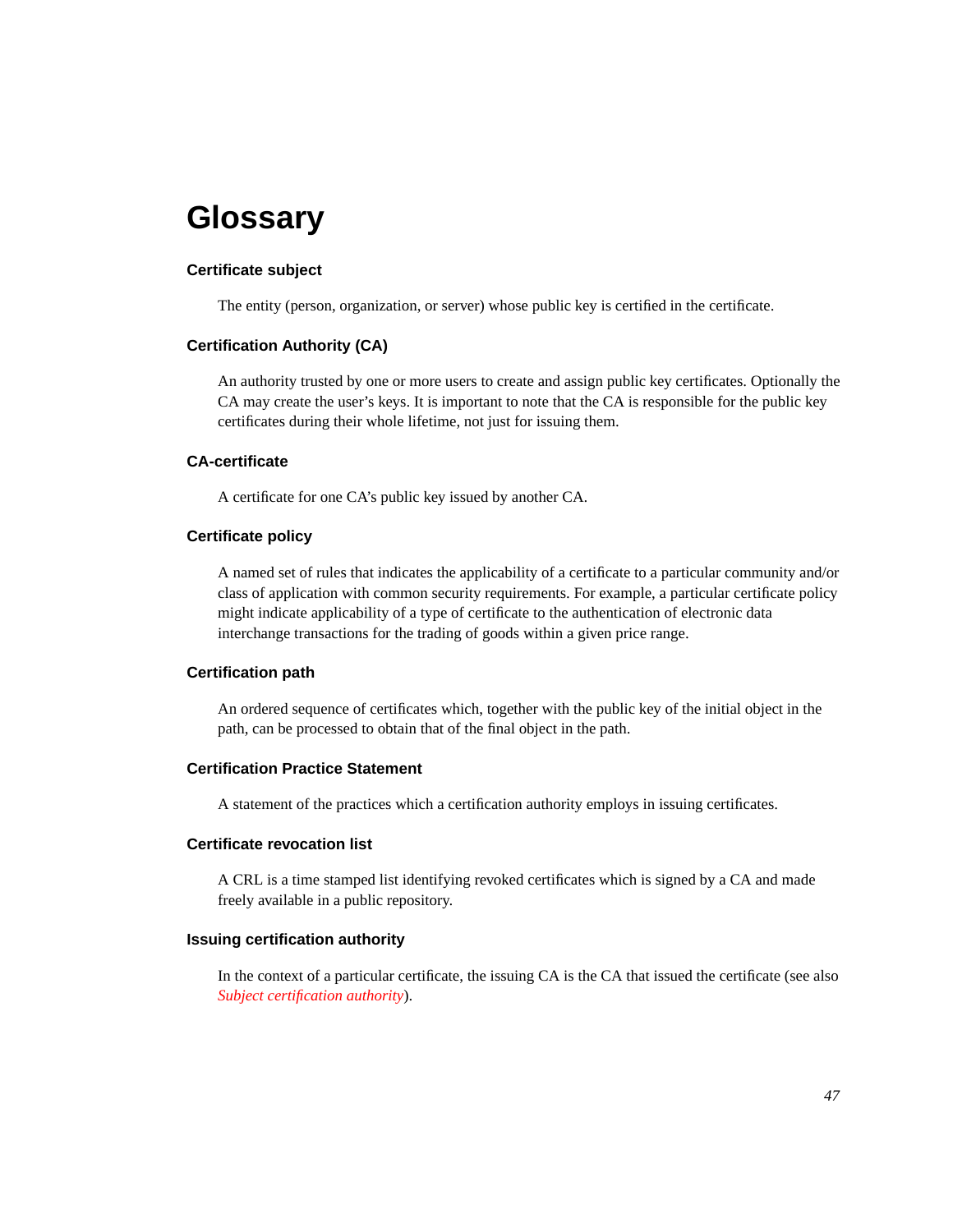#### **Public Key Certificate**

A data structure containing the public key of an end entity and some other information, which is digitally signed with the private key of the CA which issued it.

#### **Registration authority**

An entity that is responsible for identification and authentication of certificate subjects, but that does not sign or issue certificates (i.e., an RA is delegated certain tasks on behalf of a CA).

#### **Relying party**

A recipient of a certificate who acts in reliance on that certificate and/or digital signatures verified using that certificate. In this document, the terms "certificate user" and "relying party" are used interchangeably.

#### <span id="page-47-0"></span>**Subject certification authority**

In the context of a particular CA-certificate, the subject CA is the CA whose public key is certified in the certificate

#### **Subscriber**

In the case of certificates issued to resources (such as web servers), the person responsible for the certificate for that resource. For certificates issued to individuals, same as certificate subject.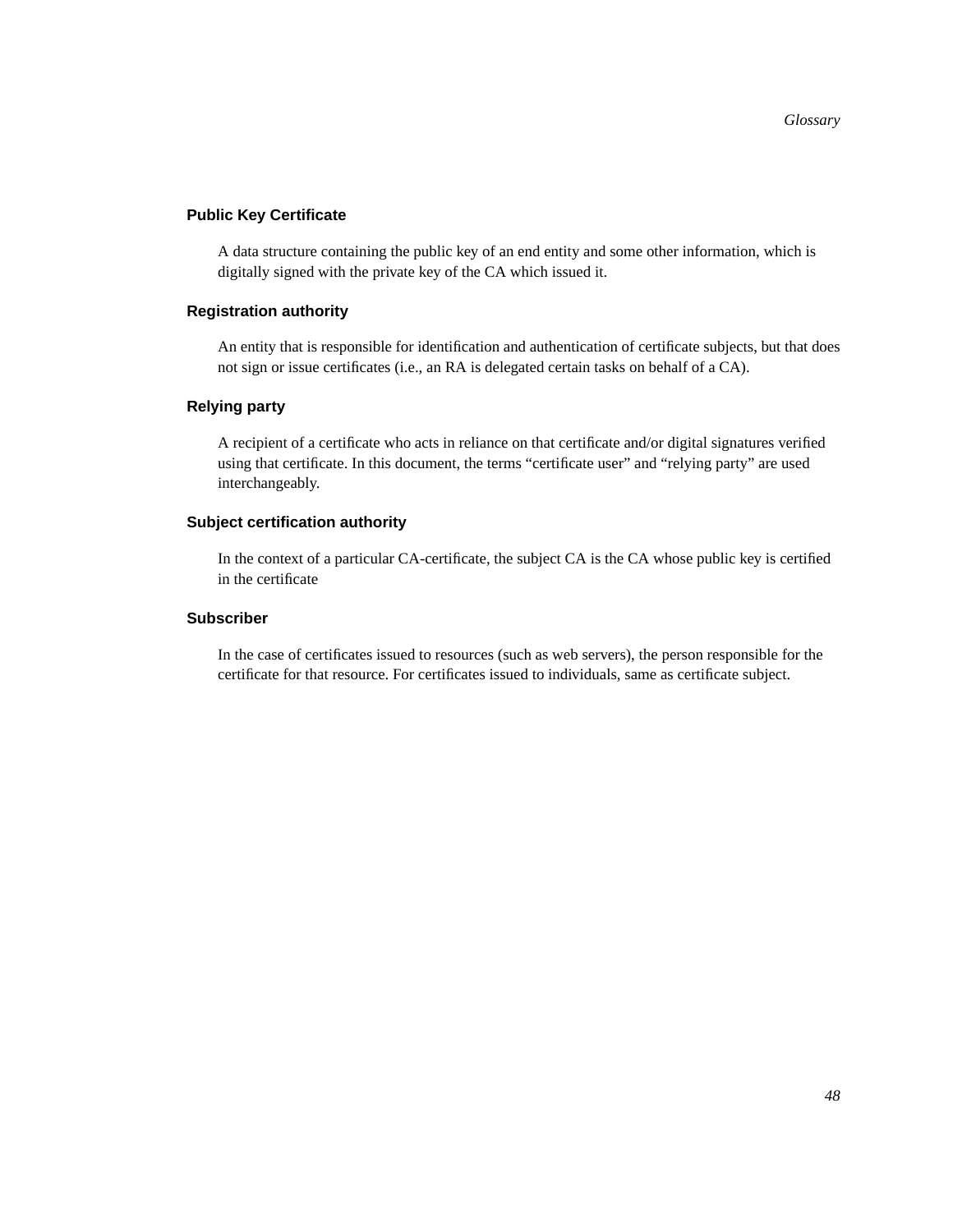# <span id="page-48-0"></span>**Appendix A. Key words for use in RFCs to Indicate Requirement Levels**

According to [RFC 2119](#page-49-2) Key words for use in RFCs to Indicate Requirement Levels , we specify how the main keywords used in RFCs should be interpreted. Authors who follow these guidelines should incorporate this phrase near the beginning of their document:

The key words "MUST", "MUST NOT", "REQUIRED", "SHALL", "SHALL NOT", "SHOULD", "SHOULD NOT", "RECOMMENDED", "MAY", and "OPTIONAL" in this document are to be interpreted as described in RFC 2119.

- 1. **MUST.** This word, or the terms "REQUIRED" or "SHALL", mean that the definition is an absolute requirement of the specification.
- 2. **MUST NOT.** This phrase, or the phrase "SHALL NOT", mean that the definition is an absolute prohibition of the specification.
- 3. **SHOULD.** This word, or the adjective "RECOMMENDED", mean that there may exist valid reasons in particular circumstances to ignore a particular item, but the full implications must be understood and carefully weighed before choosing a different course.
- 4. **SHOULD NOT.** This phrase, or the phrase "NOT RECOMMENDED" mean that there may exist valid reasons in particular circumstances when the particular behavior is acceptable or even useful, but the full implications should be understood and the case carefully weighed before implementing any behavior described with this label.
- 5. **MAY.** This word, or the adjective "OPTIONAL", mean that an item is truly optional. One vendor may choose to include the item because a particular marketplace requires it or because the vendor feels that it enhances the product while another vendor may omit the same item. An implementation which does not include a particular option MUST be prepared to interoperate with another implementation which does include the option, though perhaps with reduced functionality. In the same vein an implementation which does include a particular option MUST be prepared to interoperate with another implementation which does not include the option (except, of course, for the feature the option provides.)